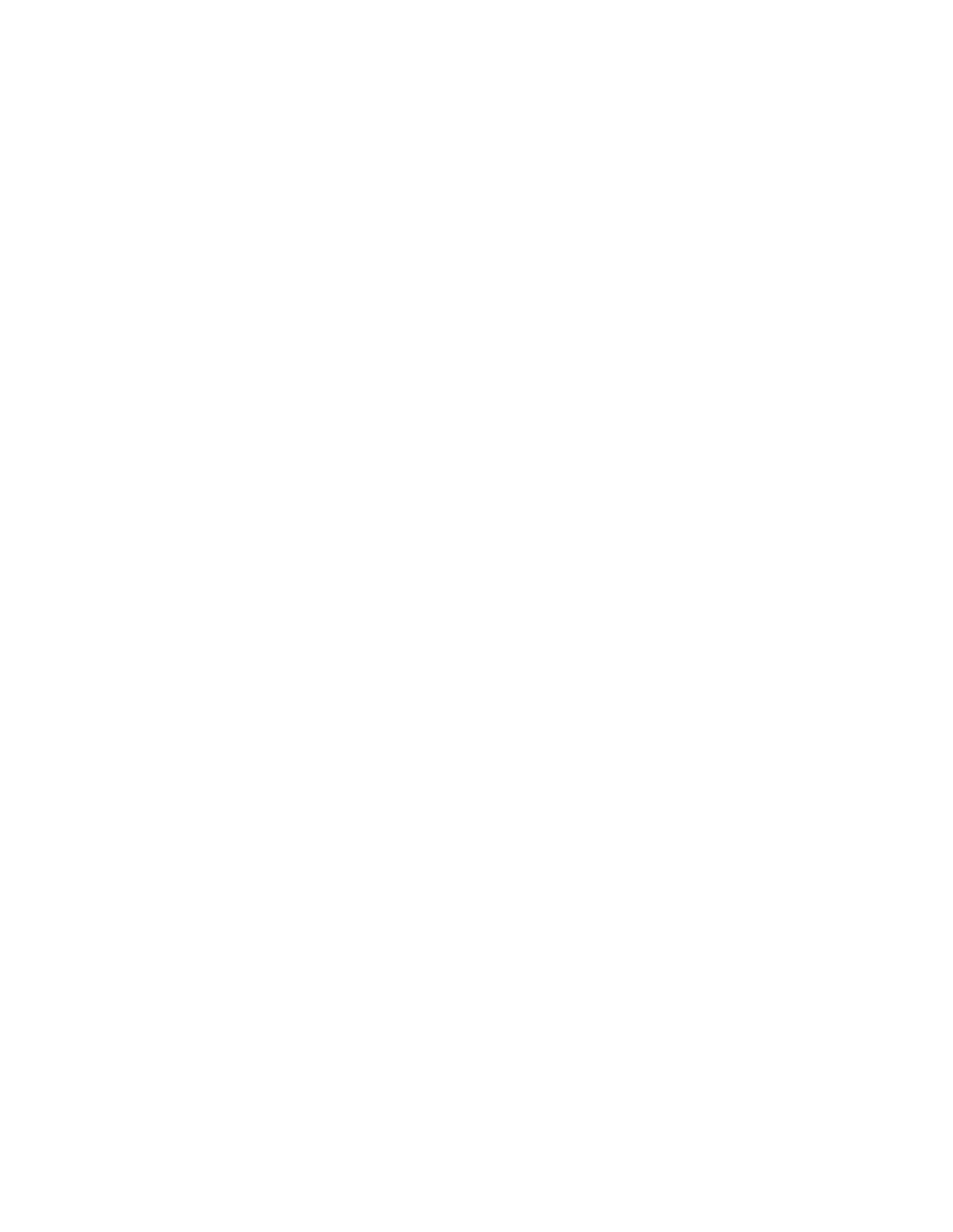## *TABLE OF CONTENTS*

| Chapter $\mathtt{1}$ |                                        |
|----------------------|----------------------------------------|
| Chapter $2\,$        |                                        |
|                      |                                        |
| 2.1                  |                                        |
|                      |                                        |
|                      |                                        |
|                      |                                        |
|                      |                                        |
| Chapter $3\,$        |                                        |
|                      |                                        |
|                      |                                        |
| 3.2                  | Expected Increases in Work Volumes  12 |
|                      | <b>APPENDIX A Questionnaire</b>        |
|                      | APPENDIX B Detailed Data Tables        |

*Circum Network Inc .*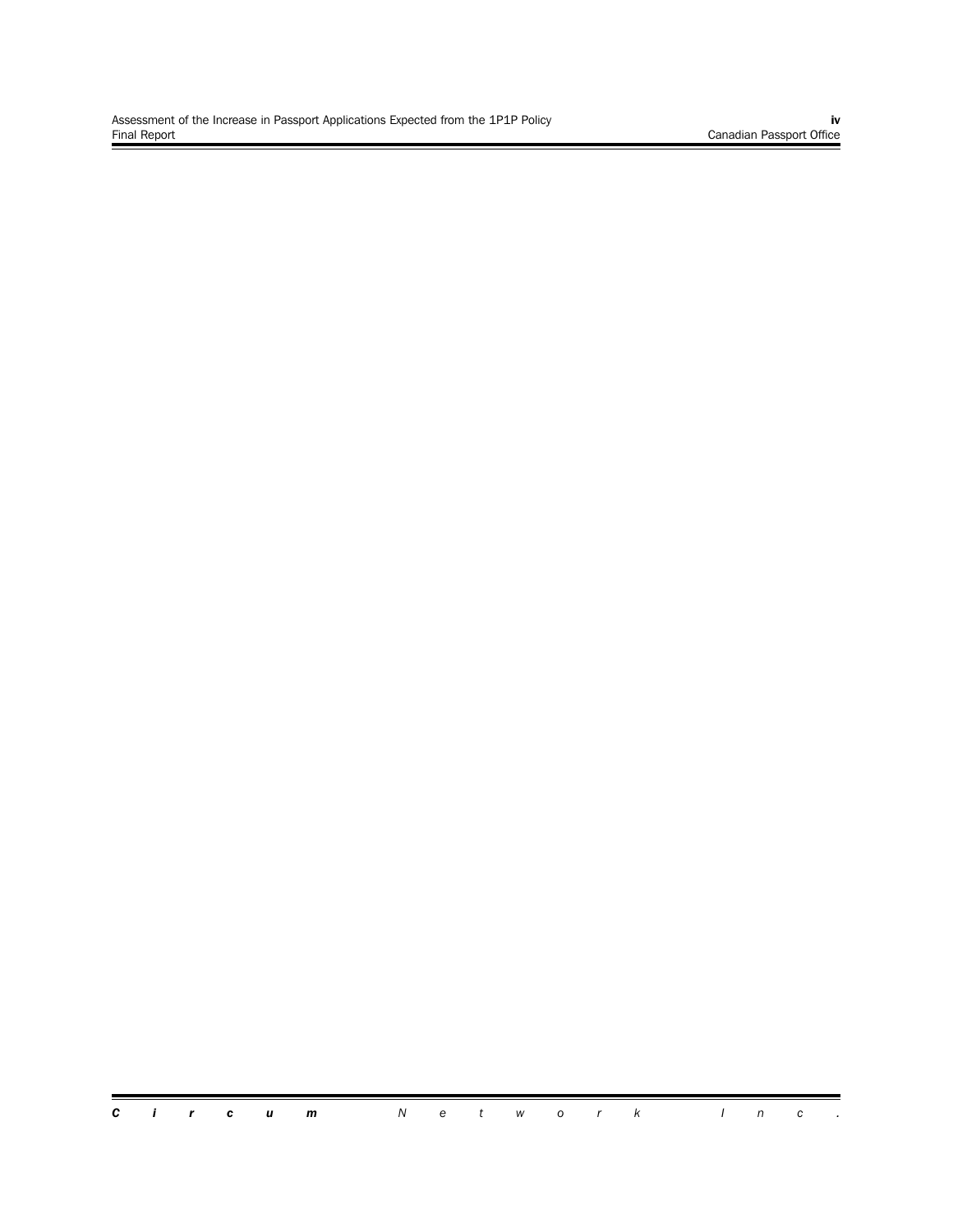# *Chapter 1 INTRODUCTION*

In 1999, The Canadian Passport Office commissioned a study to determine the level of support offered by its clients to a variety of possible policy and procedure changes. $^1$  One of these possible changes was to line up Canadian procedures to the internationally accepted standard that each person should bear their own passport, i.e. the so-called 1P1P policy.

Since then, the Passport Office has studied the concept further and has developed a fee schedule for it. The present study updates the 1999 results on the acceptance of the 1P1P policy among the most concerned client group — parents who have listed one or more of their children in their passport, i.e. 7% of passport holders — and provides evidence concerning the volume of passport application requests which may be generated by the implementation of the 1P1P policy.

#### *Context*

The following paragraph traces the client opinion context present in 1999 as it related to the 1P1P policy.

1 *Circum Network Inc.*, *Market Study Concerning Express Service, Mail Delivery, 1P1P Policy and Other Topics*, report prepared for the Canadian Passport Office, July 1999.

|  |  | <b>Circum</b> Network Inc. |  |  |  |  |  |  |
|--|--|----------------------------|--|--|--|--|--|--|
|  |  |                            |  |  |  |  |  |  |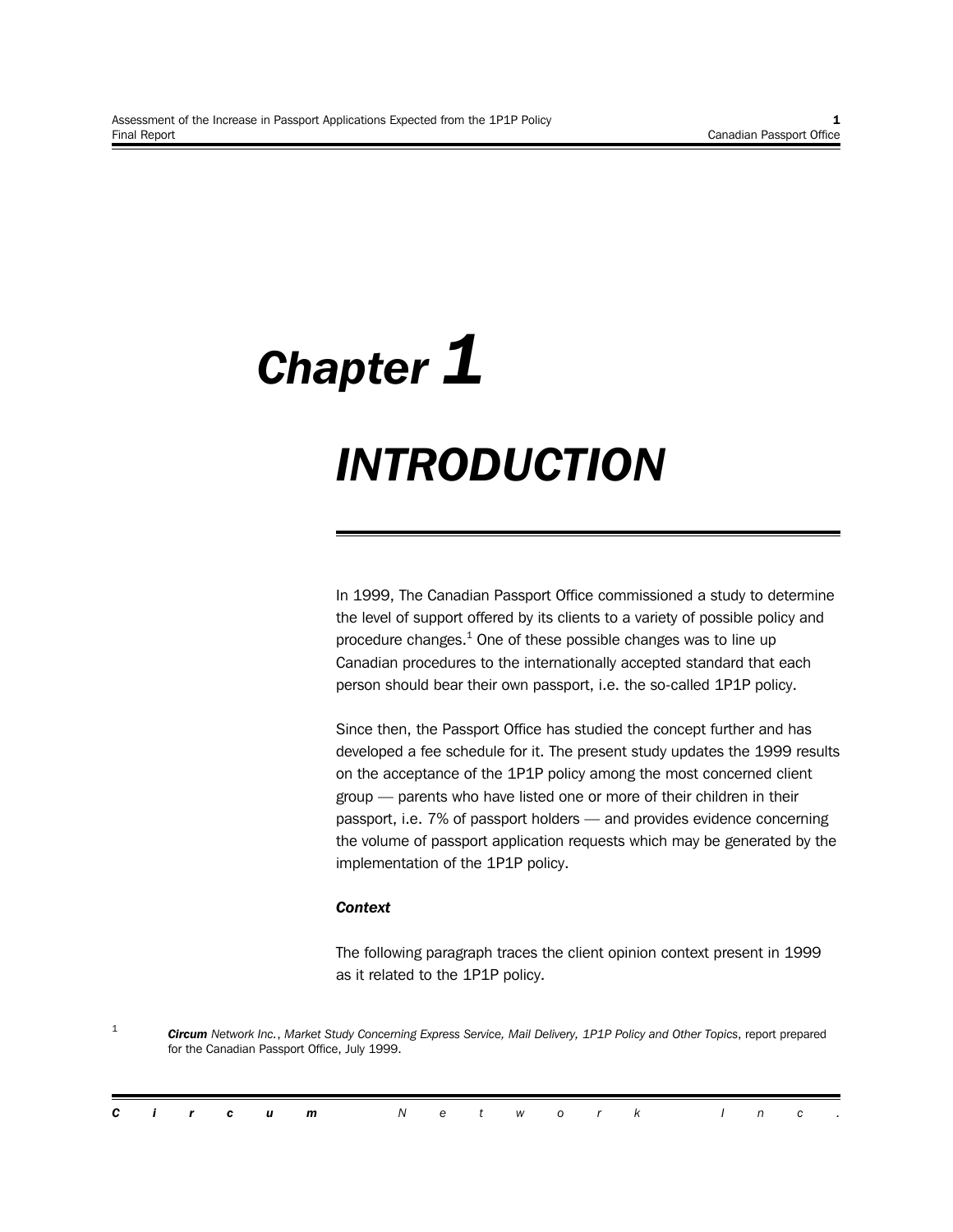For average Passport Office clients, the reduction of international child smuggling through passport security features ranked seventh in importance in a list of 23 passport characteristics: 82% of respondents from a general client sample rated this aspect 8, 9 or 10 on a 10-point scale, 12 percentage points away from the top priority.

Clients who had listed one or more of their children in their passport rated the reduction of international child smuggling slightly higher: 85% gave this a high score, making it their third priority. Yet, 65% of them rated "demanding that children and adults require their own separate passport as a way of improving passport security and of reducing international child smuggling" as highly reasonable (8, 9 or 10 or a 10-point scale.

The main reason (28%, *ex aquo* with the simplicity of the process) why parents chose to list their children in their passport was the lower cost of this method. The 1P1P policy would mean that parents would have to pay additional fees, even if they were partly waved, for the children's passports.

The second most important reason cited by parents to explain why they chose to list their children in their passport is convenience: 28% noted the simpler application process and 4% mentioned other convenience-related issues such as the reduced risk of losing documents.

Half of parents (49%) thought that 1P1P would be somewhat or not at all effective to curtail international child smuggling; on the other hand, 42% thought it would be very effective.

Almost one parent in ten thought that their child was too young to get a separate passport and another one in ten did not know that a separate passport was an option.

#### *Structure of the report*

The study is based on a solid telephone survey methodology presented in Chapter 2. The main results are provided in Chapter 3. Appendices reproduce the English and French versions of the questionnaire as well as the detailed data tables.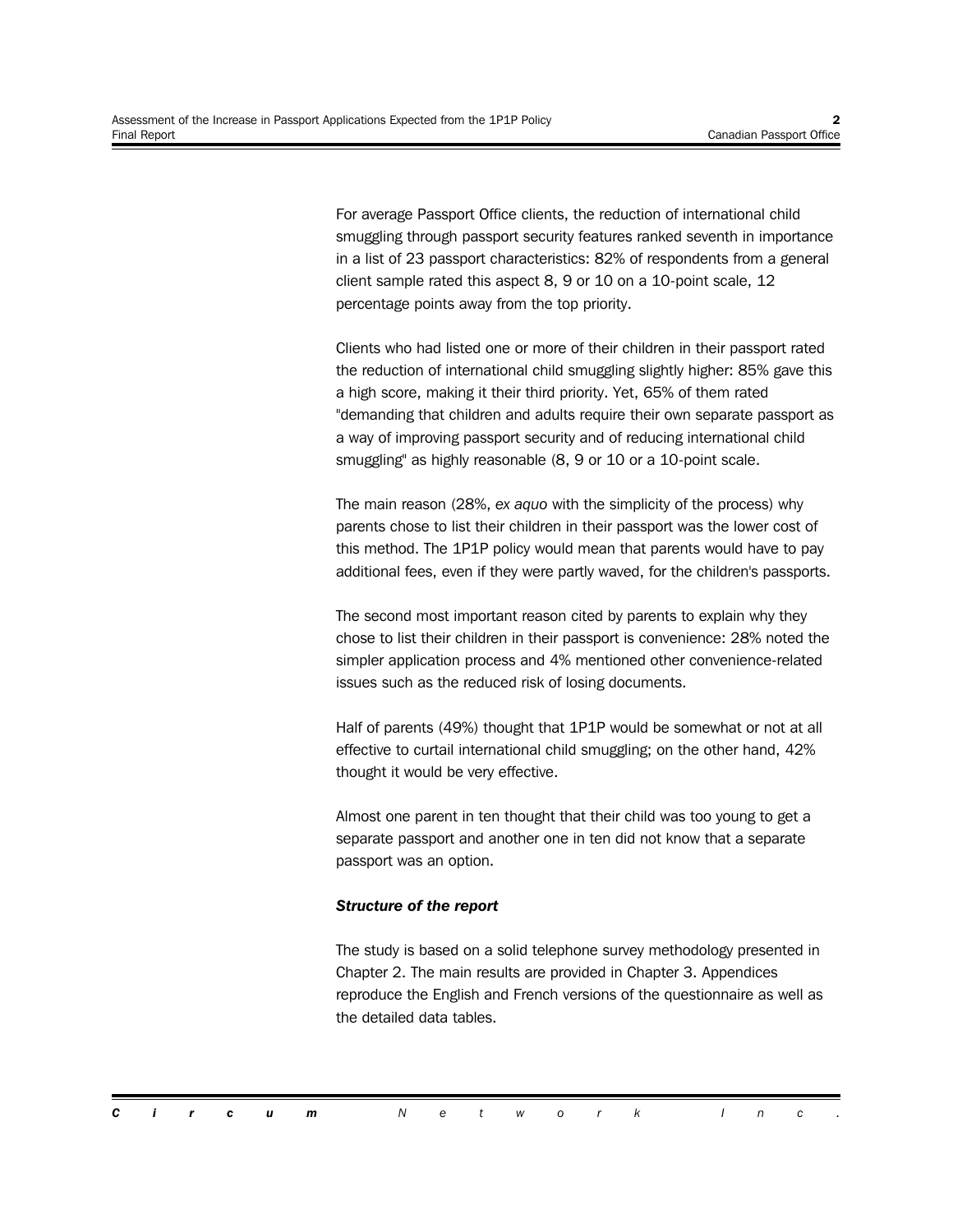# *Chapter 2*

## *METHODOLOGY*

## *2.1 Questionnaire Design*

The questionnaire aimed at measuring the reaction to the 1P1P policy of the Passport Office clients most concerned with it, i.e. parents who have listed one or more of their children in their passport.

The questionnaire was designed based on past research (especially the seminal work conducted in April 1999 and the recent study of possible passport changes (2001) on similar issues), information requirements expressed by Passport Office officials and market research literature. It is presented in Appendix 1.

The questionnaire is structured as follows:

- questions 1 and 2 confirm the eligibility of the respondent; passport bearers with children listed in their passport were targeted;
- question 3 establishes the number of children listed in the passport while question 4 (a statement rather than a question) directs the

|  |  | <b>Circum</b> Network Inc. |  |  |  |  |  |  |
|--|--|----------------------------|--|--|--|--|--|--|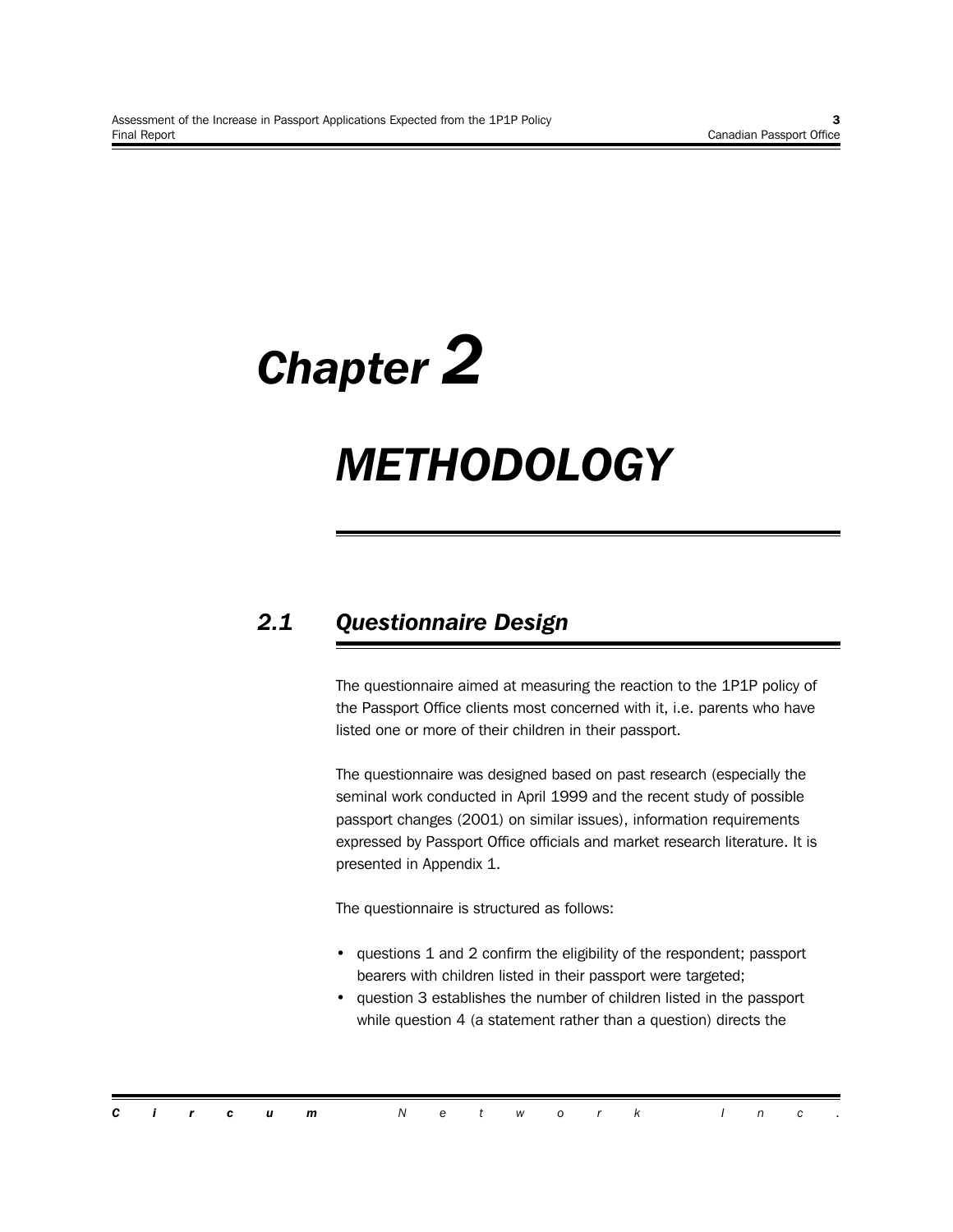respondent who have listed more than one child to answer questions based on the child who had their birthday most recently.

- questions 5, 6 and 7 analyse the behaviour of the parent at the time the passport was issued and hypothesize about their behaviour in case a free listing in their passport had not been possible;
- questions 8 and 9 ask the respondent to assess the reasonableness of the proposed policy and fee schedule, as well as the expected effectiveness of the policy; these questions were borrowed from a recent survey concerning passport issues in 2001<sup>1</sup>;
- questions 10 to 12 investigate the possibility that the parent may decide to purchase a separate passport under the 1P1P fee schedule since the cost is less, for most children, than the full adult cost.

The questionnaire was submitted to 10 pre-test interviews in each official language. Adjustments were made to ease the interviewer's work and to improve participants' understanding of the questions.

## *2.2 Sampling*

The population of interest for this study was all Canadian passport holders who have applied for a passport between May 1999 and February 2001 and who have listed at least one child in their passport (so-called 1P1P clients).

1P1P clients can be located in two Passport Office data bases: CUPID and IRIS. However, CUPID contains neither the address of the client nor their telephone number while IRIS contains the address but not the telephone number. Hence, only data from IRIS were used; for a period of reference, IRIS contained 19% of all passports with listings. The use of IRIS-only data had the effect of excluding the following offices from the survey: Brampton, Ottawa and Richmond.

1 *Circum Network Inc.*, *Public Consultation on Passport Policy and Procedure Changes, 2001*, prepared for the Canadian Passport Office, March 2001.

|  |  | <b>Circum</b> Network Inc. |  |  |  |  |  |  |
|--|--|----------------------------|--|--|--|--|--|--|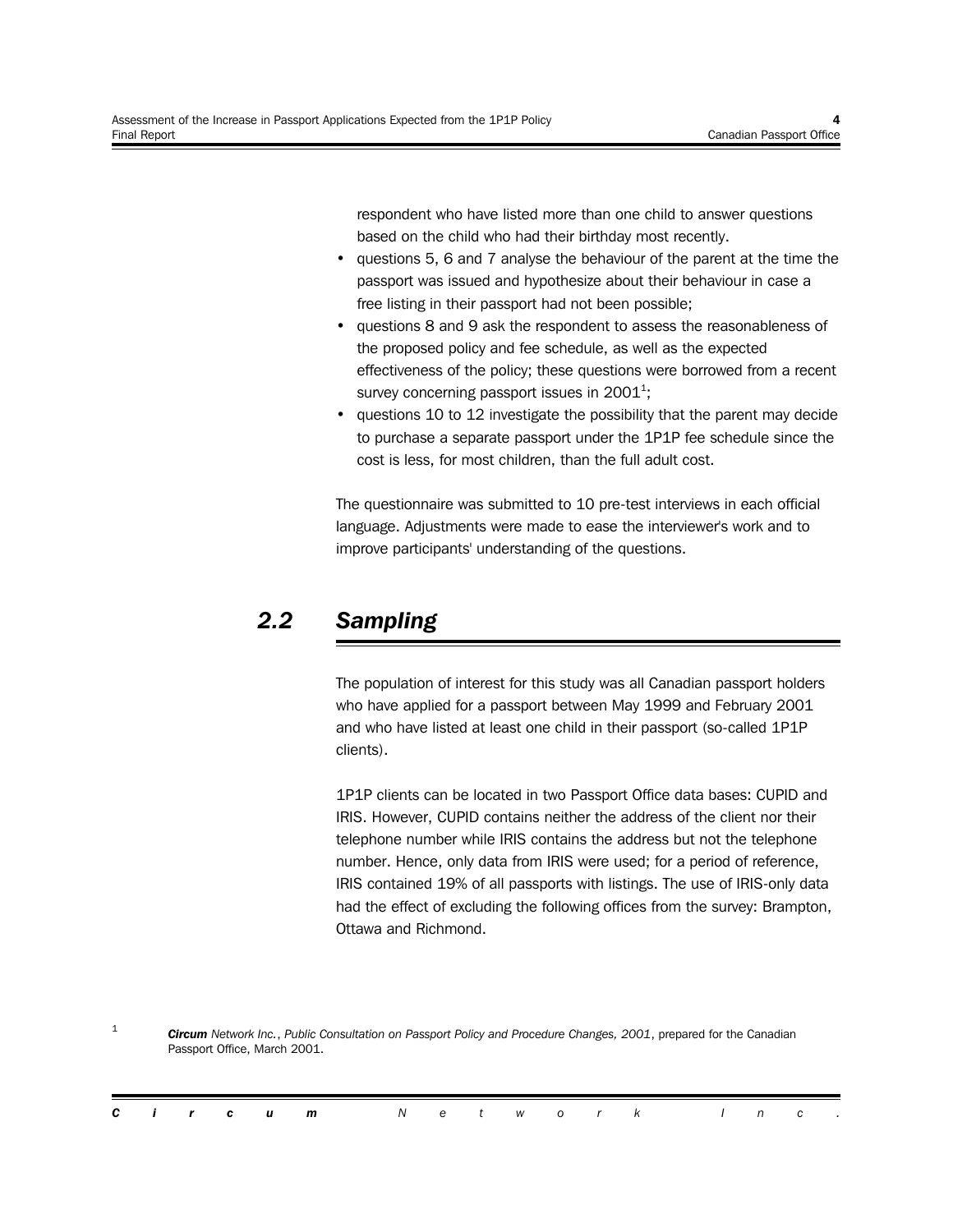A systematic random sample of 1,105 names was extracted from the IRIS data base. A total of 898 telephone numbers (or 81%) were identified based on name and address information, using nation-wide computerized telephone listings.

The interview was directed at the passport holder. No substitution was allowed.

## *2.3 Fieldwork*

Telephone interviews were completed by Echo Sondage Inc. between February 27, 2001 and March 3, 2001. The following table provides a breakdown of fieldwork results, as per the standards on data collection reporting proposed by the Professional Marketing Research Society. An optimistic and a pessimistic analysis of the response rate are provided; the former is the most practical while the latter is the most prudent.

Cases which were still in the call queue at the completion of the fieldwork had been attempted 17 times on average.

The response rate achieved surpasses best industry practices considering the short time frame available for the field work and the constrained calling hours. The refusal rate is much better than that achieved in the average public survey.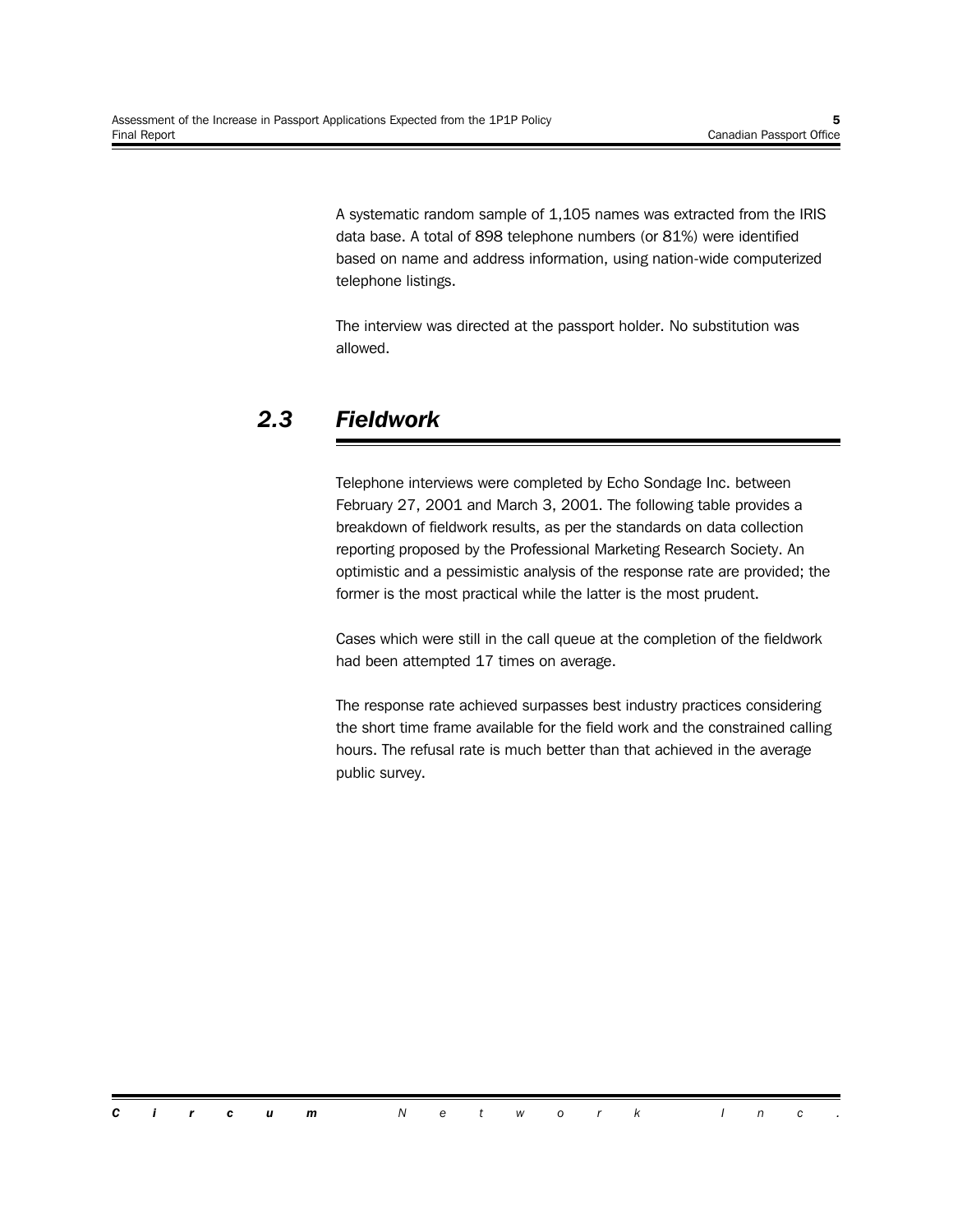#### **EXHIBIT 2.1 Fieldwork Results**

|                                                                                                                                                                                                 | <b>Optimistic approach</b>     | <b>Pessimistic approach</b>    |  |  |
|-------------------------------------------------------------------------------------------------------------------------------------------------------------------------------------------------|--------------------------------|--------------------------------|--|--|
| <b>States after the last call</b>                                                                                                                                                               | $#$ of numbers                 | $#$ of numbers                 |  |  |
| Original sample size (a)                                                                                                                                                                        | 1,105                          | 1,105                          |  |  |
| Unidentified numbers (b)                                                                                                                                                                        | 207                            |                                |  |  |
| Non-residential numbers (c)                                                                                                                                                                     | 37                             |                                |  |  |
| Discontinued numbers (d)                                                                                                                                                                        | 129                            |                                |  |  |
| Unknown at that number (e)                                                                                                                                                                      | 94                             |                                |  |  |
| No passport $(f)^1$                                                                                                                                                                             | 21                             | 21                             |  |  |
| No child listed $(g)^2$                                                                                                                                                                         | 31                             | 31                             |  |  |
| Total non eligible (h)                                                                                                                                                                          | 519                            | 52                             |  |  |
| Eligible people $(i = a - h)$                                                                                                                                                                   | 586                            | 1,053                          |  |  |
| Refusals (i)                                                                                                                                                                                    | 82                             | 82                             |  |  |
| No answer, busy, appointments                                                                                                                                                                   | 110                            | 110                            |  |  |
| Language problems                                                                                                                                                                               | 20                             | 20                             |  |  |
| Incomplete                                                                                                                                                                                      | $\mathbf{1}$                   | $\mathbf{1}$                   |  |  |
| Completed (k)                                                                                                                                                                                   | 373                            | 373                            |  |  |
| Response rate $(k / i)$                                                                                                                                                                         | 64%                            | 35%                            |  |  |
| Refusal rate (j / i)                                                                                                                                                                            | 14%                            | 7%                             |  |  |
| Error margin for the entire eligible sample<br>for a proportion of 50%, at a 95%<br>confidence level; includes an adjustment<br>for design effect associated with the<br>weighting for parents. | $\pm$ 7.5 percentage<br>points | $\pm$ 7.5 percentage<br>points |  |  |
| $\mathbf{1}$<br>Because the sample goes back to May 1999, it is possible that some clients don't                                                                                                |                                |                                |  |  |

possess the passport anymore. It is also possible that they failed to recollect correctly.

<sup>2</sup> Some clients indicated that the child or the children were not listed anymore in their passport. Some others may have failed to recollect correctly.

### *2.4 Data Processing*

Survey data were managed using VoxCo's StatXP software. Data were edited to ensure conformity to the established response categories and to limit the distributions of unbound variables within reasonable values. Filtering logic

*Circum Network Inc .*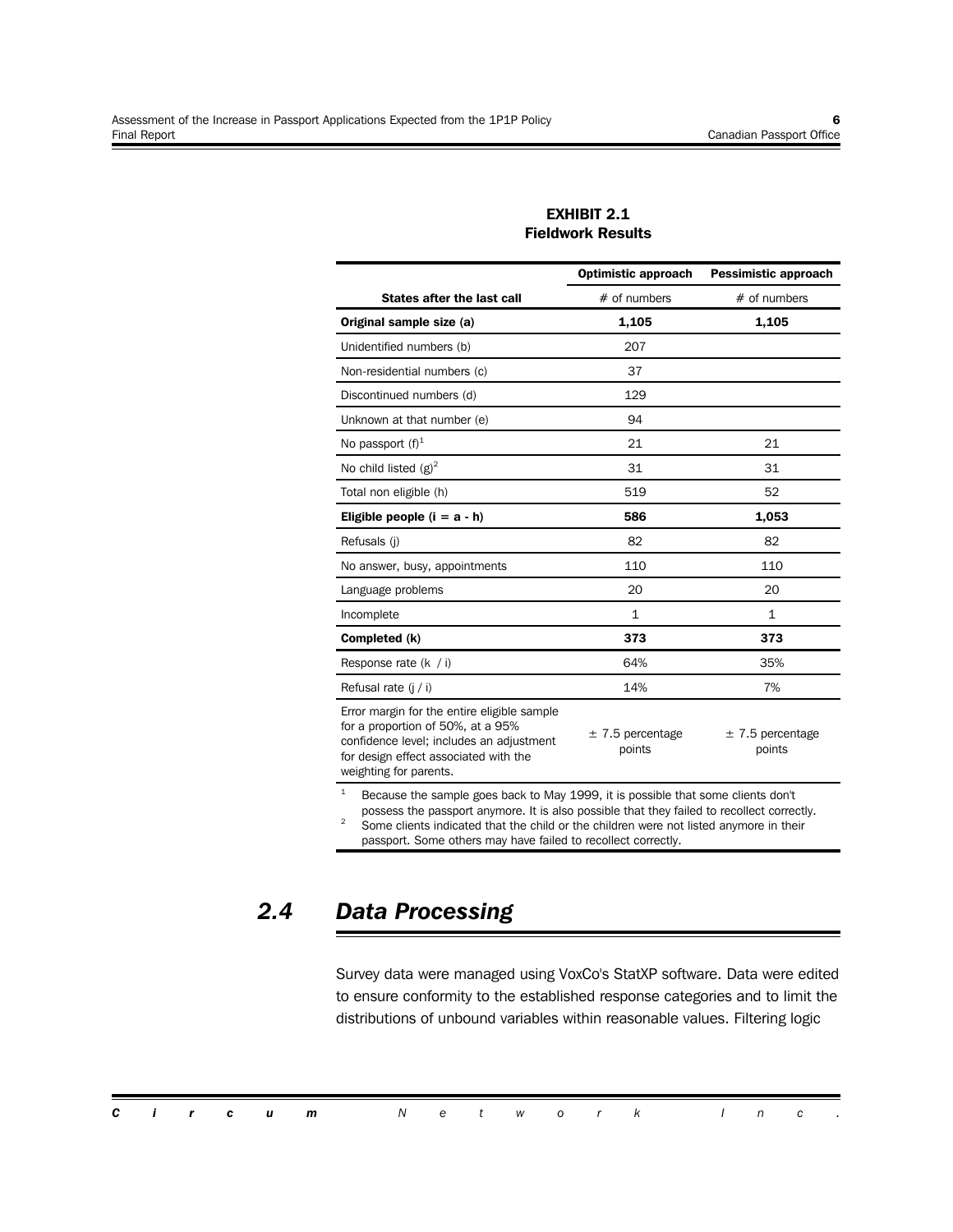instructions were developed to ensure that the reported data conform to the skip logic of the questionnaire.

The data are weighted according to the office which delivered the passport. Where appropriate, additional weighting was applied to represent the number of children listed in the passports.

### *2.5 Limits of this Research*

Survey participants were presented with hypothetical situations both in terms of what they would have done at the time of their passport application had the 1P1P policy been in place and in terms of their behaviour now if the policy was implemented. Respondents provided their best possible answers to these questions and the questionnaire was worded so as to afford them the time to reflect. Yet, answers about intentions and possibilities, given in the context of a survey, are only approximations of the real behaviour that clients will exhibit when faced with the situation in the real world.

The results should therefore be interpreted with caution notwithstanding the fact that these numbers are certainly better indications of probable behaviour than anyone's instinct.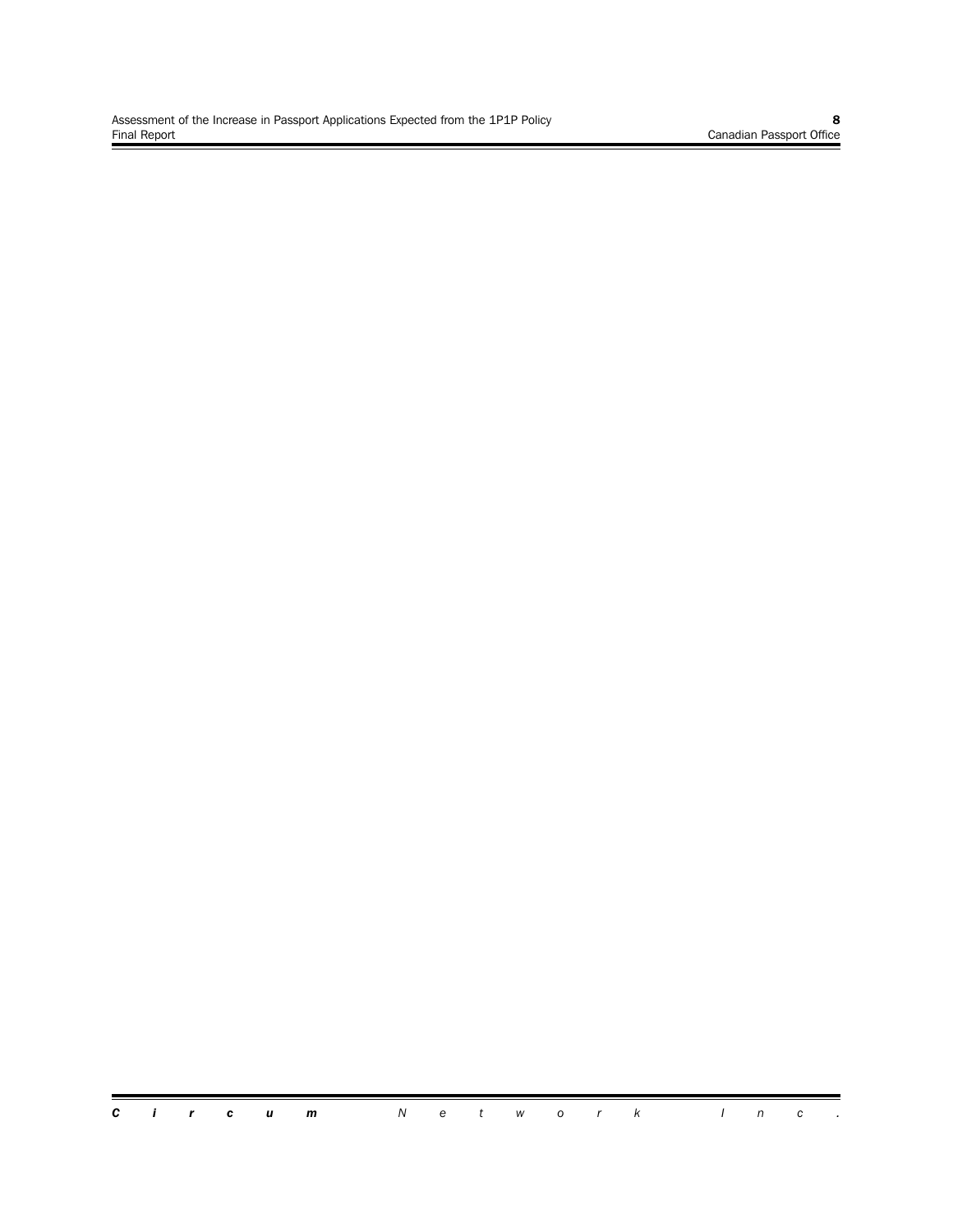# *Chapter 3*

## *ISSUES*

## *3.1 1P1P Policy*

The implementation of the 1P1P policy will generate moderate to weak support from parents who have listed their children in their passport.

Overall, the 1P1P policy received the strong support of 38% of 1P1P survey respondents (see Exhibit 3.1), producing an average rating of 5.4. This level of support is much lower than that offered by a sample of the general public where 57% provided a high rating.

Support for the fee schedule for children up to 11 years old equals that of the general policy statement (39% and 5.4 concerning the fee for children under 4; 43% and 6.0 concerning the fee for children between 4 and 11). The free replacement for children aged less than 1 at the time of issuance enjoys even stronger support with 69% of respondents rating it 8 to 10 (average of 7.7). Strong support for the application of the full adult fee for children aged 12 to 15 drops to 17% (average of 3.4).

*Circum Network Inc .*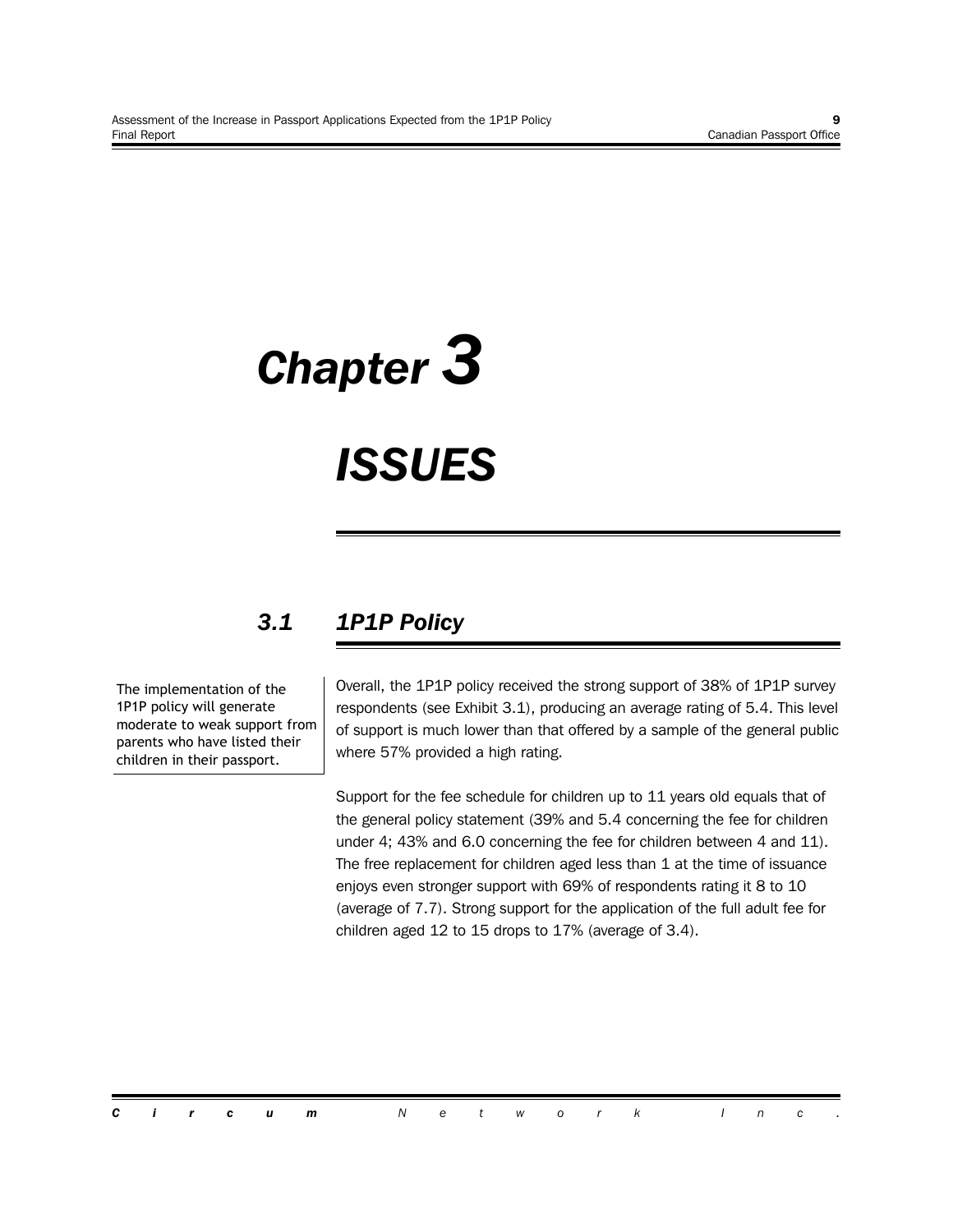Surprisingly, the number of children listed in the passport has no impact on the parent's support for the policy. $1$ 

**EXHIBIT 3.1 Acceptance of the 1P1P Policy and Proposals**

|                                                                                                                                                                 |                          | All Canadians <sup>1</sup><br><b>1P1P Clients</b><br>$(n=1229)$<br>$(n=370)$ |                                                         |  |  |  |
|-----------------------------------------------------------------------------------------------------------------------------------------------------------------|--------------------------|------------------------------------------------------------------------------|---------------------------------------------------------|--|--|--|
|                                                                                                                                                                 |                          |                                                                              | % rating 8, 9 and 10 on a 0-10 scale<br>[average value] |  |  |  |
| Every child should get his or her own passport                                                                                                                  |                          | 35%<br>[5.4]                                                                 | 57%<br>[7.0]                                            |  |  |  |
| Every child should get his or her own passport but it<br>would cost \$50 less for children under the age of 4<br>and it would be valid for 3 years instead of 5 |                          | 39%<br>[5.4]                                                                 | 49%<br>[6.2]                                            |  |  |  |
| If the first passport was issued when the child was<br>less than 1 year old, one replacement passport would<br>be free                                          | 69%<br>[7.7]             | 69%<br>[7.7]                                                                 |                                                         |  |  |  |
| Every child should get his or her own passport but it<br>would cost \$25 less for children aged 4 to 11                                                         |                          | 43%<br>[6.0]                                                                 | 55%<br>[6.8]                                            |  |  |  |
| Every child should get his or her own passport and it<br>would cost the full price for people aged 12 to 15                                                     |                          | 17%<br>[3.4]                                                                 | 26%<br>[4.9]                                            |  |  |  |
| In your view, how effective<br>would it be to demand that<br>children possess their own<br>passport in order to curtail<br>international child<br>smuggling?    | 32%<br>33%<br>25%<br>10% | 40%<br>41%<br>15%<br>4%                                                      |                                                         |  |  |  |

Source: pages B-10 to B-13.

1 Public Consultation on Passport Policy and Procedure Changes, 2001, prepared for the Canadian Passport Office, March 2001.

Perceptions of the effectiveness of the 1P1P policy to curtail international child smuggling is the key driver of support for the implementation of the policy.

The main influence on reactions to the 1P1P policy and to the proposed fee schedule is the perception entertained by individuals as to the effectiveness of the 1P1P approach to curtail child smuggling. The same relationship was

<sup>1</sup> Stronger support for the free replacement passport for children under one year of age among parents who listed a single child is probably an artifact of the relationship between the probability of having a young child and the probability of having listed a single child in the passport.

|  |  | <b>Circum</b> Network Inc. |  |  |  |  |  |  |
|--|--|----------------------------|--|--|--|--|--|--|
|  |  |                            |  |  |  |  |  |  |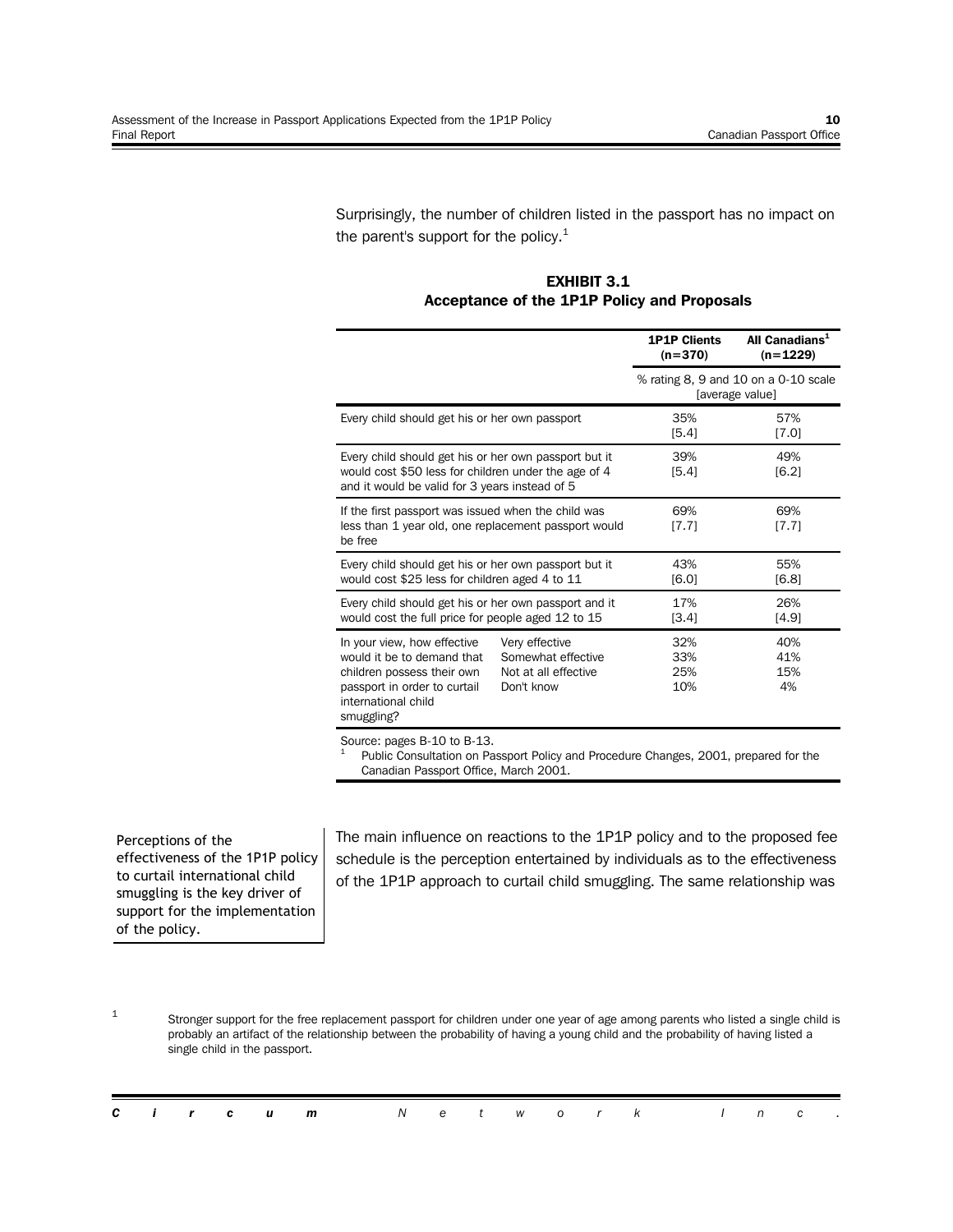uncovered among the general population in another recent survey. $^{1}$  One third of respondents (32%) thought that 1P1P would be "very effective"; a second, same-size group (33%) indicated that it thought that it would be "somewhat effective"; finally, a group of 25% signalled that it would be "not at all effective" (page B-13).

As shown in Exhibit 3.2, the level of support for the policy and the fee schedule drops drastically as the perceptions of the policy effectiveness become more pessimistic. For example, strong support for the policy itself rates at 50% among those who think it would be very effective and drops to 38% among those who think it would be somewhat effective and to 24% among the group thinking that it would not be effective at all. Note that this relationship is not an artifact of respondents attempting to be coherent in their answers since the question concerning 1P1P effectiveness was posed after the questions about the acceptability of the policy.

There are important and obvious communications implications in this relationship. Any improvement in the public perception of the effectiveness of the 1P1P policy will likely translate into significantly more support for its implementation.

1 *Circum Network Inc.*, *Public Consultation on Passport Policy and Procedure Changes, 2001*, prepared for the Canadian Passport Office, March 2001.

|  |  | <b>Circum</b> Network Inc. |  |  |  |  |  |  |
|--|--|----------------------------|--|--|--|--|--|--|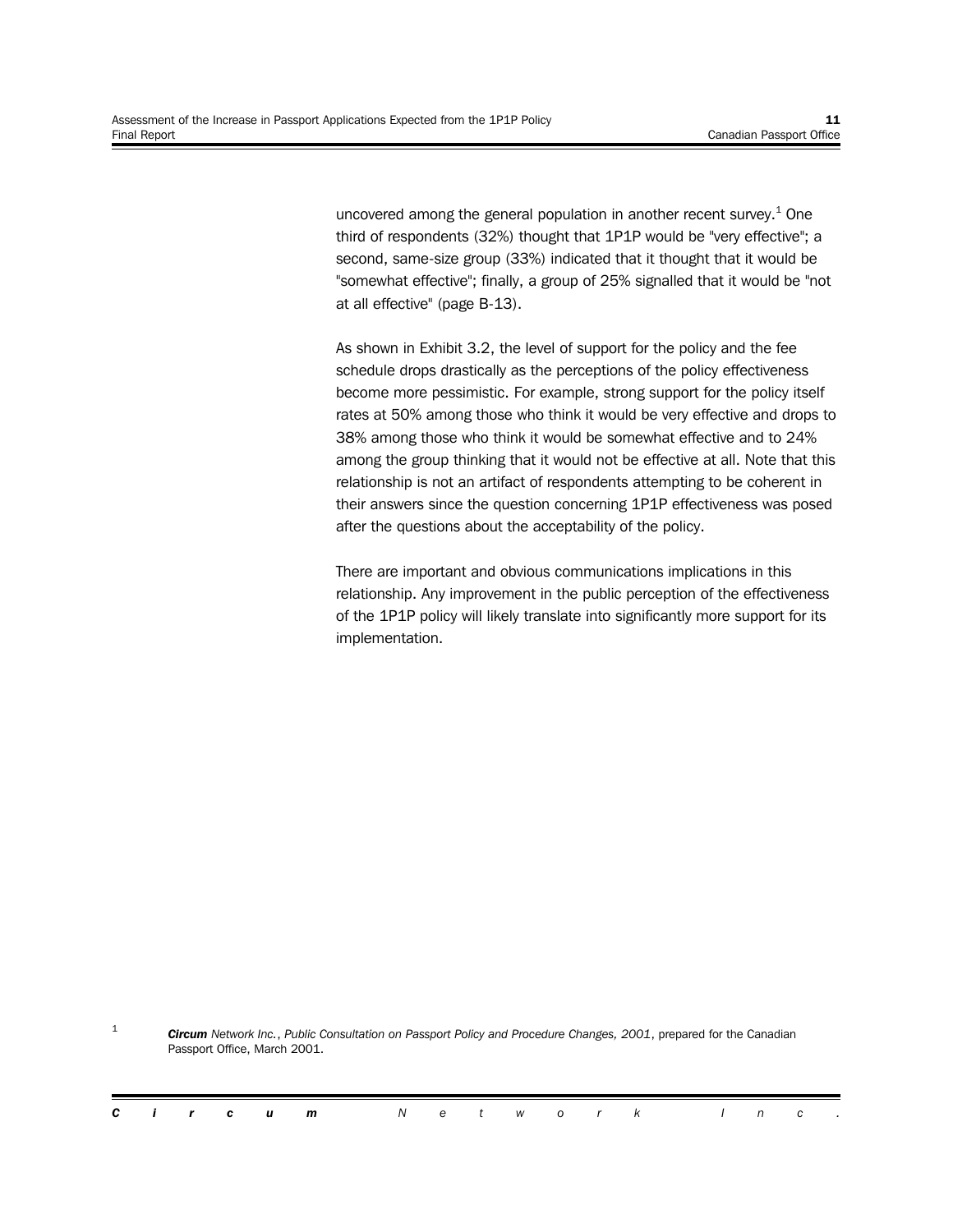#### **EXHIBIT 3.2 Acceptance of the 1P1P Policy and Proposals According to Perceptions of the 1P1P Policy Effectiveness**

|                                                                                                                                                                    | In your view, how effective would it be to<br>demand that children possess their own<br>passport in order to curtail international<br>child smuggling? Would it be very effective,<br>somewhat effective or not at all effective? |                                    |                                     |  |  |  |  |  |  |  |
|--------------------------------------------------------------------------------------------------------------------------------------------------------------------|-----------------------------------------------------------------------------------------------------------------------------------------------------------------------------------------------------------------------------------|------------------------------------|-------------------------------------|--|--|--|--|--|--|--|
| % rating 8, 9 and 10 on a 0-10<br>reasonableness scale                                                                                                             | Very<br>effective<br>$(n=121)$                                                                                                                                                                                                    | Somewhat<br>effective<br>$(n=133)$ | Not at all<br>effective<br>$(n=95)$ |  |  |  |  |  |  |  |
| Every child should get his or her own<br>passport                                                                                                                  | 50%                                                                                                                                                                                                                               | 38%                                | 24%                                 |  |  |  |  |  |  |  |
| Every child should get his or her own<br>passport but it would cost \$50 less for<br>children under the age of 4 and it would be<br>valid for 3 years instead of 5 | 48%                                                                                                                                                                                                                               | 41%                                | 27%                                 |  |  |  |  |  |  |  |
| If the first passport was issued when the<br>child was less than 1 year old, one<br>replacement passport would be free                                             | 81%                                                                                                                                                                                                                               | 73%                                | 60%                                 |  |  |  |  |  |  |  |
| Every child should get his or her own<br>passport but it would cost \$25 less for<br>children aged 4 to 11                                                         | 64%                                                                                                                                                                                                                               | 42%                                | 24%                                 |  |  |  |  |  |  |  |
| Every child should get his or her own<br>passport and it would cost the full price for<br>people aged 12 to 15                                                     | 25%                                                                                                                                                                                                                               | 17%                                | 13%                                 |  |  |  |  |  |  |  |

Source: page B-9; all differences between groups defined by the perception of effectiveness are statistically significant at least at the 0.05 level.

## *3.2 Expected Increases in Work Volumes*

The implementation of the 1P1P policy will necessarily increase the demand for passports since the requirement for a passport will extend into a population — people aged 15 or less — which could travel without this document up to that point, as long as a parent had listed the child in their passport.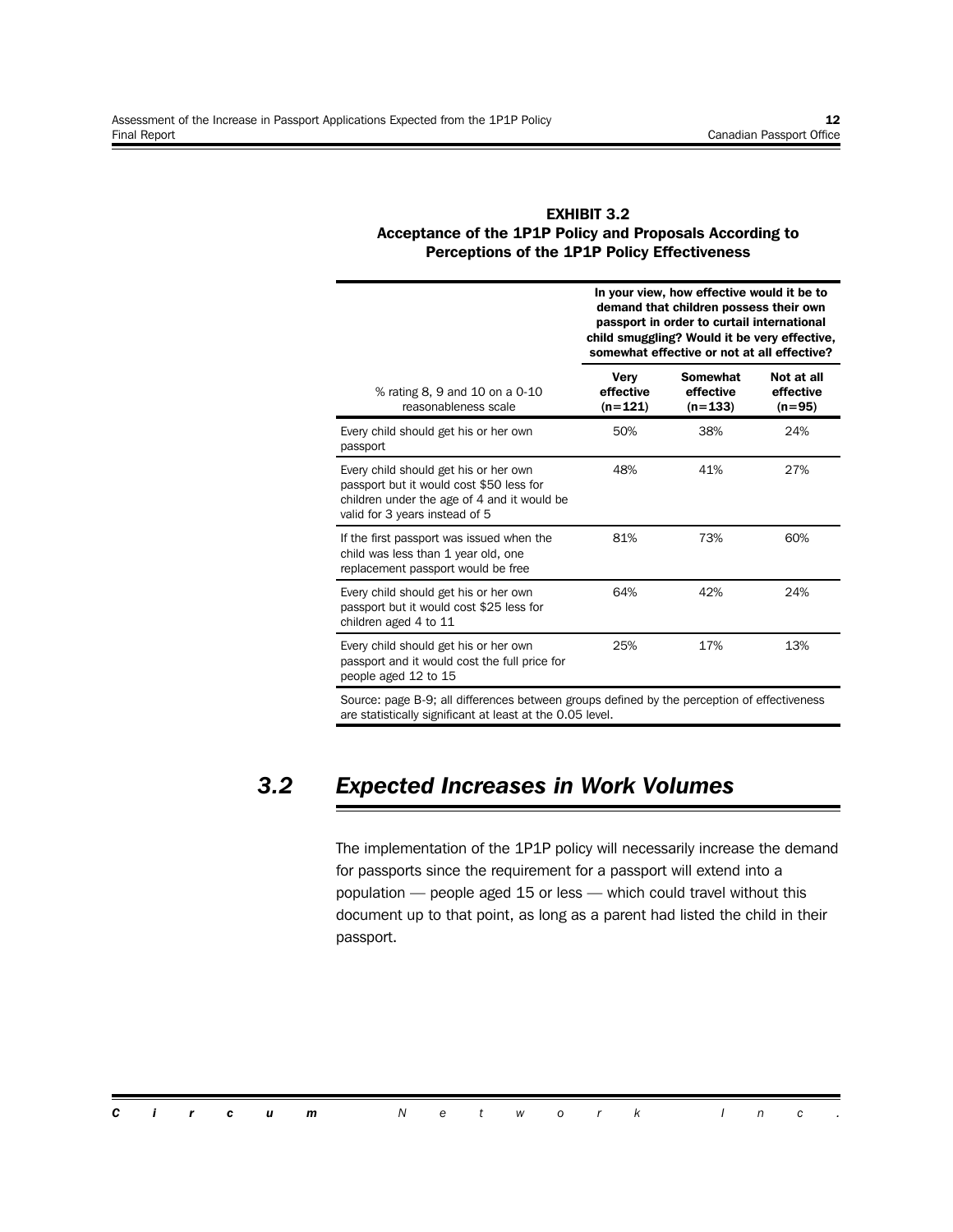#### *The theory*

The implementation of the 1P1P policy will provoke a transient effect and a permanent effect.

The increased demand will flow from two dynamics:

• *A transient effect which will take place over a few months*: some parents who have listed one or more of their children in their passport at the last renewal may want to take the opportunity of the lower 1P1P fee associated with improved security features to request a passport for one or more of the children before the end of the validity period of their passport.

This effect is transient since it affects only parents who have children currently listed in their passport. This category of clients will have completely disappeared within five years of the introduction of the 1P1P policy.

We can assumed that rational clients would not consider this option late in the validity period of their passport. We have hypothesized that only parents whose passport is in the first, second or third year of validity may consider this decision. Furthermore, we can hypothesize that this effect will take place rapidly after the publication of the 1P1P policy; we have assumed that it would occur over a 12-month period since a longer period would strain the rationality of the buyer.

• *A permanent effect on the demand for new passports*: under the 1P1P policy, some of the children who are now listed in a parent's passport will require their own passport. This will not be the case for all children as the current zero-cost of the listing of a child brings some parents to list children for whom they may not request a passport if they had to pay for it.

It is therefore assumed in this analysis that new passports will be requested when a child requires a travel document and when a child does not immediately require a travel document but the parent is willing to pay at least the proposed cost.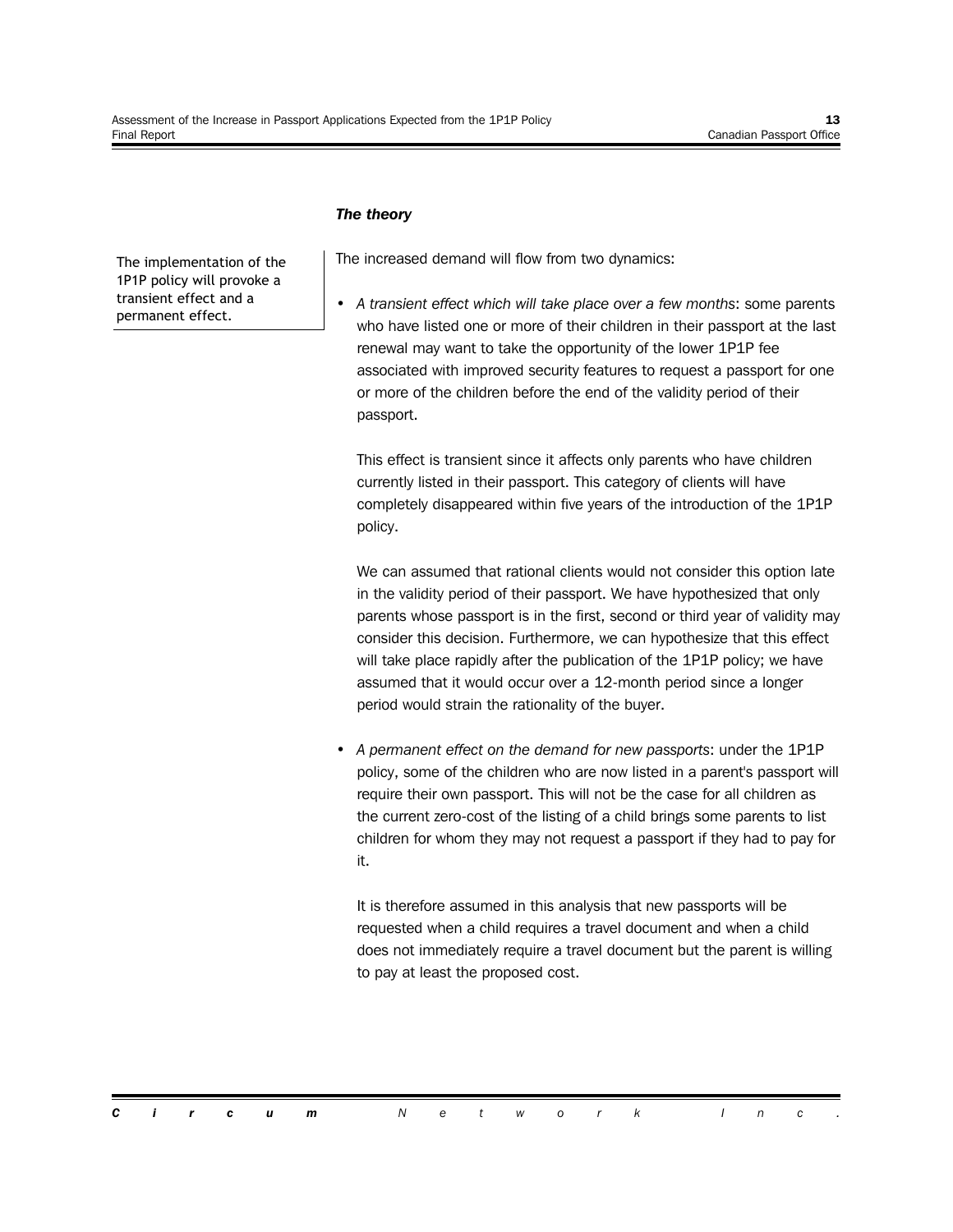#### *The application*

Exhibits 3.3 and 3.4 present the results of the application of the theory outlined above.

The one-time, 12-month transient effect of the 1P1P policy should amount to 123,000 additional applications.

*Transient effect*. According to the data gathered in this study, based on respondents who were able to form an opinion, it can be expected that *between 25% and 46%* (see Exhibit 3.3) of children currently listed in passports issued within three years of the implementation of the 1P1P policy will apply for their own passport within twelve months of the initiation of the policy. Assuming the probability of acting on intentions is 100% is the "almost certain" group and 50% in the "possible" group, *the best available point estimate for the transient effect is 35%*.

#### **EXHIBIT 3.3 Distribution of the Likelihood to Purchase a Passport for a Child Before the End of the Validity Period**

|                             |             | All children listed in parents' passports<br>(n of parents= $368$ ) |
|-----------------------------|-------------|---------------------------------------------------------------------|
|                             | All answers | Decided respondents                                                 |
| Almost certain <sup>1</sup> | 23%         | 25%                                                                 |
| Possible <sup>2</sup>       | 19%         | 21%                                                                 |
| Unlikel $v^3$               | 50%         | 54%                                                                 |
| Don't know                  | 8%          |                                                                     |

Source: page B-20

- 1 Answered "likely" to question 11 reproduced below and "almost certain" to question 12 reproduced below.
- 2 Answered "likely" to question 11 and "simply a possibility" to question 12.
- 3 Answered "unlikely" to question 11.

**Question 11**: "Considering that you may keep your child listed in your passport for 5 years, would it be likely or unlikely that, in order to benefit from new characteristics against fraud before the end of these 5 years, you request a separate passport for your child if it cost:

- (IF "LESS THAN 1 YEAR OLD" AT Q10) \$50 less than an adult passport, and was valid for 3 years and the first replacement was free;
- (IF "1 TO 3 YEARS OLD" AT Q10) \$50 less than an adult passport and was valid for 3 years;
- (IF "4 TO 11 YEARS OLD" AT Q10) \$25 less than an adult passport;
- (IF "12 TO 15 YEARS OLD" AT Q10) the same as an adult passport.

**Question 12:** Would you say that this would simply be a possibility or that it would be almost certain?

| <b>Circum</b> Network Inc. |
|----------------------------|
|----------------------------|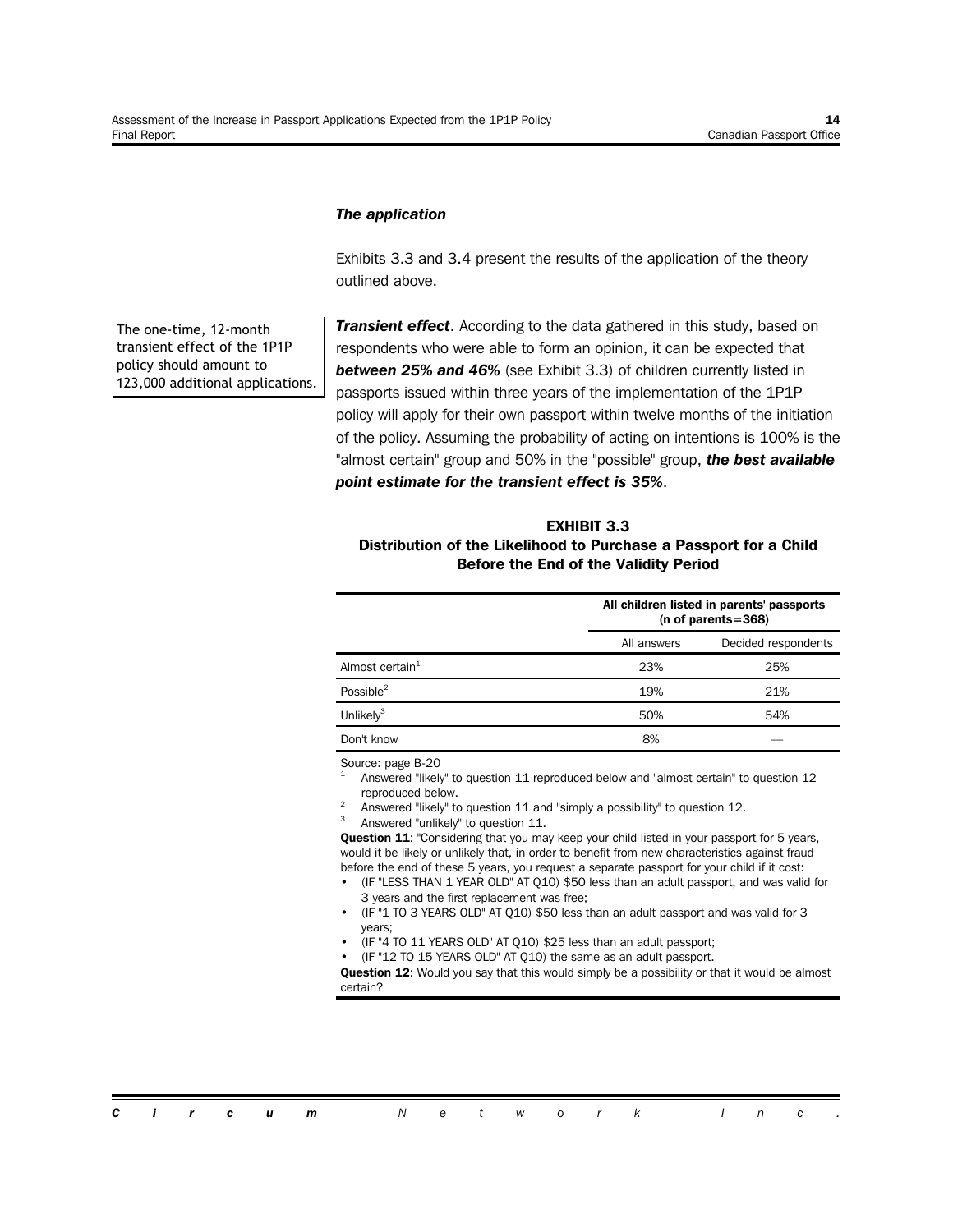Considering that, according to Passport Office data, some 351,400 children were added to parents' passports over the period 1998-2001, based on the hypotheses laid out in the theory above, we expect that the transient effect should amount to 123,000 additional passport requests over a 12-month period.<sup>1</sup> Of course, this assumes that parents are made aware of the 1P1P fee schedule and of the improved passport security features.

The permanent increase in applications should reach 68,900.

The impact should be an 10% increase in the first year of the policy and a 4% increase thereafter.

1

**Permanent effect.** The responses from this survey indicate that 48% of children required a travel document at the time of the parent's passport application and that, for an additional 10%, the parent would have applied for a separate passport while being willing to pay at least the amount indicated in the fee schedule. We therefore estimate that *58% of children who are currently added to the parents' passports will convert* into new passport applications under the 1P1P policy.

Based on the current rate of listing of 118,800 children per year (1999- 2000), this should translate into 68,900 new passport applications annually for years to come.

*Combined effect*. The combined permanent and transient effect should produce approximately 191,900 additional passport applications in the first twelve months of implementation of the policy (a 10% increase over the current 1.9 million applications) and approximately 68,900 additional applications thereafter (a 4% increase over the status quo).

In the last three complete fiscal years, the number of children listed in new passports was 105,092 (1997-98), 113,824 (1998-99) and 118,806 (1999-2000). The numbers available year-to-date for 2000-2001 suggest that the volume will remain constant for this fiscal year. The total listings for 1998-2001 should therefore be approximately 351,400. The transient effect is then 351,400 x transient effect of 35% = 123,000 new applications.

|  |  | <b>Circum</b> Network Inc. |  |  |  |  |  |  |
|--|--|----------------------------|--|--|--|--|--|--|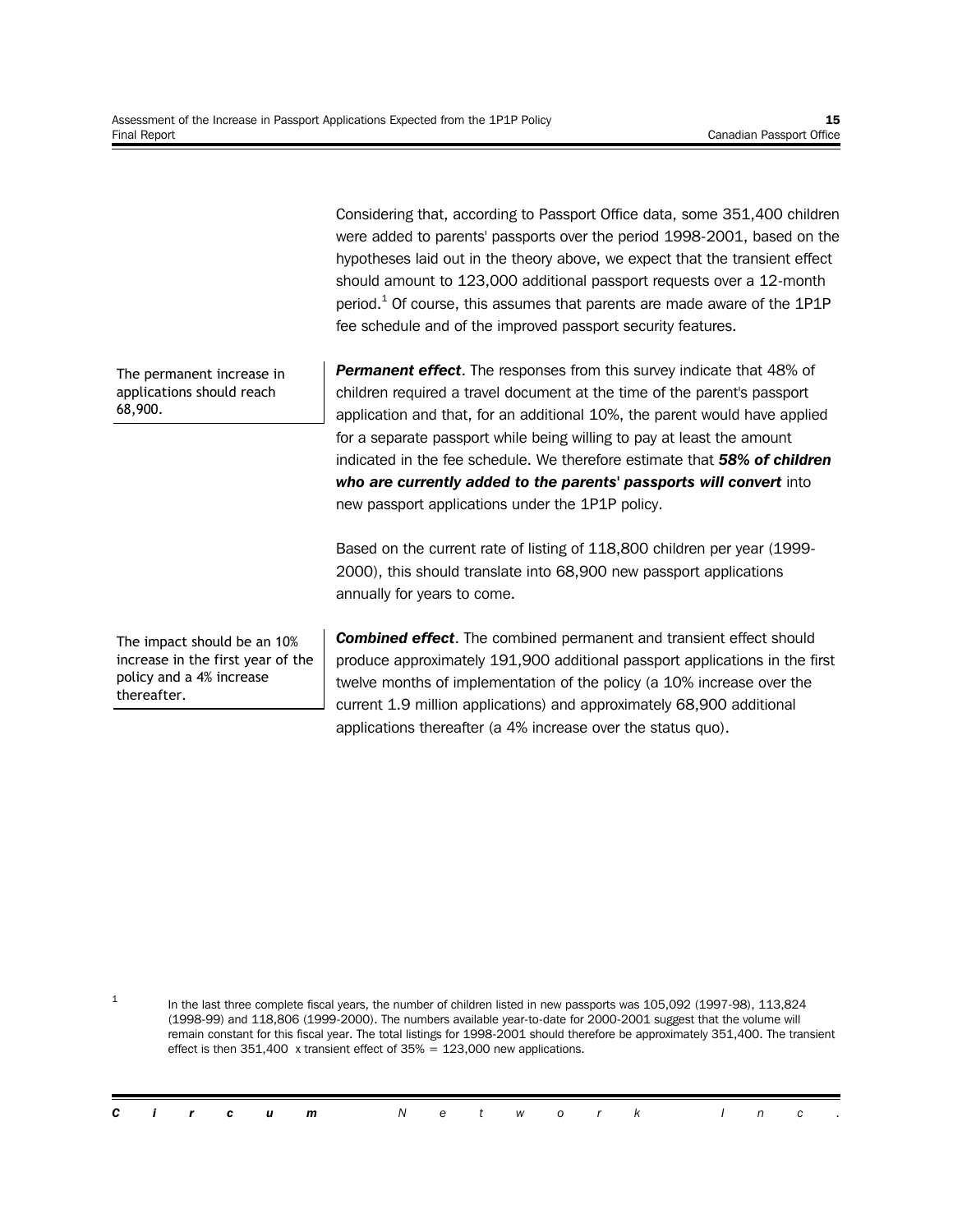#### **EXHIBIT 3.4 Distribution of the Likelihood to Purchase a Passport for a Child Who Would Have Been Listed Without the 1P1P Policy**

|                                                                                                     |             | All children listed in parents' passports<br>(n of parents= $368$ ) |
|-----------------------------------------------------------------------------------------------------|-------------|---------------------------------------------------------------------|
|                                                                                                     | All answers | Decided respondents                                                 |
| The child who was listed needed the<br>document <sup>1</sup>                                        | 45%         | 48%                                                                 |
| The parent would likely apply and is willing to<br>pay according to the fee schedule <sup>2</sup>   | 9%          | 10%                                                                 |
| The parent would likely apply but is unwilling<br>to pay according to the fee schedule <sup>3</sup> | 9%          | 10%                                                                 |
| The parent is unlikely to apply <sup>4</sup>                                                        | 28%         | 30%                                                                 |
| Other                                                                                               | 1%          | 1%                                                                  |
| Don't know                                                                                          | 7%          |                                                                     |

Source: page B-19

1 Answered "needed a document" to question 5 reproduced below.

 $\overline{2}$ Answered "just in case" to question 5, "likely" to question 6 reproduced below and a value commensurate to the age of the child (question 10) and the proposed fee schedule to question 7 reproduced below.

- 3 Answered "just in case" to question 5, "likely" to question 6 but a value inferior to the fee commensurate to the age of the child (question 10) to question 7.
- 4 Answered "just in case" to question 5 and "unlikely" to question 6.

**Question 5**: When you requested that your child be listed in your passport, did you need a document to travel with this child or did you request the listing just in case it could be useful? **Question 6**: The recent issuance of a passport cost you \$60 and your child was listed in your passport at no charge. If a free listing had not been possible, would you have been likely or unlikely to purchase a separate passport for your child?

**Question 7**: How much would you have been willing to pay to obtain it?

*Circum Network Inc .*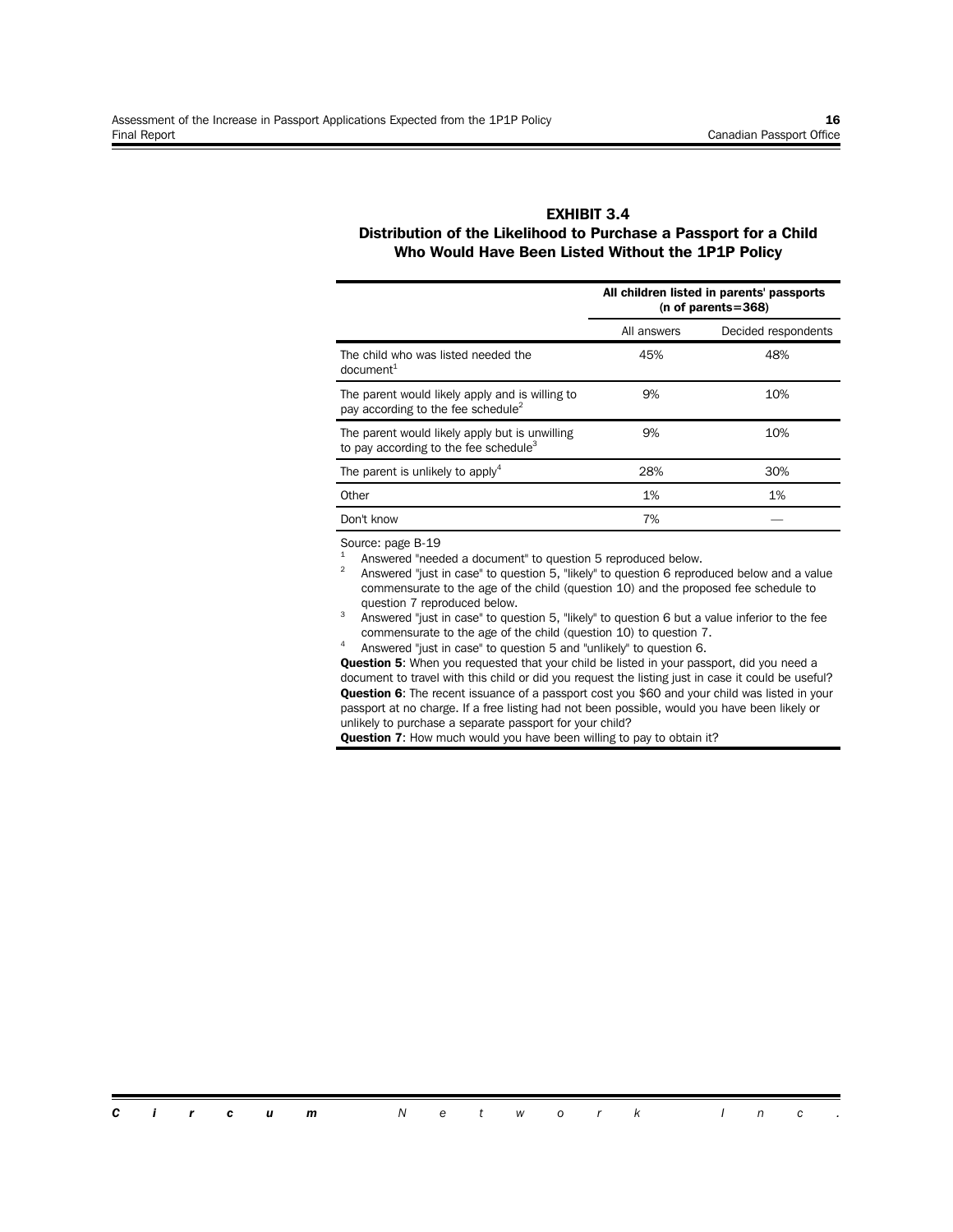## *APPENDIX A Questionnaire*

*Circum Network Inc .*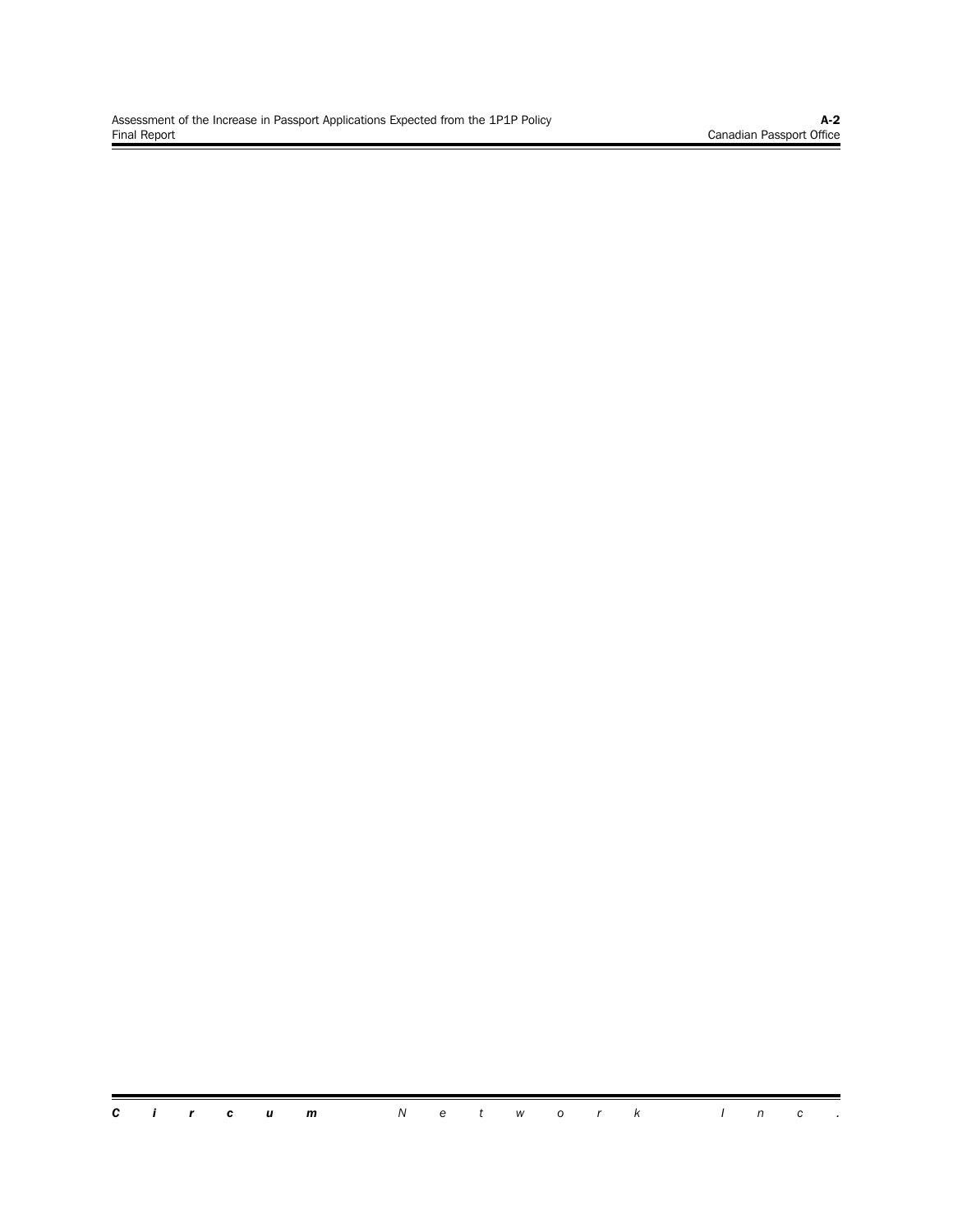#### *1P1P MARKET STUDY Canadian Passport Office for use over the telephone*

**INTRODUCTION:** (GET IN TOUCH WITH THE PERSON IDENTIFIED ON THE LIST.) **Hello. My name is**

and I work for Echo Survey. We have been commissioned by the Passport Office **to conduct a study among a few people who have recently obtained a new passport. Of course your participation is voluntary, but we are really counting on you to give us your opinion. It will take about 5 minutes of your time, and your answers will be kept strictly confidential. May I start now?**

| <b>Ouestion</b>                           | <b>Answer</b>                                                                                                                                                                                                                                 |
|-------------------------------------------|-----------------------------------------------------------------------------------------------------------------------------------------------------------------------------------------------------------------------------------------------|
| Who is this survey done for?              | The survey is commissioned by the Canadian<br>Passport Office.                                                                                                                                                                                |
| How will my answers be kept confidential? | No individual answers will be reported, only<br>percentages and averages. Also, your name or phone<br>number will not be associated with your answers.                                                                                        |
| Why would I answer this survey?           | The results of this study will be used to make<br>important decisions on changes to the passport<br>application process Since only a limited number of<br>people will be involved in the study, your participation<br>is extremely important. |
| What is this survey about?                | The questions are about the issuance of passports to<br>young Canadians.                                                                                                                                                                      |

## SCREENING

#### Q1 **First, I would like to confirm that you currently hold a valid Canadian passport?**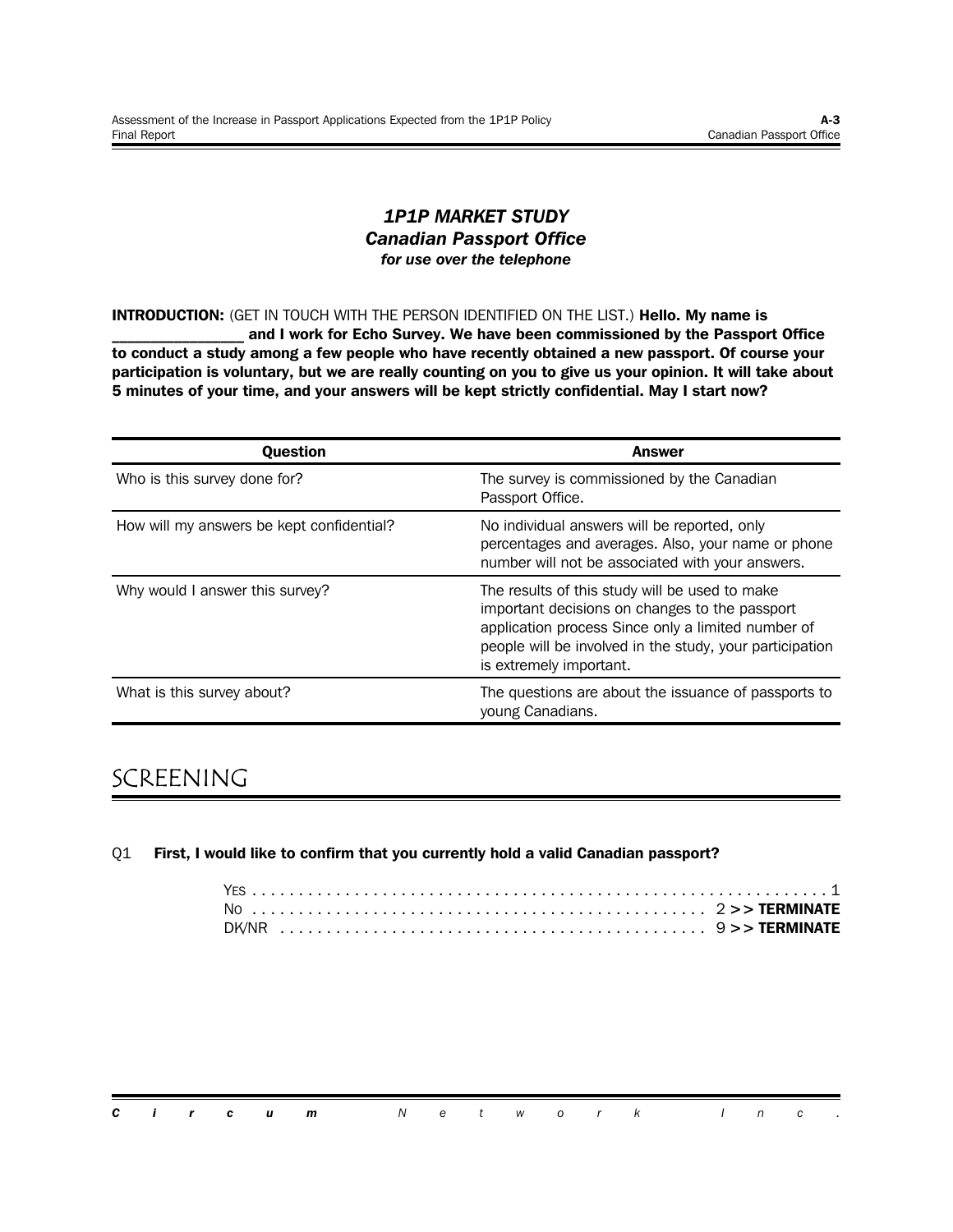#### Q2 **Is any child listed in your passport?**

## SELECTION OF A CHILD FOR FURTHER QUESTIONING

Q3 **How many children are listed in your passport?**

| <b>NIIMB</b> |  |  |  |  |  |  |  |  |  |  |  |  |  |  |  |  |  |  |  |
|--------------|--|--|--|--|--|--|--|--|--|--|--|--|--|--|--|--|--|--|--|
|              |  |  |  |  |  |  |  |  |  |  |  |  |  |  |  |  |  |  |  |

#### (IF MORE THAN ONE CHILD AT Q3)

Q4 **In the next questions, I would like to talk about the child who has had his or her birthday most recently. Please think about which child that is and tell me when to continue.**

### WILLINGNESS TO PAY

Q5 **When you requested that your child be listed in your passport, did you need a document to travel with this child or did you request the listing just in case it could be useful?** (DO NOT READ)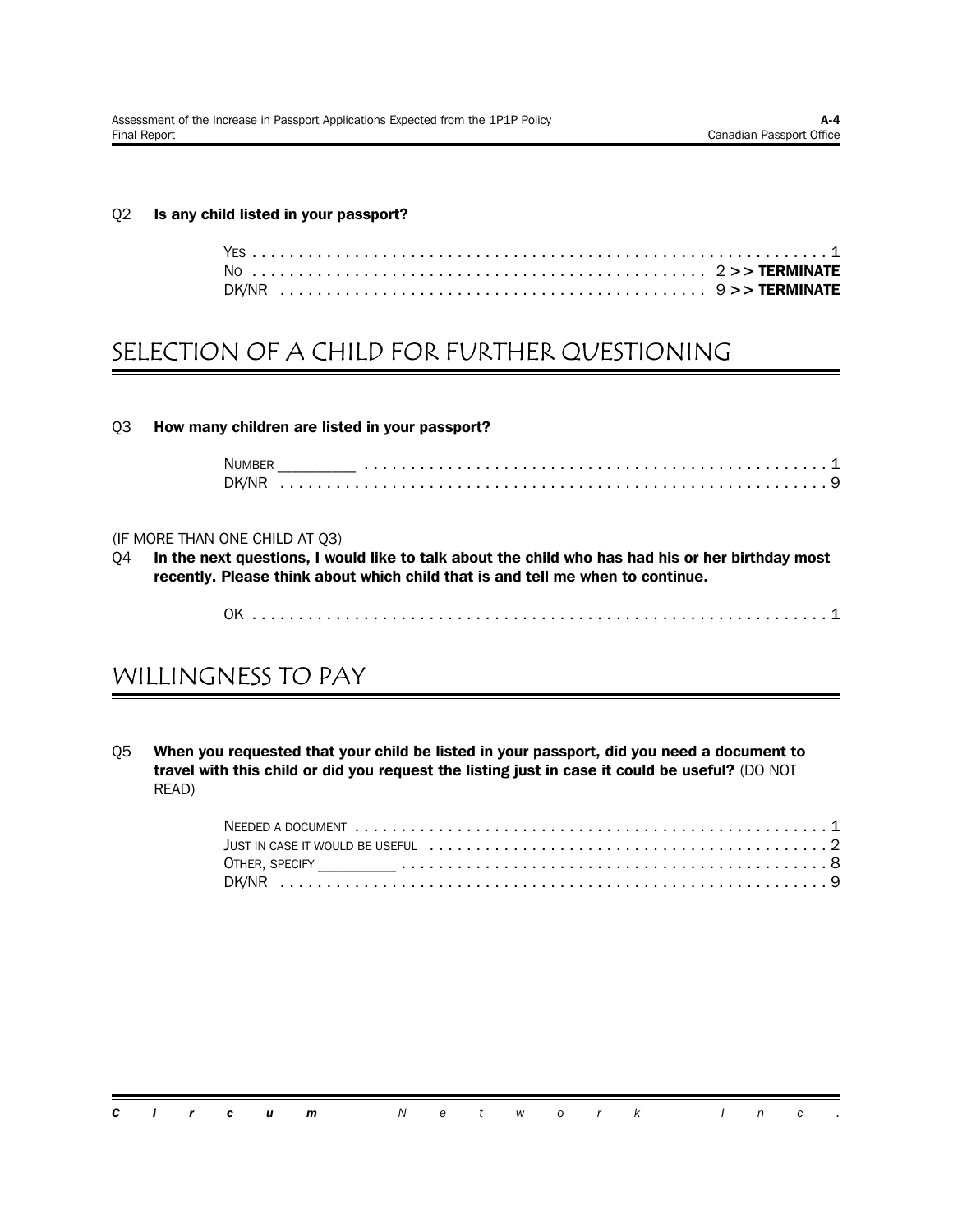#### (IF "JUST IN CASE" AT Q5)

Q6 **The recent issuance of a passport cost you \$60 and your child was listed in your passport at no charge. If a free listing had not been possible, would you have been likely or unlikely to purchase a separate passport for your child?**

#### (IF "LIKELY" AT Q6)

Q7 **How much would you have been willing to pay to obtain it?** (DO NOT READ)

| AMOUNT                                                             |  |  |  |  |
|--------------------------------------------------------------------|--|--|--|--|
| I WOULD HAVE PAID WHATEVER WAS REQUESTED BY THE PASSPORT OFFICE  8 |  |  |  |  |
|                                                                    |  |  |  |  |

## TEST OF THE PROPOSED SCHEDULE

- Q8 **Currently, Canadians under the age of 16 may travel abroad without a passport of their own as long as they travel with a parent and that their name figures in the parent's passport. Some people think that this situation may contribute to international child smuggling; others may think otherwise. Using a scale from 0 to 10 where 0 means not at all reasonable and 10 means totally reasonable, how reasonable would you find each of the following suggestions?**
	- 8.1 Every child should get his or her own passport
	- 8.2 Every child should get his or her own passport but it would cost \$50 less for children under the age of 4 and it would be valid for 3 years instead of 5
	- 8.3 If the first passport was issued when the child was less than 1 year old, one replacement passport would be free
	- 8.4 Every child should get his or her own passport but it would cost \$25 less for children aged 4 to 11
	- 8.5 Every child should get his or her own passport and it would cost the full price for people aged 12 to 15.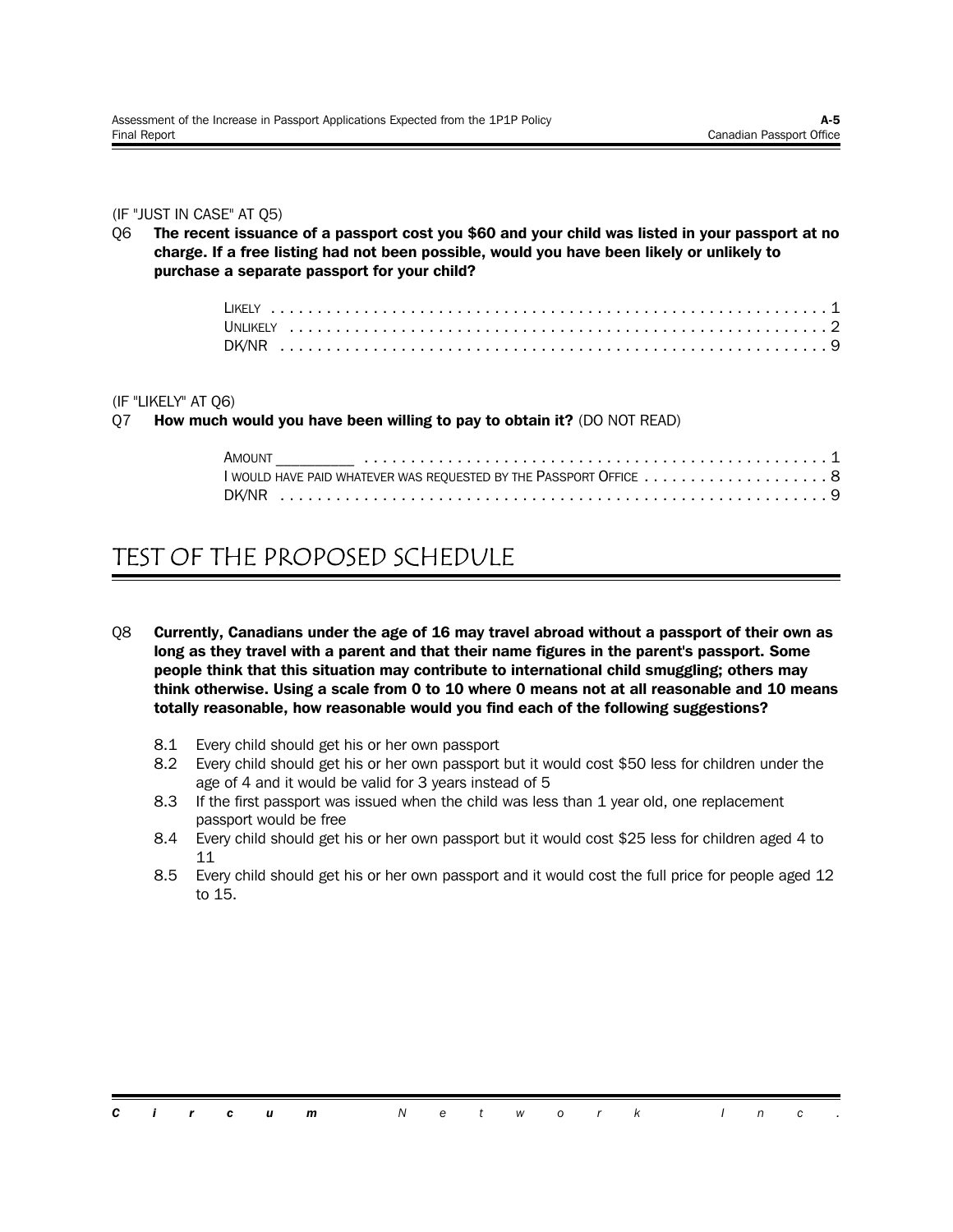Q9 **In your view, how effective would it be to demand that children possess their own passport in order to curtail international child smuggling? Would it be very effective, somewhat effective or not at all effective?** (RANDOM PRESENTATION OF THE ORDER OF THE SCALE)

Q10 **In which of the following age categories did your child belong when he or she was listed in your passport?**

| $1$ to 3 years old $\dots\dots\dots\dots\dots\dots\dots\dots\dots\dots\dots\dots\dots\dots\dots\dots\dots\dots$ |  |
|-----------------------------------------------------------------------------------------------------------------|--|
| $4$ to $11$ years old $\dots\dots\dots\dots\dots\dots\dots\dots\dots\dots\dots\dots\dots\dots\dots\dots\dots$   |  |
|                                                                                                                 |  |
|                                                                                                                 |  |

- Q11 **Considering that you may keep your child listed in your passport for 5 years, would it be likely or unlikely that, in order to benefit from new characteristics against fraud before the end of these 5 years, you request a separate passport for your child if it cost:**
	- **• (IF "LESS THAN 1 YEAR OLD" AT Q10) \$50 less than an adult passport, and was valid for 3 years and the first replacement was free;**
	- **• (IF "1 TO 3 YEARS OLD" AT Q10) \$50 less than an adult passport and was valid for 3 years;**
	- **• (IF "4 TO 11 YEARS OLD" AT Q10) \$25 less than an adult passport;**
	- **• (IF "12 TO 15 YEARS OLD" AT Q10) the same as an adult passport.**

(IF "LIKELY" AT Q11)

#### Q12 **Would you say that this would simply be a possibility or that it would be almost certain?**

#### **THANK AND TERMINATE**

|  |  | <b>Circum</b> Network Inc. |  |  |  |  |  |  |
|--|--|----------------------------|--|--|--|--|--|--|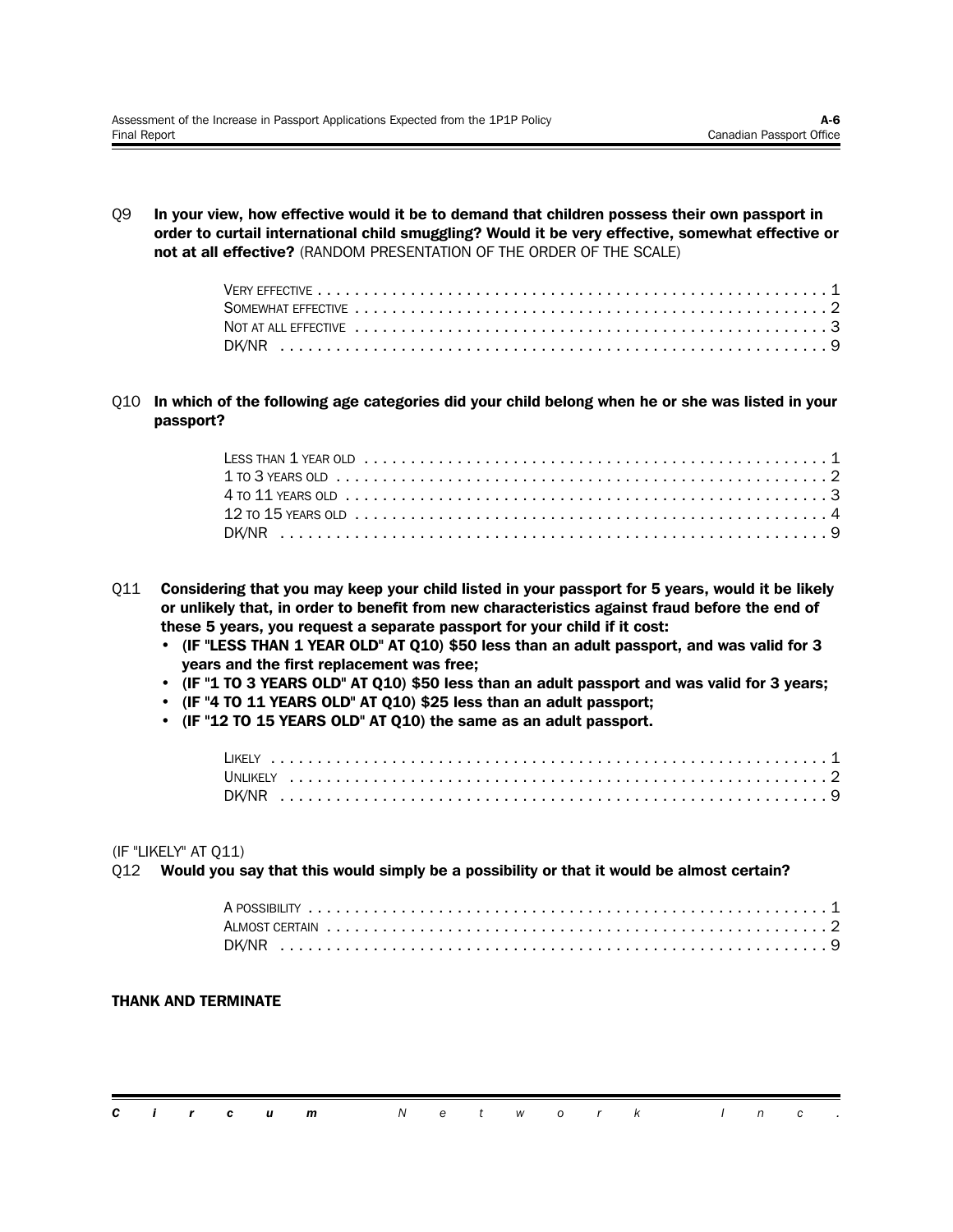#### $Q13$ (DO NOT ASK) Interview language

#### Q14 (DO NOT ASK) Gender

| <b>FEMALE</b> |  |  |  |  |  |  |  |  |  |  |  |  |  |  |  |  |  |  |  |  |  |  |
|---------------|--|--|--|--|--|--|--|--|--|--|--|--|--|--|--|--|--|--|--|--|--|--|
|               |  |  |  |  |  |  |  |  |  |  |  |  |  |  |  |  |  |  |  |  |  |  |

#### Q15 (DO NOT ASK) Province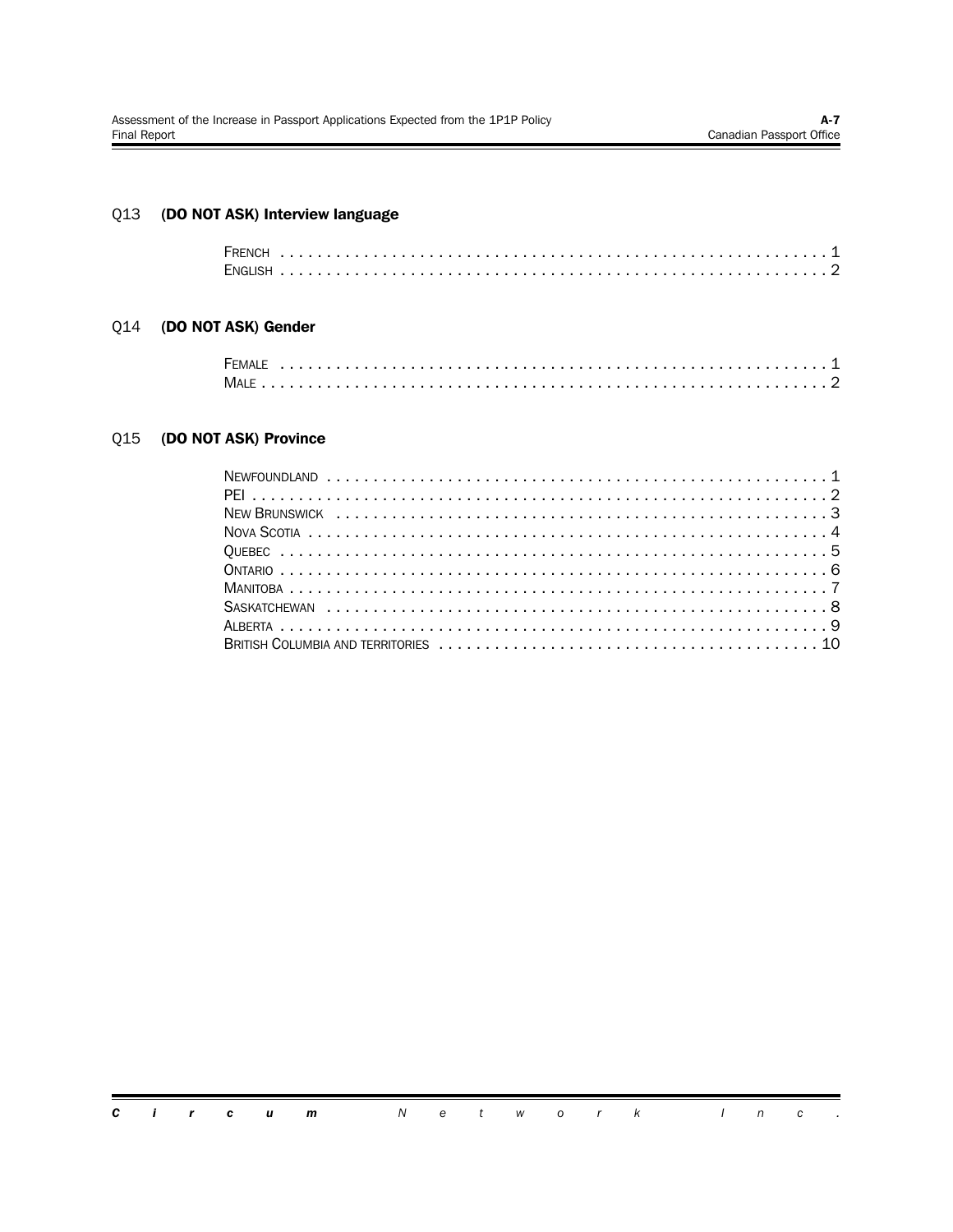#### *ÉTUDE DE MARCHÉ 1P1P Bureau des passeports du Canada pour usage au téléphone*

**INTRODUCTION:** (CONTACTER LA PERSONNE IDENTIFIÉE DANS LA LISTE.) **Bonjour/Bonsoir. Je m'appelle \_\_\_\_\_\_\_\_\_\_\_\_\_\_\_\_\_ et je travaille pour la firme Écho Sondage. Nous sommes mandatés par le Bureau des passeports du Canada pour mener une étude auprès d'un petit nombre de personnes ayant récemment obtenu un passeport. Bien sûr, votre participation est volontaire, mais nous comptons vraiment sur vous. Cette conversation durera environ 5 minutes et vos réponses demeureront entièrement confidentielles. Puis-je commencer?**

| <b>Question</b>                                                 | <b>Answer</b>                                                                                                                                                                                                                                            |
|-----------------------------------------------------------------|----------------------------------------------------------------------------------------------------------------------------------------------------------------------------------------------------------------------------------------------------------|
| Pour qui le sondage est-il réalisé?                             | Le sondage est commandité par le Bureau des<br>passeports du Canada.                                                                                                                                                                                     |
| Comment mes réponses peuvent-elles demeurer<br>confidentielles? | Le rapport ne renfermera aucune réponse<br>individuelle, seulement des pourcentages et des<br>moyennes. Vos nom et numéro de téléphone ne<br>seront pas non plus associés à vos réponses.                                                                |
| Pourquoi devrais-je répondre à ce sondage?                      | Les résultats de cette étude serviront à prendre des<br>décisions importantes concernant le processus de<br>demande de passeports. Puisque l'étude ne<br>s'adresse qu'à un petit nombre de personnes, votre<br>participation est extrêmement importante. |
| En quoi consiste le sondage?                                    | Les questions touchent l'obtention du passeport pour<br>les jeunes canadiens.                                                                                                                                                                            |

## FILTRAGE

Q1 **D'abord, j'aimerais confirmer que vous détenez bien présentement un passeport canadien valide?**

|  |  | <b>Circum</b> Network Inc. |  |  |  |  |  |  |
|--|--|----------------------------|--|--|--|--|--|--|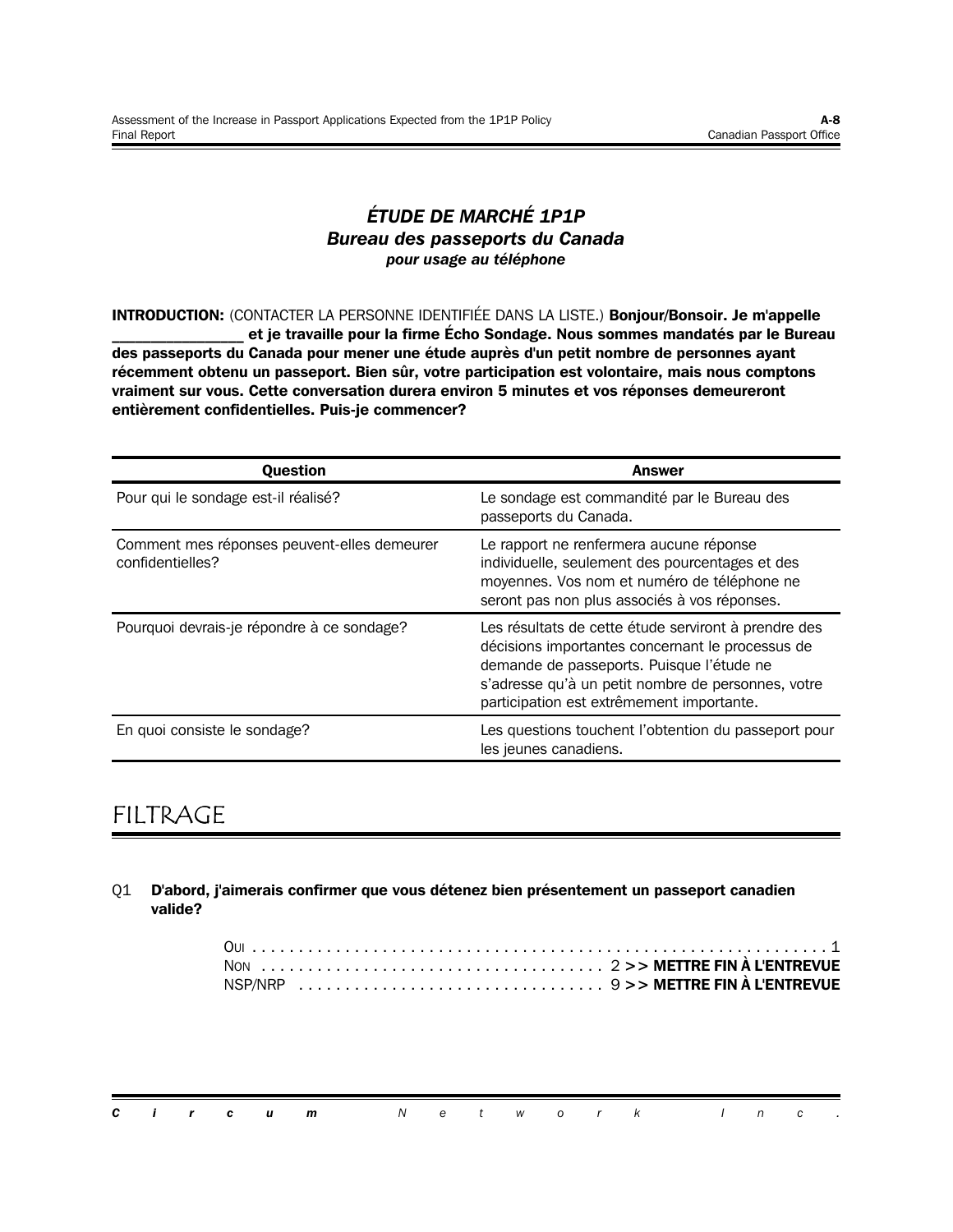#### Q2 **Y a-t-il un enfant d'inscrit sur votre passeport?**

## SÉLECTION D'UN ENFANT POUR QUESTIONNEMENT

#### Q3 **Combien d'enfants y a-t-il d'inscrits sur votre passeport?**

| <b>NOMBRL</b> |  |  |  |  |
|---------------|--|--|--|--|
| NSP/NRP       |  |  |  |  |

#### (SI PLUS D'UN ENFANT À Q3)

Q4 **Les prochaines questions feront référence à l'enfant, parmi ceux qui sont inscrits sur votre passeport, qui a fêté son anniversaire le plus récemment. Veuillez prendre le temps de l'identifier, et dites-moi quand continuer.**

OK .............................................................. 1

## DISPONIBILITÉ À PAYER

Q5 **Lorsque vous avez demandé à ce que votre enfant soit inscrit dans votre passeport, aviez-vous besoin d'un document pour voyager avec cet enfant ou l'avez-vous fait inscrire juste au cas où cela serait utile?** (NE PAS LIRE)

| JUSTE AU CAS OÙ CE SERAIT UTILE $\dots\dots\dots\dots\dots\dots\dots\dots\dots\dots\dots\dots\dots\dots\dots\dots$ |  |
|--------------------------------------------------------------------------------------------------------------------|--|
|                                                                                                                    |  |
|                                                                                                                    |  |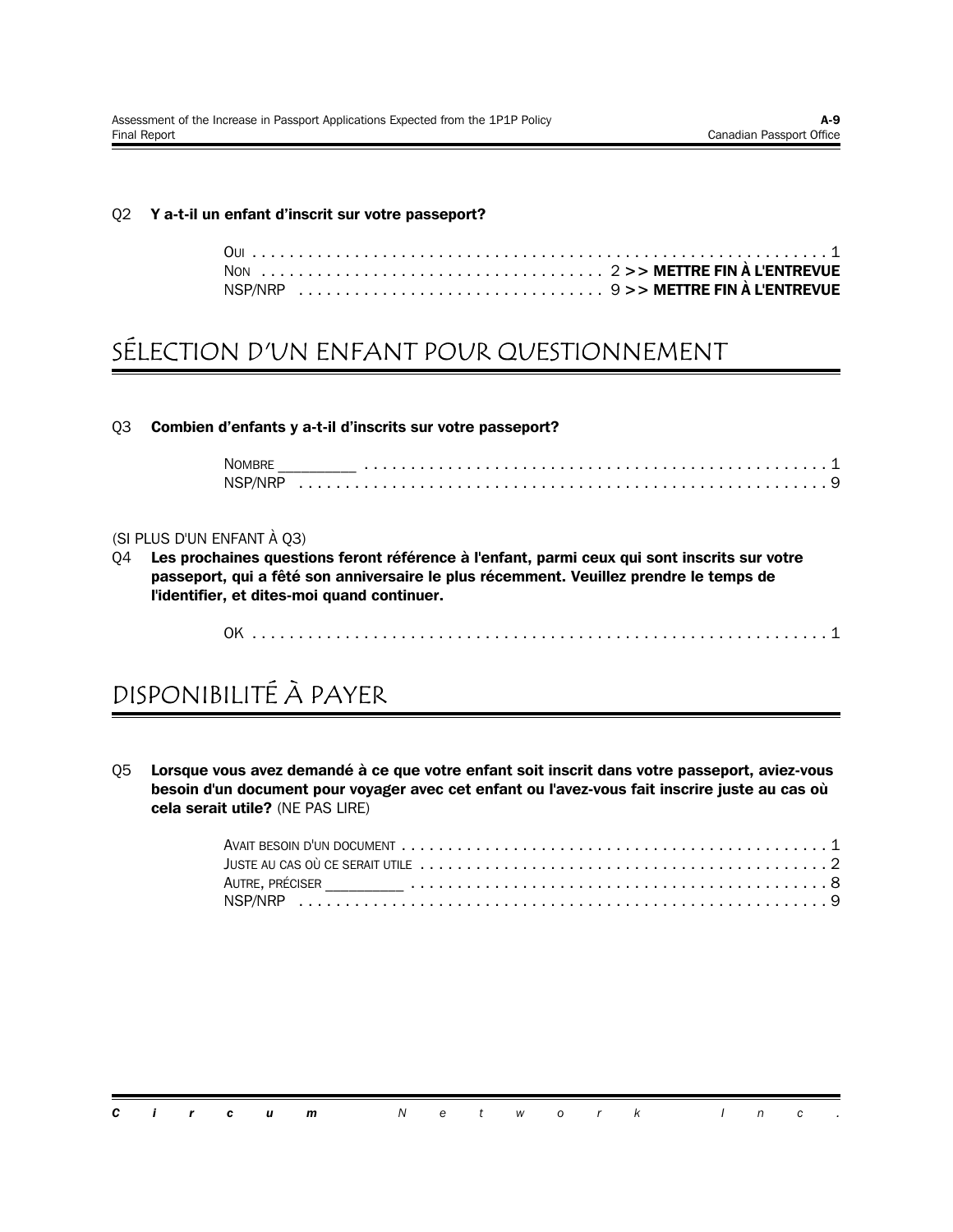#### (SI « JUSTE AU CAS » À Q5)

Q6 **Votre passeport vous a récemment coûté 60 \$ et votre enfant a été inscrit gratuitement. Si une inscription gratuite sur votre passeport n'avait pas été possible, est-il probable ou improbable que vous ayez acheté un passeport séparé pour votre enfant?**

#### (SI « PROBABLE » À Q6)

Q7 **Combien auriez-vous été prêt à payer pour l'obtenir?** (NE PAS LIRE)

| <b>MONTANT</b>                                                             |  |  |
|----------------------------------------------------------------------------|--|--|
| J'AURAIS PAYÉ N'IMPORTE QUEL MONTANT EXIGÉ PAR LE BUREAU DES PASSEPORTS  8 |  |  |
|                                                                            |  |  |

## TEST DES PROPOSITIONS

- Q8 **Présentement, les Canadiens de moins de 16 ans peuvent voyager à l'étranger sans être titulaires d'un passeport pourvu qu'ils voyagent avec l'un ou l'autre de leurs parents et que leur nom figure dans le passeport de ce parent. Certains croient que cette situation risque de contribuer au trafic international d'enfants; d'autres sont d'avis contraire. Selon une échelle de 0 à 10 où 0 signifie pas du tout raisonnable et 10, tout à fait raisonnable, dans quelle mesure trouveriez-vous raisonnable chacune des suggestions suivantes?** (PAS DE PERMUTATION)
	- 8.1 Chaque enfant devrait posséder son propre passeport
	- 8.2 Chaque enfant devrait posséder son propre passeport, mais qui coûterait 50 \$ de moins pour les enfants de moins de 4 ans et qui serait valide pour 3 ans au lieu de 5
	- 8.3 Si l'enfant n'avait pas encore un an à l'émission du premier passeport, le premier renouvellement serait gratuit
	- 8.4 Chaque enfant devrait posséder son propre passeport, mais qui coûterait 25 \$ de moins pour les enfants âgés de 4 à 11 ans
	- 8.5 Chaque enfant devrait posséder son propre passeport qui coûterait le plein montant pour les personnes de 12 à 15 ans.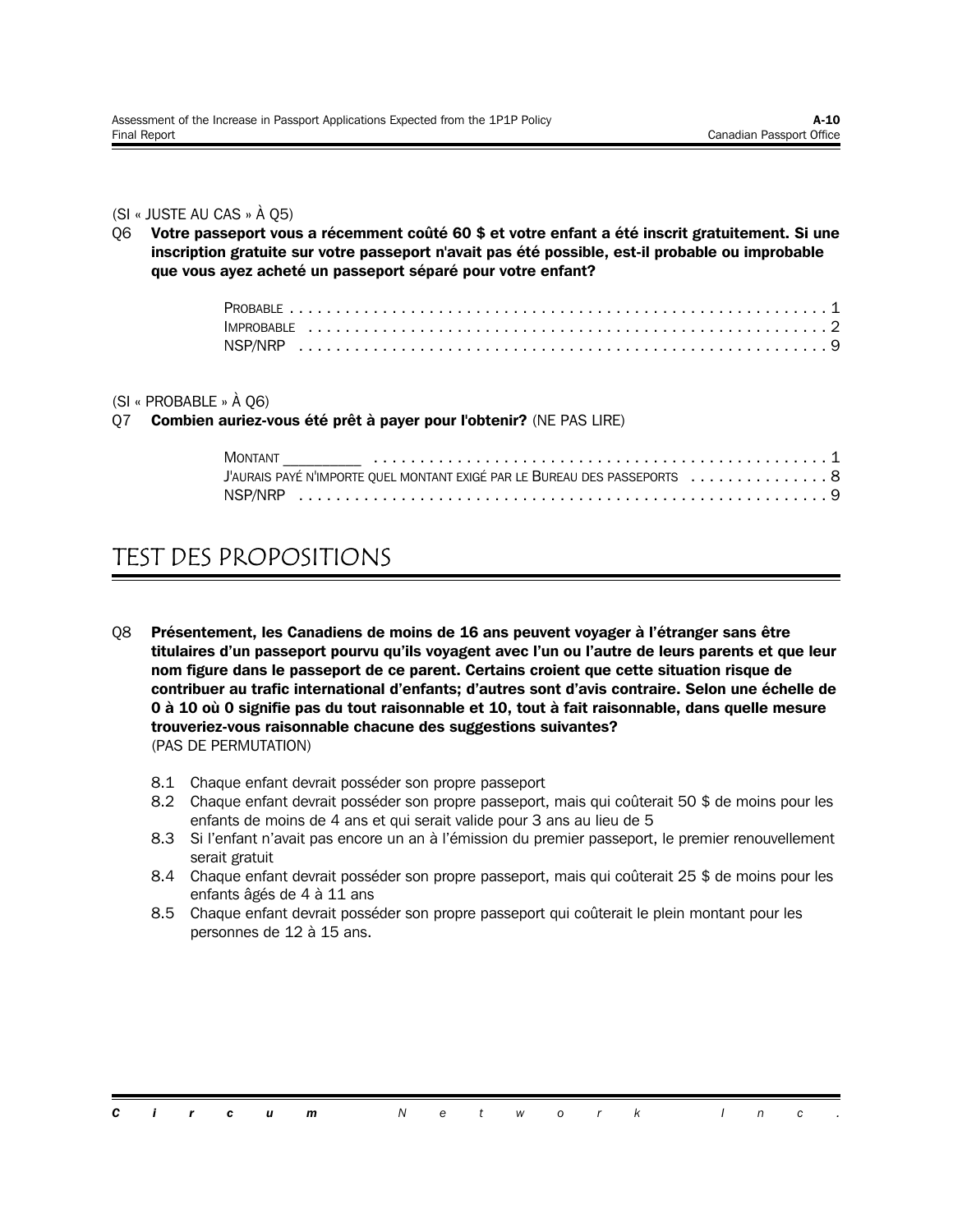Q9 **Selon vous, l'exigence que les enfants possèdent leur propre passeport serait-elle très efficace, plutôt efficace ou pas du tout efficace pour réduire le trafic international d'enfants?** (PRÉSENTATION ALÉATOIRE DE L'ORDRE DES RÉPONSES)

Q10 **Auquel des groupes d'âges suivants votre enfant appartenait-il au moment de son inscription sur votre passeport?**

- Q11 **Étant entendu que vous pouvez laisser votre enfant inscrit dans votre passeport pour 5 ans, serait-il probable ou improbable que, pour profiter de nouvelles caractéristiques contre la fraude avant la fin de ces 5 ans, vous demandiez un passeport distinct pour votre enfant s'il coûtait** 
	- **• (SI « MOINS DE 1 AN » À Q10) 50 \$ de moins qu'un passeport pour adultes, s'il était valide pour 3 ans et si le premier renouvellement était gratuit;**
	- **• (SI « 1 À 3 ANS » À Q10) 50 \$ de moins qu'un passeport pour adultes et était valide pour 3 ans;**
	- **• (SI « 4 À 11 ANS » À Q10) 25 \$ de moins qu'un passeport pour adultes;**
	- **• (SI « 12 À 15 ANS » À Q10) le même prix qu'un passeport pour adultes.**

#### (SI « PROBABLE » À Q11)

Q12 **Diriez-vous que cela serait une simple possibilité ou que ce serait presque certain?**

#### **REMERCIER ET METTRE FIN À L'ENTREVUE**

|  |  | <b>Circum</b> Network Inc. |  |  |  |  |  |  |
|--|--|----------------------------|--|--|--|--|--|--|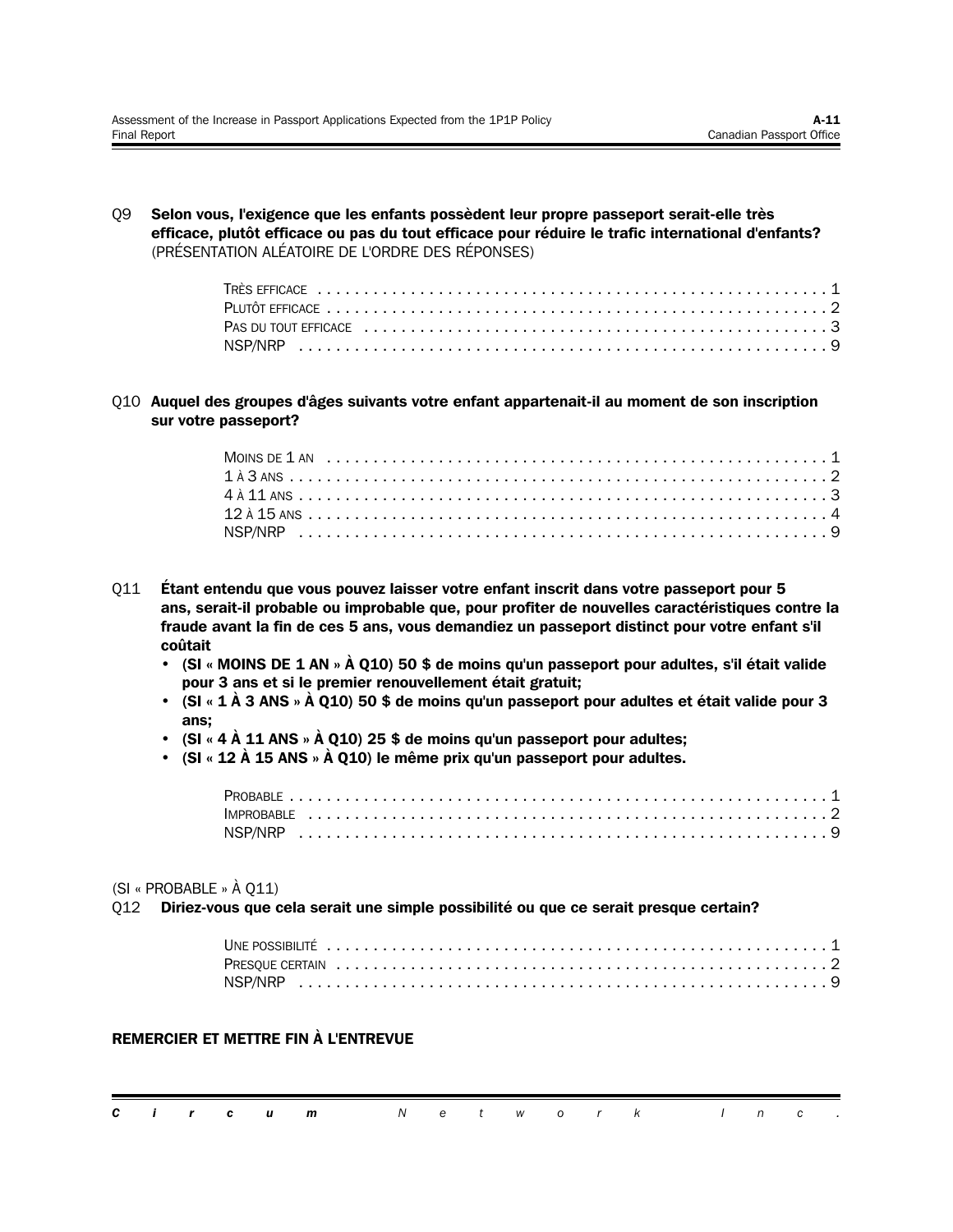#### Q13 **(NE PAS DEMANDER) Langue de l'entrevue**

#### Q14 **(NE PAS DEMANDER) Sexe**

| HOMME |  |  |  |  |  |  |  |  |  |  |  |  |  |  |  |  |  |  |  |  |  |
|-------|--|--|--|--|--|--|--|--|--|--|--|--|--|--|--|--|--|--|--|--|--|

#### Q15 **(NE PAS DEMANDER) Province**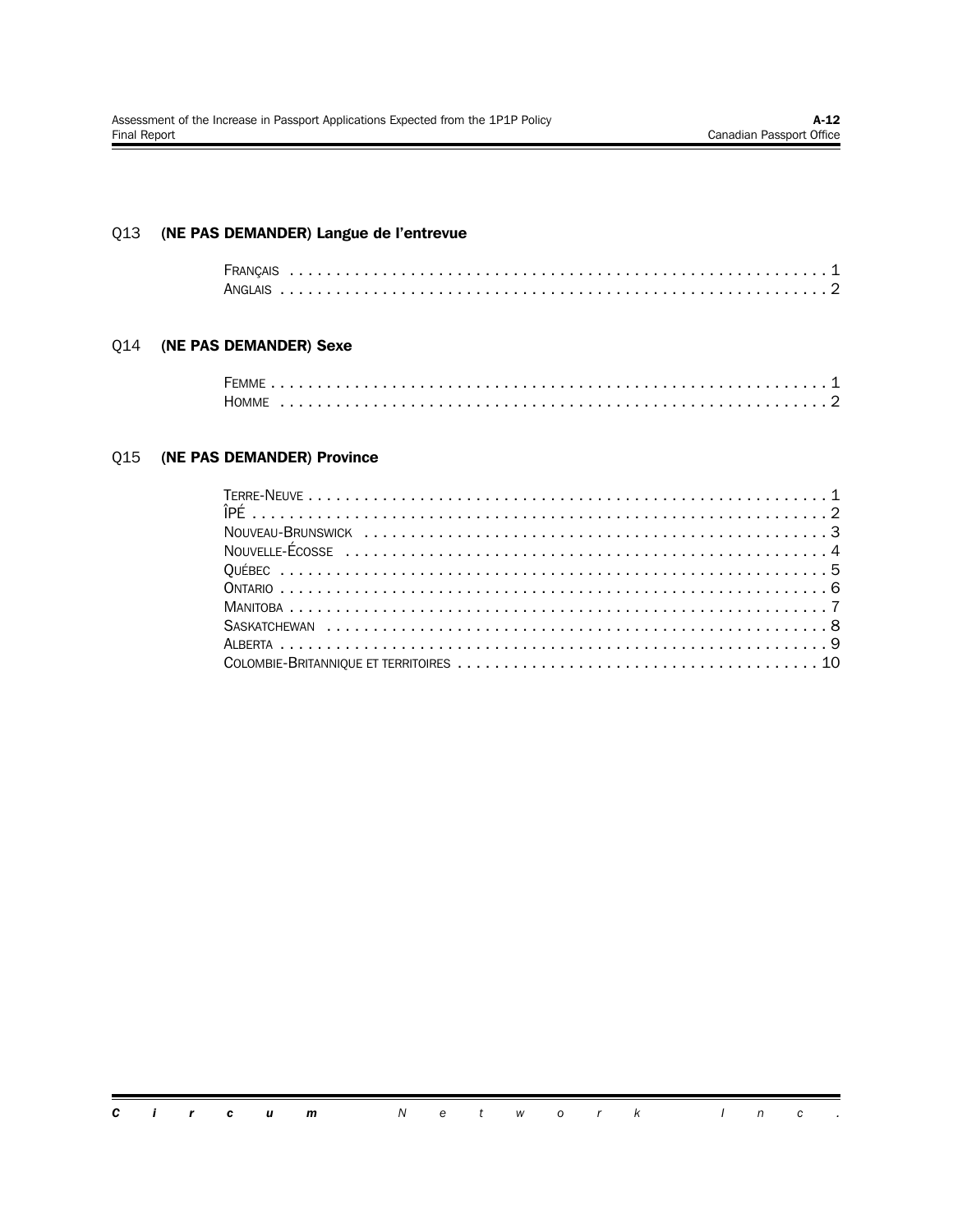## *APPENDIX B Detailed Data Tables*

*Circum Network Inc .*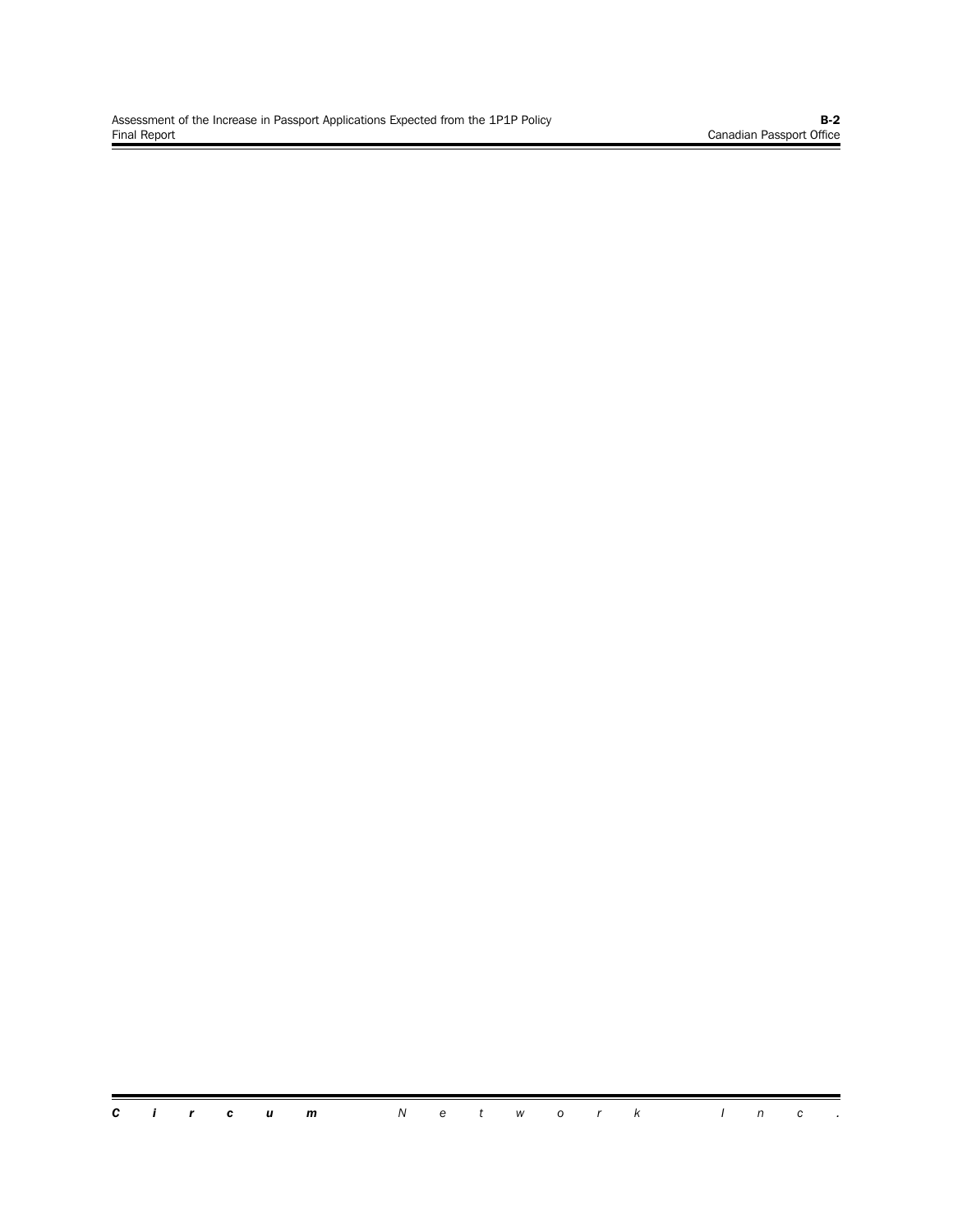First, I would like to confirm that you currently hold a valid Canadian passport?

| NOTE: Unweighted data   |              |            |                    |                 |      |      |                                                                                      |      |              |      |                 |               |         |
|-------------------------|--------------|------------|--------------------|-----------------|------|------|--------------------------------------------------------------------------------------|------|--------------|------|-----------------|---------------|---------|
|                         |              |            |                    |                 |      |      | -NUMBER OF CHILDREN----EFFECTIVENESS OF----AGE OF THE CHILD SELECTED----GENDER OF--+ |      |              |      |                 |               |         |
|                         |              |            | LISTED IN PASSPORT |                 |      | 1P1P |                                                                                      |      |              |      |                 | THE PARENT    |         |
|                         |              |            |                    | Threel          |      |      |                                                                                      |      |              |      |                 |               |         |
|                         |              |            |                    | or              |      |      | Some- Not atl                                                                        |      |              | 4 to | 12 tol          |               |         |
|                         | <b>TOTAL</b> | <b>One</b> | Two                | morel           | Very | what | allı                                                                                 |      | $< 1$ 1 to 3 | 11   | 15 <sub>1</sub> | Women         | Men J   |
| Q1                      |              |            |                    |                 |      |      |                                                                                      |      |              |      |                 |               |         |
| real # of participants: | 425          | 174        | 162                | 34              | 121  | 135  | 95                                                                                   | 42   | 90           | 173  | 65              | 305           | 120     |
| Yes                     | 95%          | 100%       | 100%               | 100%            | 100% | 100% | 100%                                                                                 | 100% | 100%         | 100% | 100%            | 97%           | 91%     |
|                         |              |            |                    |                 |      |      |                                                                                      |      |              |      |                 |               | ۰.      |
| No                      | 5%           | 0%         | 0%                 | 0%              | 0%   | 0%   | 0%                                                                                   | 0%   | 0%           | 0%   | 0%              | 3%            | 9%      |
|                         |              |            |                    |                 |      |      |                                                                                      |      |              |      |                 | $- -$         | $^{++}$ |
| DK/NR                   | 0%           | 0%         | 0%                 | 0%              | 0%   | 0%   | 0%1                                                                                  | 0%   | 0%           | 0%   | 0%1             | 0%            | 0%      |
|                         |              |            |                    |                 |      |      |                                                                                      |      |              |      |                 |               |         |
| $\ch{i}^2$ :<br>at 50%: | 51           |            | 8                  | 17 <sub>1</sub> | 9    | 8    | 10 <sub>1</sub>                                                                      | 15   | 10           |      | 121             | $^{(*)}$<br>6 |         |
| $\pm$                   |              |            |                    |                 |      |      |                                                                                      |      |              |      |                 |               | 9       |

*Circum Network Inc .*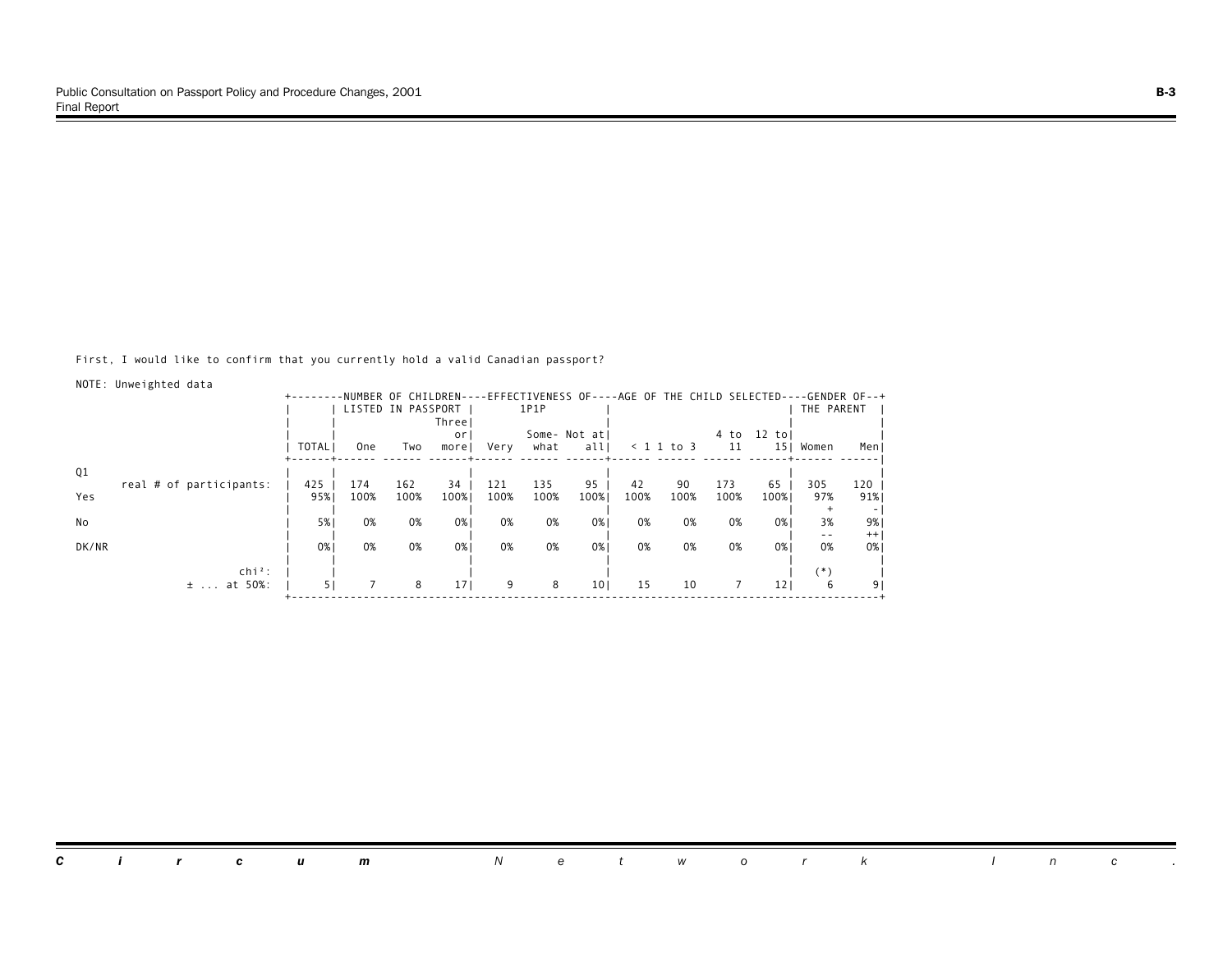#### Is any child listed in your passport?

NOTE: Unweighted data

|                |                         |              |                    |      |                 |      |      |                 |      |                    | -NUMBER OF CHILDREN----EFFECTIVENESS OF----AGE OF THE CHILD SELECTED----GENDER OF--+ |                 |            |       |
|----------------|-------------------------|--------------|--------------------|------|-----------------|------|------|-----------------|------|--------------------|--------------------------------------------------------------------------------------|-----------------|------------|-------|
|                |                         |              | LISTED IN PASSPORT |      |                 |      | 1P1P |                 |      |                    |                                                                                      |                 | THE PARENT |       |
|                |                         |              |                    |      | Three           |      |      |                 |      |                    |                                                                                      |                 |            |       |
|                |                         |              |                    |      | <sub>or</sub>   |      |      | Some- Not atl   |      |                    | 4 to                                                                                 | 12 tol          |            |       |
|                |                         | <b>TOTAL</b> | 0ne                | Two  | morel           | Very | what | all             |      | $\langle$ 1 1 to 3 | 11                                                                                   | 15 <sub>1</sub> | Women      | Men J |
|                |                         |              |                    |      |                 |      |      |                 |      |                    |                                                                                      |                 |            |       |
| Q <sub>2</sub> | real # of participants: | 404          | 174                | 162  | 34              | 121  | 135  | 95              | 42   | 90                 | 173                                                                                  | 65              | 295        | $109$ |
| Yes            |                         | 92%          | 100%               | 100% | 100%            | 100% | 100% | 100%            | 100% | 100%               | 100%                                                                                 | 100%            | 93%        | 90%   |
|                |                         |              |                    |      |                 |      |      |                 |      |                    |                                                                                      |                 |            |       |
| No             |                         | 8%           | 0%                 | 0%   | 0%1             | 0%   | 0%   | 0%              | 0%   | 0%                 | 0%                                                                                   | 0%1             | 7%         | 10%   |
|                |                         |              |                    |      |                 |      |      |                 |      |                    |                                                                                      |                 |            |       |
| DK/NR          |                         | 0%           | 0%                 | 0%   | 0%              | 0%   | 0%   | 0%              | 0%   | 0%                 | 0%                                                                                   | 0%              | 0%         | 0%    |
|                |                         |              |                    |      |                 |      |      |                 |      |                    |                                                                                      |                 |            |       |
|                | $chi^2$ :               |              |                    |      |                 |      |      |                 |      |                    |                                                                                      |                 |            |       |
|                | at 50%:<br>$\pm$        | 51           |                    | 8    | 17 <sub>1</sub> | 9    | 8    | 10 <sub>1</sub> | 15   | 10                 | 7                                                                                    | 121             | 6          | 9     |
|                |                         |              |                    |      |                 |      |      |                 |      |                    |                                                                                      |                 |            |       |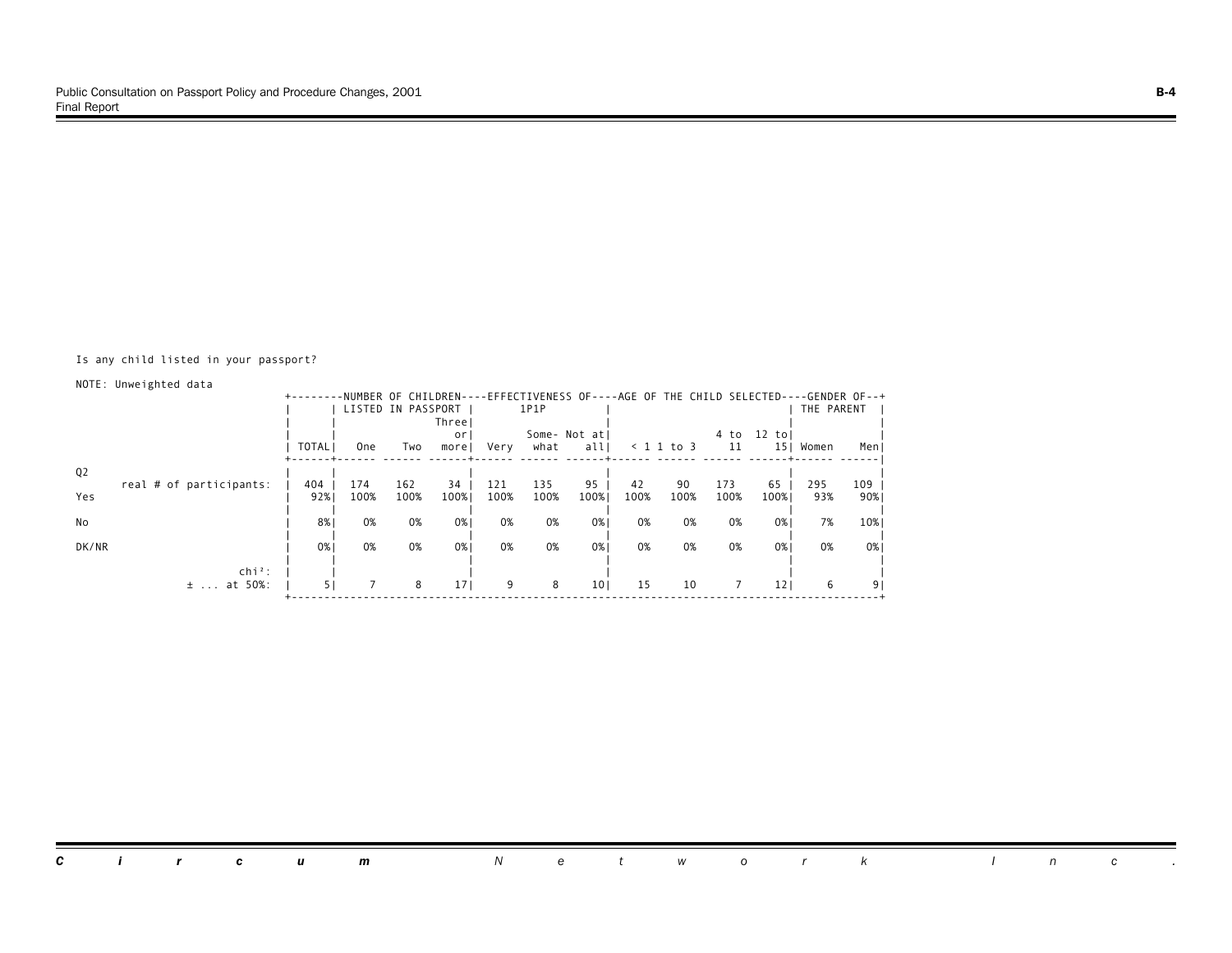How many children are listed in your passport? (BASE: Have a valid passport)

NOTE: Weighted by office so as to represent parents

|                              |                | NUMBER OF CHILDREN- |         |                                                                                                                                                                                                                                                                                                                                                                                              |      |      |                 |          |              | EFFECTIVENESS OF----AGE OF THE CHILD SELECTED----GENDER OF--+ |                 |            |       |
|------------------------------|----------------|---------------------|---------|----------------------------------------------------------------------------------------------------------------------------------------------------------------------------------------------------------------------------------------------------------------------------------------------------------------------------------------------------------------------------------------------|------|------|-----------------|----------|--------------|---------------------------------------------------------------|-----------------|------------|-------|
|                              |                | LISTED IN PASSPORT  |         |                                                                                                                                                                                                                                                                                                                                                                                              |      | 1P1P |                 |          |              |                                                               |                 | THE PARENT |       |
|                              |                |                     |         | Three                                                                                                                                                                                                                                                                                                                                                                                        |      |      |                 |          |              |                                                               |                 |            |       |
|                              |                |                     |         | <sub>or</sub>                                                                                                                                                                                                                                                                                                                                                                                |      |      | Some- Not atl   |          |              | 4 to                                                          | $12$ tol        |            |       |
|                              | <b>TOTAL</b>   | <b>One</b>          | Two     | morel                                                                                                                                                                                                                                                                                                                                                                                        | Very | what | all             |          | $< 1$ 1 to 3 | 11                                                            | 15 <sub>1</sub> | Women      | Men   |
| Q <sub>3</sub>               |                |                     |         |                                                                                                                                                                                                                                                                                                                                                                                              |      |      |                 |          |              |                                                               |                 |            |       |
| weightd $#$ of participants: | 368            | 171                 | 156     | 41                                                                                                                                                                                                                                                                                                                                                                                           | 116  | 123  | 91              | 49       | 100          | 158                                                           | 59              | 279        | 89    |
| real # of participants:      | 373            | 174                 | 162     | 34                                                                                                                                                                                                                                                                                                                                                                                           | 121  | 135  | 95              | 42       | 90           | 173                                                           | 65              | 275        | 98    |
| 0 <sub>ne</sub>              | 47%            | 100%                | 0%      | 0%                                                                                                                                                                                                                                                                                                                                                                                           | 48%  | 47%  | 47%             | 71%      | 50%          | 40%                                                           | 39%             | 46%        | 47%   |
|                              |                | $^{+++}$            | $- - -$ | $\frac{1}{2} \frac{1}{2} \frac{1}{2} \frac{1}{2} \frac{1}{2} \frac{1}{2} \frac{1}{2} \frac{1}{2} \frac{1}{2} \frac{1}{2} \frac{1}{2} \frac{1}{2} \frac{1}{2} \frac{1}{2} \frac{1}{2} \frac{1}{2} \frac{1}{2} \frac{1}{2} \frac{1}{2} \frac{1}{2} \frac{1}{2} \frac{1}{2} \frac{1}{2} \frac{1}{2} \frac{1}{2} \frac{1}{2} \frac{1}{2} \frac{1}{2} \frac{1}{2} \frac{1}{2} \frac{1}{2} \frac{$ |      |      |                 | $^{+++}$ |              |                                                               |                 |            |       |
| Two                          | 42%            | 0%                  | 100%    | 0%                                                                                                                                                                                                                                                                                                                                                                                           | 41%  | 45%  | 41%             | 28%      | 39%          | 44%                                                           | 56%             | 41%        | 47%   |
|                              |                | ---                 | $+++$   | $- - -$                                                                                                                                                                                                                                                                                                                                                                                      |      |      |                 |          |              |                                                               | $^{+}$          |            |       |
| Three or more                | 11%            | 0%                  | 0%      | 100%                                                                                                                                                                                                                                                                                                                                                                                         | 11%  | 8%   | 12%             | 1%       | 11%          | 16%                                                           | 5%              | 13%        | 6%    |
|                              |                | ---                 | ---     | $+++$                                                                                                                                                                                                                                                                                                                                                                                        |      |      |                 |          |              | $^{++}$                                                       |                 |            |       |
| DK/NR                        | 0%             | 0%                  | 0%      | 0%                                                                                                                                                                                                                                                                                                                                                                                           | 0%   | 0%   | 0%              | 0%       | 0%           | 0%                                                            | 0%1             | 0%         | 0%    |
| $\mathsf{chi}^2$ :           |                | $(***")$            |         |                                                                                                                                                                                                                                                                                                                                                                                              |      |      |                 | $***$    |              |                                                               |                 |            |       |
| at 50%:<br>$\pm$             | 8 <sup>1</sup> | 11                  | 11      | 251                                                                                                                                                                                                                                                                                                                                                                                          | 13   | 13   | 15 <sub>1</sub> | 22       | 15           | 11                                                            | 18 <sup>1</sup> |            | 15    |
| mean for these data:         | 1.66           | 1.00                | 2.00    | 3.11                                                                                                                                                                                                                                                                                                                                                                                         | 1.62 | 1.61 | 1.65            | 1.31     | 1.64         | 1.77                                                          | 1.661           | 1.68       | 1.591 |
| sig. test for means:         |                | ***                 | $***$   | $***$                                                                                                                                                                                                                                                                                                                                                                                        |      |      |                 | $***$    |              | $***$                                                         |                 |            |       |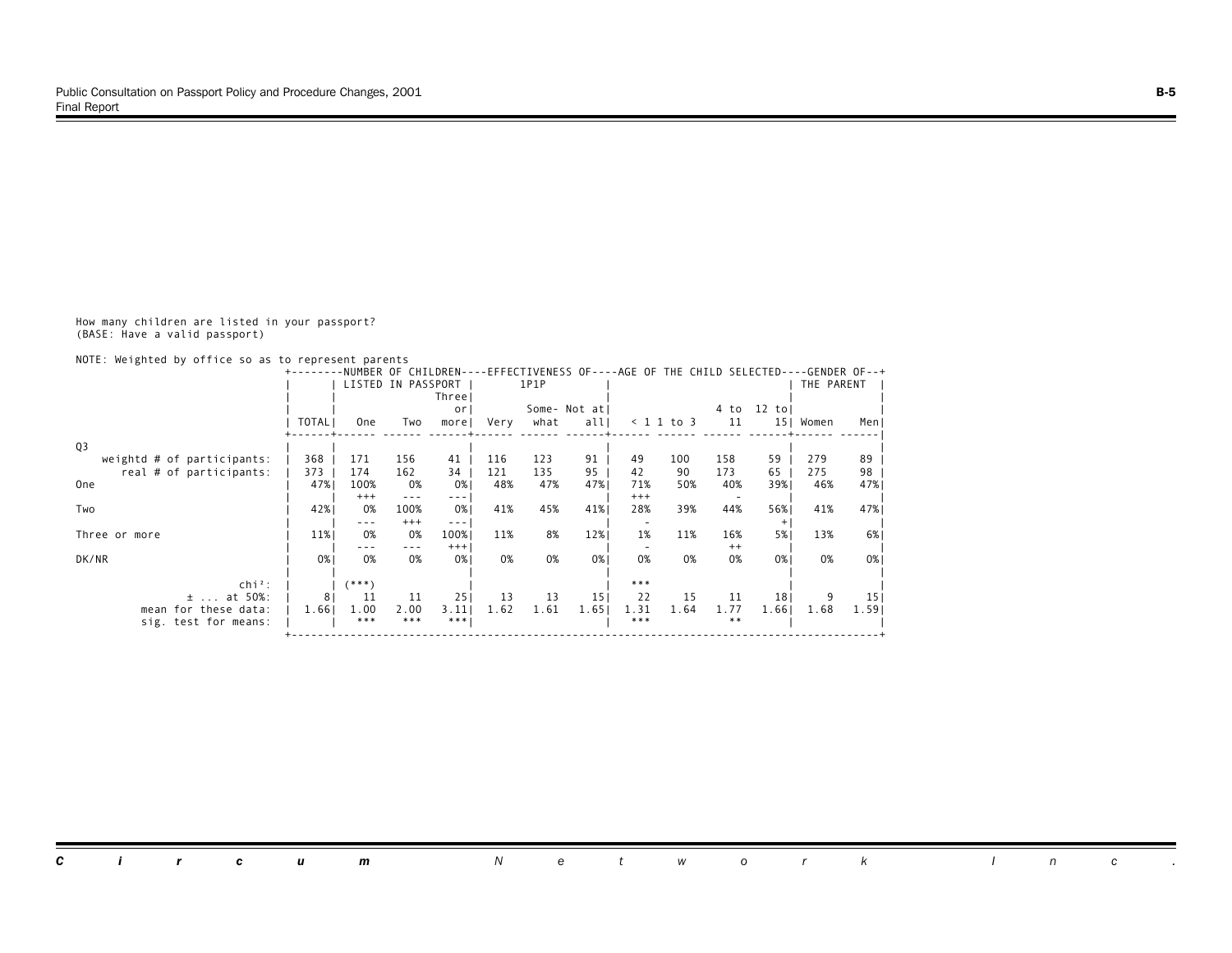When you requested that your child be listed in your passport, did you need a document to travel with this child or did you request the listing just in case it could be useful?

|                              |                | NUMBER OF          |     | CHILDREN- |      |      |                 |     |            |      | -EFFECTIVENESS OF----AGE OF THE CHILD SELECTED----GENDER OF--+ |            |                 |
|------------------------------|----------------|--------------------|-----|-----------|------|------|-----------------|-----|------------|------|----------------------------------------------------------------|------------|-----------------|
|                              |                | LISTED IN PASSPORT |     |           |      | 1P1P |                 |     |            |      |                                                                | THE PARENT |                 |
|                              |                |                    |     | Three     |      |      |                 |     |            |      |                                                                |            |                 |
|                              |                |                    |     | or        |      |      | Some- Not atl   |     |            | 4 to | $12$ tol                                                       |            |                 |
|                              | <b>TOTAL</b>   | <b>One</b>         | Two | morel     | Very | what | all             |     | < 1 1 to 3 |      | 11                                                             | 15  Women  | Men J           |
|                              |                |                    |     |           |      |      |                 |     |            |      |                                                                |            |                 |
| Q <sub>5</sub>               |                |                    |     |           |      |      |                 |     |            |      |                                                                |            |                 |
| weightd $#$ of participants: | 368            | 171                | 156 | 41        | 116  | 123  | 91              | 49  | 100        | 158  | 59                                                             | 279        | 89              |
| real # of participants:      | 370            | 174                | 162 | 34        | 121  | 133  | 95              | 42  | 90         | 172  | 64                                                             | 273        | 97              |
| Needed a document            | 48%            | 54%                | 44% | 35%       | 37%  | 47%  | 49%             | 62% | 38%        | 52%  | 43%                                                            | 50%        | 41%             |
|                              |                | $^{+}$             |     |           |      |      |                 |     |            |      |                                                                |            |                 |
| Just in case it would be     | 48%            | 43%                | 49% | 64%       | 57%  | 51%  | 45%             | 36% | 54%        | 45%  | 56%                                                            | 45%        | 58%             |
| useful                       |                |                    |     |           |      |      |                 |     |            |      |                                                                |            | $+$             |
| Other                        | 1%             | 0%                 | 1%  | 0%        | 1%   | 1%   | 0%              | 0%  | 1%         |      | 1%<br>1%                                                       | 1%         | 1%              |
|                              |                |                    |     |           |      |      |                 |     |            |      |                                                                |            |                 |
| DK/NR                        | 3%             | 2%                 | 5%  | 2%1       | 4%   | 1%   | 6%              | 3%  | 8%         |      | 2%<br>0%                                                       | 4%         | $0\%$           |
|                              |                |                    |     |           |      |      |                 |     | $++$       |      |                                                                |            |                 |
| $chi^2$ :                    |                |                    |     |           |      |      |                 |     |            |      |                                                                |            |                 |
| at 50%:<br>$\pm$             | 8 <sub>1</sub> | 11                 | 11  | 251       | 13   | 13   | 15 <sub>1</sub> | 22  | 15         |      | 11<br>18 <sub>1</sub>                                          | 9          | 15 <sub>1</sub> |
|                              |                |                    |     |           |      |      |                 |     |            |      |                                                                |            |                 |

NOTE: Weighted by office so as to represent parents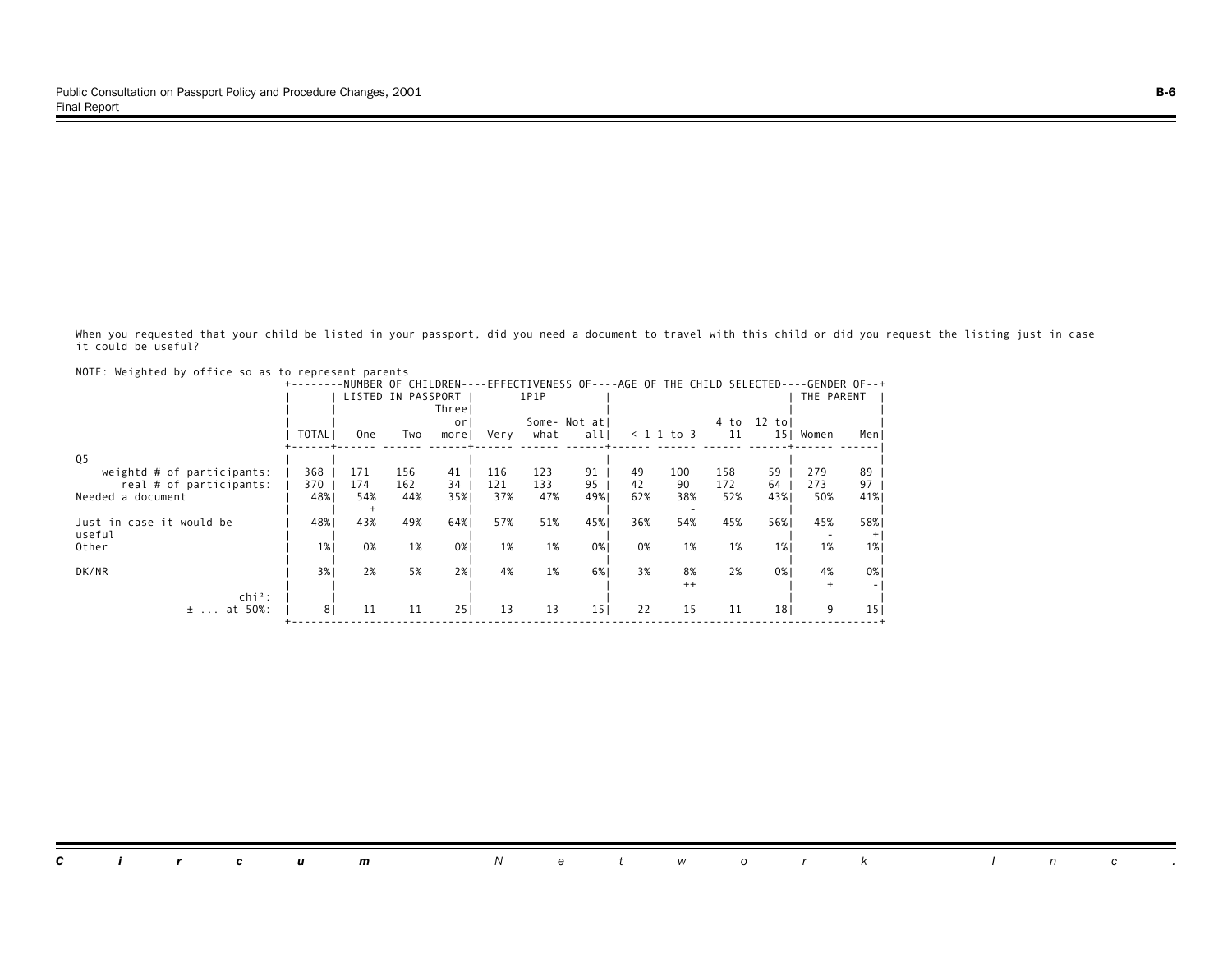The recent issuance of a passport cost you \$60 and your child was listed in your passport at no charge. If a free listing had not been possible, would you have been likely or unlikely to purchase a separate passport for your child? (BASE: Listed just in case)

| NOTE: Weighted by office so as to represent parents | +-------     |            |                    |             |                |              |                      |           |                    |            |                            | -NUMBER OF CHILDREN----EFFECTIVENESS OF----AGE OF THE CHILD SELECTED----GENDER OF--+ |           |
|-----------------------------------------------------|--------------|------------|--------------------|-------------|----------------|--------------|----------------------|-----------|--------------------|------------|----------------------------|--------------------------------------------------------------------------------------|-----------|
|                                                     |              |            | LISTED IN PASSPORT | Threel      |                | 1P1P         |                      |           |                    |            |                            | THE PARENT                                                                           |           |
|                                                     | <b>TOTAL</b> | <b>One</b> | Two                | or<br>morel | Very           | what         | Some- Not atl<br>all |           | $\langle$ 1 1 to 3 | 4 to<br>11 | $12$ to<br>15 <sub>1</sub> | Women                                                                                | Men       |
| Q6                                                  |              |            |                    |             |                |              |                      |           |                    |            |                            |                                                                                      |           |
| weightd $#$ of participants:                        | 176          | 73         | 77                 | 26          | 66             | 62           | 41                   | 18        | 54                 | 71         | 33                         | 124                                                                                  | 52        |
| real # of participants:<br>Likely                   | 173<br>42%   | 75<br>51%  | 79<br>41%          | 19<br>17%   | 58<br>57%      | 65<br>29%    | 43<br>43%            | 15<br>75% | 42<br>35%          | 74<br>33%  | 41<br>55%                  | 118<br>46%                                                                           | 55<br>33% |
| Unlikely                                            | 53%          | $+$<br>45% | 57%                | 65%         | $^{++}$<br>39% | $- -$<br>70% | 49%                  | 18%       | 59%                | 60%        | 45%                        | 49%                                                                                  | 62%       |
| DK/NR                                               | 5%           | 4%         | 2%                 | 18%         | $ -$<br>4%     | $+++$<br>1%  | 7% l                 | 6%        | 6%                 | 7%         | 0%1                        | 5%                                                                                   | 5% l      |
| $\ch{i}^2$ :                                        |              | (**)       |                    |             | (**)           |              |                      | $(*)$     |                    |            |                            |                                                                                      |           |
| at 50%:<br>$\pm$                                    | 11           | 17         | 16                 | 331         | 19             | 18           | 221                  | 38        | 22                 | 17         | 231                        | 13                                                                                   | 201       |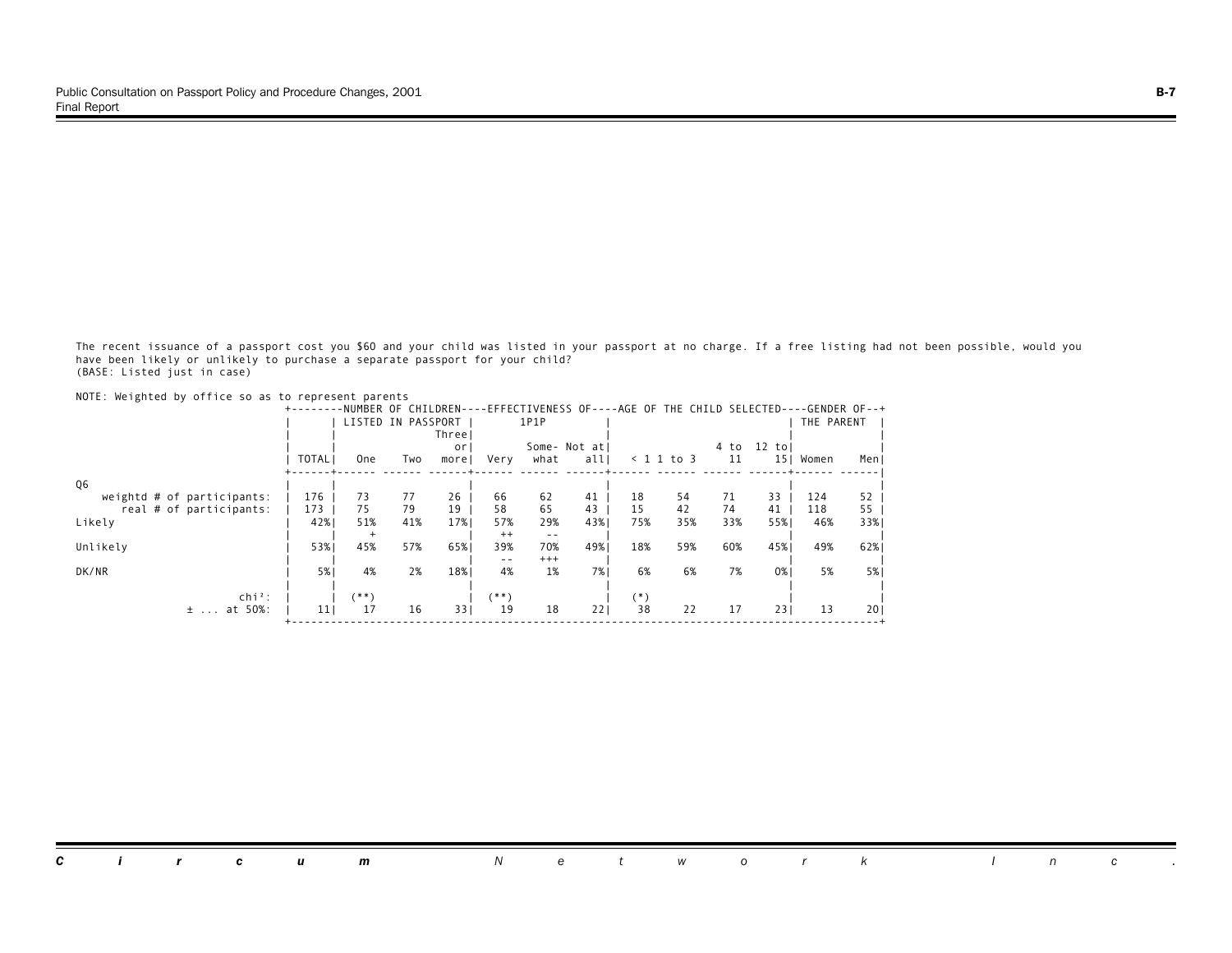How much would you have been willing to pay to obtain it? (BASE: Would have been likely to request a separate passport)

NOTE: Weighted by office so as to represent parents

|                                              |                 | NUMBER OF CHILDREN- |      |               |      |      |               |               |              |      | -EFFECTIVENESS OF----AGE OF THE CHILD SELECTED----GENDER OF--+ |            |                 |
|----------------------------------------------|-----------------|---------------------|------|---------------|------|------|---------------|---------------|--------------|------|----------------------------------------------------------------|------------|-----------------|
|                                              |                 | LISTED IN PASSPORT  |      |               |      | 1P1P |               |               |              |      |                                                                | THE PARENT |                 |
|                                              |                 |                     |      | Three         |      |      |               |               |              |      |                                                                |            |                 |
|                                              |                 |                     |      | or            |      |      | Some- Not atl |               |              |      | 4 to 12 tol                                                    |            |                 |
|                                              | TOTAL           | <b>One</b>          | Two  | morel         | Very | what | all           |               | $< 1$ 1 to 3 | 11   | 15 <sub>1</sub>                                                | Women      | Men J           |
| Q7                                           |                 |                     |      |               |      |      |               |               |              |      |                                                                |            |                 |
| weightd $#$ of participants:                 | 74              | 37                  | 32   | 4             | 38   | 18   | 18            | 13            | 19           | 24   | 18                                                             | 57         | 17 <sup>1</sup> |
| real # of participants:                      | 70              | 37                  | 29   | 4             | 32   | 24   | 14            | 7             | 17           | 25   | 21                                                             | 49         | 21              |
| Up to $$29$                                  | 30%             | 26%                 | 28%  | 79%           | 37%  | 29%  | 16%           | 5%            | 42%          | 36%  | 28%                                                            | 30%        | 31%             |
| \$30 to \$54                                 | 19%             | 19%                 | 18%  | 21%           | 21%  | 20%  | 13%           | 9%            | 5%           | 21%  | 36%1                                                           | 14%        | 33%             |
| \$55 to \$59                                 | 0%              | 0%                  | 0%   | 0%            | 0%   | 0%   | 0%            | 0%            | 0%           | 0%   | 0%                                                             | 0%         | 0%              |
| \$60                                         | 44%             | 44%                 | 51%  | 0%            | 39%  | 32%  | 67%           | 81%           | 46%          | 33%  | 29%                                                            | 47%        | 34%             |
| DK/NR                                        | 7%              | 11%                 | 2%   | 0%            | 2%   | 20%  | 4%            | 5%            | 7%           | 8%   | 6%                                                             | 9%         | $0\%$           |
| $chi^2$ :<br>at 50%:<br>$\pm$                | 17 <sup>1</sup> | 24                  | 27   | 731           | 26   | 30   | 391           | 55            | 35           | 29   | 321                                                            | 21         | 32              |
| mean for these data:<br>sig. test for means: | 40.7            | 40.6                | 43.4 | 23.1<br>$***$ | 38.9 | 38.3 | 46.6          | 56.1<br>$***$ | 40.5         | 35.1 | 36.81                                                          | 42.3       | 35.91           |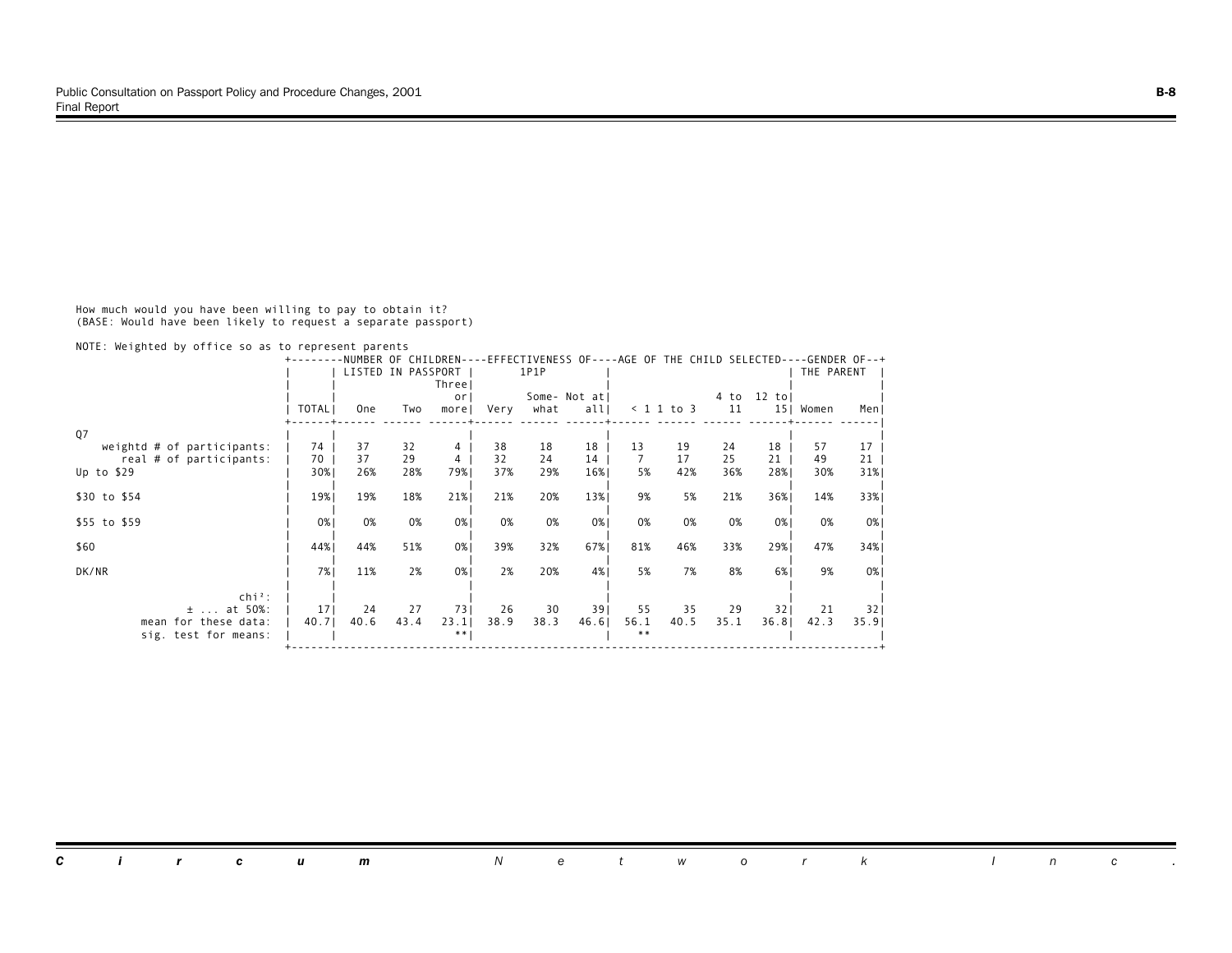Currently, Canadians under the age of 16 may travel abroad without a passport of their own as long as they travel with a parent and that their name figures in the parent's passport. Some people think that this situation may contribute to international child smuggling; others may think otherwise. On

| NOTE. MCTANECO DY OTTTCC 30 US CO TCPTCSCNC PUTCHCS |                |                     |                    |        |          |      |                                                                                                                                                                                                                                                                                                                                                                                              |                             |              |      |                       |            |               |
|-----------------------------------------------------|----------------|---------------------|--------------------|--------|----------|------|----------------------------------------------------------------------------------------------------------------------------------------------------------------------------------------------------------------------------------------------------------------------------------------------------------------------------------------------------------------------------------------------|-----------------------------|--------------|------|-----------------------|------------|---------------|
|                                                     |                | NUMBER OF CHILDREN- |                    |        |          |      |                                                                                                                                                                                                                                                                                                                                                                                              | -EFFECTIVENESS OF----AGE OF |              |      | THE CHILD SELECTED-   |            | -GENDER OF--+ |
|                                                     |                |                     | LISTED IN PASSPORT |        |          | 1P1P |                                                                                                                                                                                                                                                                                                                                                                                              |                             |              |      |                       | THE PARENT |               |
|                                                     |                |                     |                    | Threel |          |      |                                                                                                                                                                                                                                                                                                                                                                                              |                             |              |      |                       |            |               |
|                                                     |                |                     |                    | 0r     |          |      | Some- Not atl                                                                                                                                                                                                                                                                                                                                                                                |                             |              | 4 to | $12$ tol              |            |               |
|                                                     | <b>TOTAL</b>   | 0ne                 | Two                | morel  | Very     | what | all                                                                                                                                                                                                                                                                                                                                                                                          |                             | $< 1$ 1 to 3 |      | 11<br>151             | Women      | Men           |
|                                                     |                |                     |                    |        |          |      |                                                                                                                                                                                                                                                                                                                                                                                              |                             |              |      |                       |            |               |
| 08                                                  |                |                     |                    |        |          |      |                                                                                                                                                                                                                                                                                                                                                                                              |                             |              |      |                       |            |               |
| weightd $#$ of participants:                        | 368            | 171                 | 156                | 41     | 116      | 123  | 91                                                                                                                                                                                                                                                                                                                                                                                           | 49                          | 100          | 158  | 59                    | 279        | 89            |
| real # of participants:                             | 370            | 174                 | 162                | 34     | 121      | 133  | 95                                                                                                                                                                                                                                                                                                                                                                                           | 42                          | 90           | 172  | 64                    | 273        | 97            |
| Every child should get their                        | 35%            | 36%                 | 35%                | 34%    | 50%      | 38%  | 14%                                                                                                                                                                                                                                                                                                                                                                                          | 33%                         | 41%          |      | 33%<br>33%            | 35%        | 37%           |
| own passport                                        |                |                     |                    |        | $^{+++}$ |      | $\frac{1}{2} \frac{1}{2} \frac{1}{2} \frac{1}{2} \frac{1}{2} \frac{1}{2} \frac{1}{2} \frac{1}{2} \frac{1}{2} \frac{1}{2} \frac{1}{2} \frac{1}{2} \frac{1}{2} \frac{1}{2} \frac{1}{2} \frac{1}{2} \frac{1}{2} \frac{1}{2} \frac{1}{2} \frac{1}{2} \frac{1}{2} \frac{1}{2} \frac{1}{2} \frac{1}{2} \frac{1}{2} \frac{1}{2} \frac{1}{2} \frac{1}{2} \frac{1}{2} \frac{1}{2} \frac{1}{2} \frac{$ |                             |              |      |                       |            |               |
| \$50 less for children under 4                      | 39%            | 44%                 | 39%                | 21%    | 48%      | 41%  | 27%                                                                                                                                                                                                                                                                                                                                                                                          | 39%                         | 45%          |      | 35%<br>41%            | 40%        | 38%           |
|                                                     |                |                     |                    |        |          |      | $\frac{1}{2}$                                                                                                                                                                                                                                                                                                                                                                                |                             |              |      |                       |            |               |
| Free replacement for children                       | 69%            | 78%                 | 63%                | 55%    | 81%      | 73%  | 60%                                                                                                                                                                                                                                                                                                                                                                                          | 82%                         | 73%          |      | 65%<br>63%            | 71%        | 63%           |
| less than 1                                         |                | $^{+++}$            |                    |        | $^{++}$  |      | $- -$                                                                                                                                                                                                                                                                                                                                                                                        |                             |              |      |                       |            |               |
| \$25 less for children 4 to 11                      | 43%            | 48%                 | 40%                | 38%    | 64%      | 42%  | 24%                                                                                                                                                                                                                                                                                                                                                                                          | 38%                         | 54%          |      | 40%<br>41%            | 45%        | 38%           |
|                                                     |                |                     |                    |        | $^{+++}$ |      | ---                                                                                                                                                                                                                                                                                                                                                                                          |                             |              |      |                       |            |               |
| Full price between 12 and 15                        | 17%            | 15%                 | 20%                | 17%    | 25%      | 17%  | 13%                                                                                                                                                                                                                                                                                                                                                                                          | 18%                         | 23%          |      | 15%<br>14%            | 15%        | 23%           |
|                                                     |                |                     |                    |        |          |      |                                                                                                                                                                                                                                                                                                                                                                                              |                             |              |      |                       |            |               |
| $\mathsf{chi}^2$ :                                  |                |                     |                    |        | ***      |      |                                                                                                                                                                                                                                                                                                                                                                                              |                             |              |      |                       |            |               |
| at 50%:<br>$\pm$                                    | 8 <sub>1</sub> | 11                  | 11                 | 251    | 13       | 13   | 15 <sub>1</sub>                                                                                                                                                                                                                                                                                                                                                                              | 22                          | 15           |      | 11<br>18 <sub>1</sub> | 9          | 15            |
|                                                     |                |                     |                    |        |          |      |                                                                                                                                                                                                                                                                                                                                                                                              |                             |              |      |                       |            |               |

NOTE: Weighted by office so as to represent parents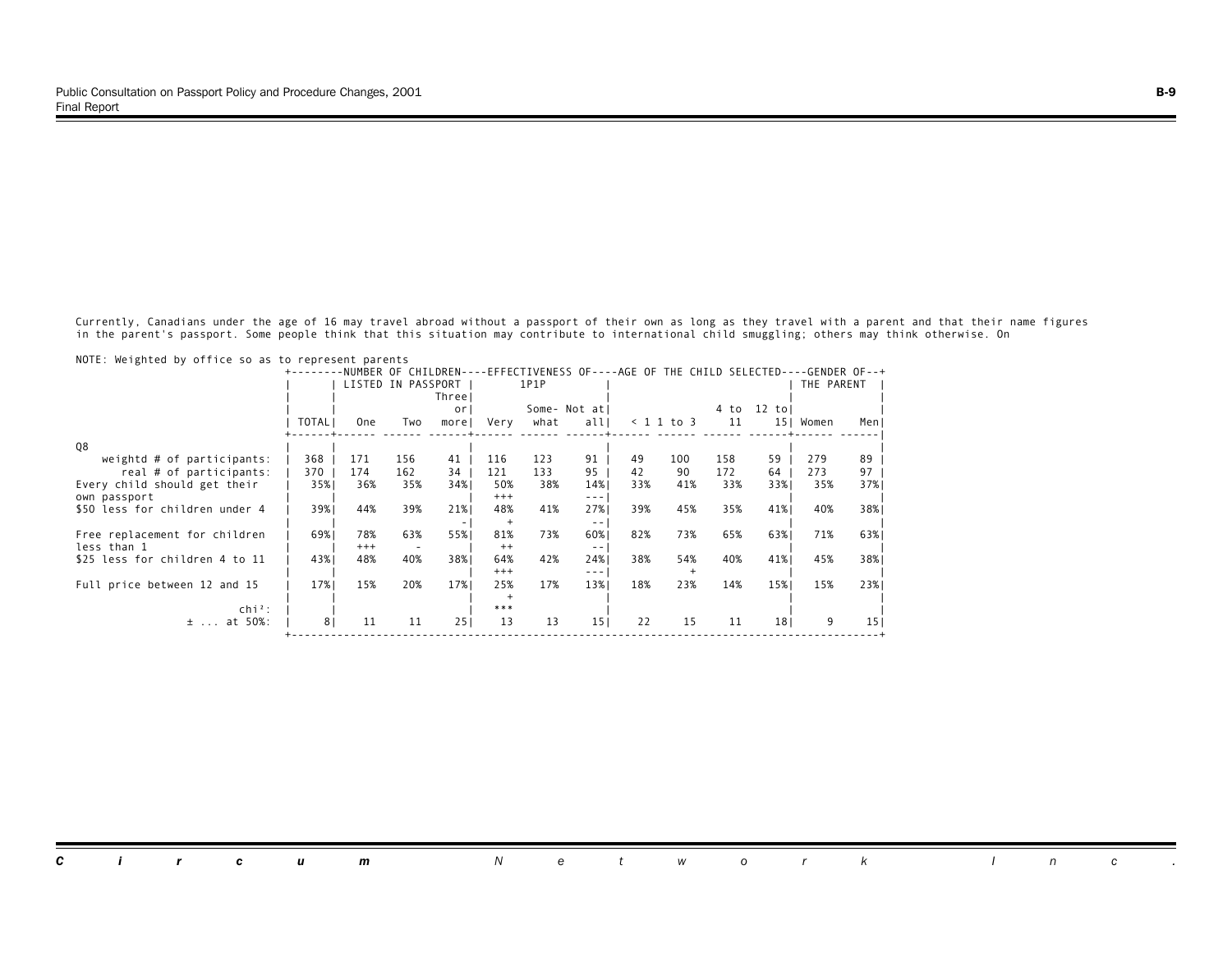Currently, Canadians under the age of 16 may travel abroad without a passport of their own as long as they travel with a parent and that their name figures in the parent's passport. Some people think that this situation may contribute to international child smuggling; others may think otherwise. On NOTE: Weighted by office so as to represent parents

|                                               |                |            | LISTED IN PASSPORT | Threel        |                                                                                                                                                                                                                                                                                                                                                                                                     | 1P1P       | NUMBER OF CHILDREN----EFFECTIVENESS OF----AGE OF THE CHILD SELECTED--- |            |              |                  |                 | THE PARENT | -GENDER OF--7           |
|-----------------------------------------------|----------------|------------|--------------------|---------------|-----------------------------------------------------------------------------------------------------------------------------------------------------------------------------------------------------------------------------------------------------------------------------------------------------------------------------------------------------------------------------------------------------|------------|------------------------------------------------------------------------|------------|--------------|------------------|-----------------|------------|-------------------------|
|                                               | TOTAL          | <b>One</b> | Two                | or<br>morel   | Very                                                                                                                                                                                                                                                                                                                                                                                                | what       | Some- Not atl<br>alll                                                  |            | $< 1$ 1 to 3 | 4 to<br>11       | 12 tol<br>151   | Women      | Menl                    |
| Q8A Every child should get their own passport |                |            |                    |               |                                                                                                                                                                                                                                                                                                                                                                                                     |            |                                                                        |            |              |                  |                 |            |                         |
| weightd $#$ of participants:                  | 368            | 171        | 156                | 41            | 116                                                                                                                                                                                                                                                                                                                                                                                                 | 123        | 91                                                                     | 49         | 100          | 158              | 59              | 279        | 89                      |
| real # of participants:                       | 370            | 174        | 162                | 34            | 121                                                                                                                                                                                                                                                                                                                                                                                                 | 133        | 95                                                                     | 42         | 90           | 172              | 64              | 273        | 97 <sub>1</sub>         |
| Top $(8-10)$                                  | 35%            | 36%        | 35%                | 34%           | 50%                                                                                                                                                                                                                                                                                                                                                                                                 | 38%        | 14%                                                                    | 33%        | 41%          | 33%              | 33%             | 35%        | 37%                     |
| Medium range $(5-7)$                          | 31%            | 33%        | 31%                | 17%           | $^{+++}$<br>29%                                                                                                                                                                                                                                                                                                                                                                                     | 29%        | --- 1<br>33%                                                           | 47%<br>$+$ | 25%          | 26%              | 39%             | 32%        | 25%                     |
| Low $(0-4)$                                   | 33%            | 30%        | 32%                | 49%<br>$+$    | 20%<br>$\omega = \omega$                                                                                                                                                                                                                                                                                                                                                                            | 32%        | 52%<br>$+++$                                                           | 18%        | 33%          | 40%<br>$\ddot{}$ | 28%             | 32%        | 37%                     |
| DK/NR                                         | $1\%$          | 1%         | 1%                 | 0%            | 1%                                                                                                                                                                                                                                                                                                                                                                                                  | 2%         | $1\%$                                                                  | 3%         | 1%           | 1%               | 0%              | 1%         | $1\%$                   |
| $chi^2$ :                                     |                |            |                    |               | $(***)$                                                                                                                                                                                                                                                                                                                                                                                             |            |                                                                        |            |              |                  |                 |            |                         |
| $±$ at 50%:                                   | 8 <sup>1</sup> | 11         | 11                 | 251           | 13                                                                                                                                                                                                                                                                                                                                                                                                  | 13         | 15 <sub>1</sub>                                                        | 22         | 15           | 11               | 18 <sub>1</sub> | 9          | 15 <sub>1</sub>         |
| mean for these data:<br>sig. test for means:  | 5.35           | 5.47       | 5.50               | 4.36          | 6.51<br>$***$                                                                                                                                                                                                                                                                                                                                                                                       | 5.74       | 3.36<br>$* * *  $                                                      | 5.76       | 5.61         | 4.95             | 5.751           | 5.31       | 5.49                    |
| 08B \$50 less for children under 4            |                |            |                    |               |                                                                                                                                                                                                                                                                                                                                                                                                     |            |                                                                        |            |              |                  |                 |            |                         |
| weightd $#$ of participants:                  | 368            | 171        | 156                | 41            | 116                                                                                                                                                                                                                                                                                                                                                                                                 | 123        | 91                                                                     | 49         | 100          | 158              | 59              | 279        | 89                      |
| real # of participants:                       | 370            | 174        | 162                | 34            | 121                                                                                                                                                                                                                                                                                                                                                                                                 | 133        | 95                                                                     | 42         | 90           | 172              | 64              | 273        | 97                      |
| Top $(8-10)$                                  | 39%            | 44%        | 39%                | 21%<br>$\sim$ | 48%<br>$^{+}$                                                                                                                                                                                                                                                                                                                                                                                       | 41%        | 27%<br>$\sim$ $-$                                                      | 39%        | 45%          | 35%              | 41%             | 40%        | 38%                     |
| Medium range $(5-7)$                          | 18%            | 19%        | 20%                | 5%<br>- 1     | 24%                                                                                                                                                                                                                                                                                                                                                                                                 | 24%        | 7% l<br>--- 1                                                          | 18%        | 19%          | 19%              | 15%             | 17%        | 21%                     |
| Low $(0-4)$                                   | 39%            | 36%        | 34%                | 72%<br>$+++$  | 26%<br>$\frac{1}{2} \frac{1}{2} \frac{1}{2} \frac{1}{2} \frac{1}{2} \frac{1}{2} \frac{1}{2} \frac{1}{2} \frac{1}{2} \frac{1}{2} \frac{1}{2} \frac{1}{2} \frac{1}{2} \frac{1}{2} \frac{1}{2} \frac{1}{2} \frac{1}{2} \frac{1}{2} \frac{1}{2} \frac{1}{2} \frac{1}{2} \frac{1}{2} \frac{1}{2} \frac{1}{2} \frac{1}{2} \frac{1}{2} \frac{1}{2} \frac{1}{2} \frac{1}{2} \frac{1}{2} \frac{1}{2} \frac{$ | 35%        | 65%<br>$+++$                                                           | 42%        | 35%          | 45%              | 28%             | 39%        | 39%                     |
| DK/NR                                         | 3%1            | 1%         | 7%                 | 1%            | 1%                                                                                                                                                                                                                                                                                                                                                                                                  | 1%         | 1%                                                                     | 0%         | 1%           | 1%               | 16%             | 4%         | 2%1                     |
|                                               |                |            | $^{++}$            |               |                                                                                                                                                                                                                                                                                                                                                                                                     |            |                                                                        |            |              |                  | $+++$           |            |                         |
| $Chi2$ :                                      |                | $(***)$    |                    |               | $(***)$                                                                                                                                                                                                                                                                                                                                                                                             |            |                                                                        | $(***)$    |              |                  |                 |            |                         |
| $\pm$ at 50%:<br>mean for these data:         | 8<br>5.37      | 11<br>5.64 | 11<br>5.58         | 251<br>3.47   | 13<br>6.42                                                                                                                                                                                                                                                                                                                                                                                          | 13<br>5.78 | 15 <sub>1</sub><br>3.68                                                | 22<br>5.32 | 15<br>5.85   | 11<br>4.97       | 181<br>5.891    | 9<br>5.53  | 15 <sub>1</sub><br>4.89 |
| sig. test for means:                          |                |            |                    | * *           | ***                                                                                                                                                                                                                                                                                                                                                                                                 |            | $***$                                                                  |            |              |                  |                 |            |                         |

+--------NUMBER OF CHILDREN----EFFECTIVENESS OF----AGE OF THE CHILD SELECTED----GENDER OF--+

|  |  |  | <b>Circum</b> Network Inc. |  |  |  |  |  |  |
|--|--|--|----------------------------|--|--|--|--|--|--|
|  |  |  |                            |  |  |  |  |  |  |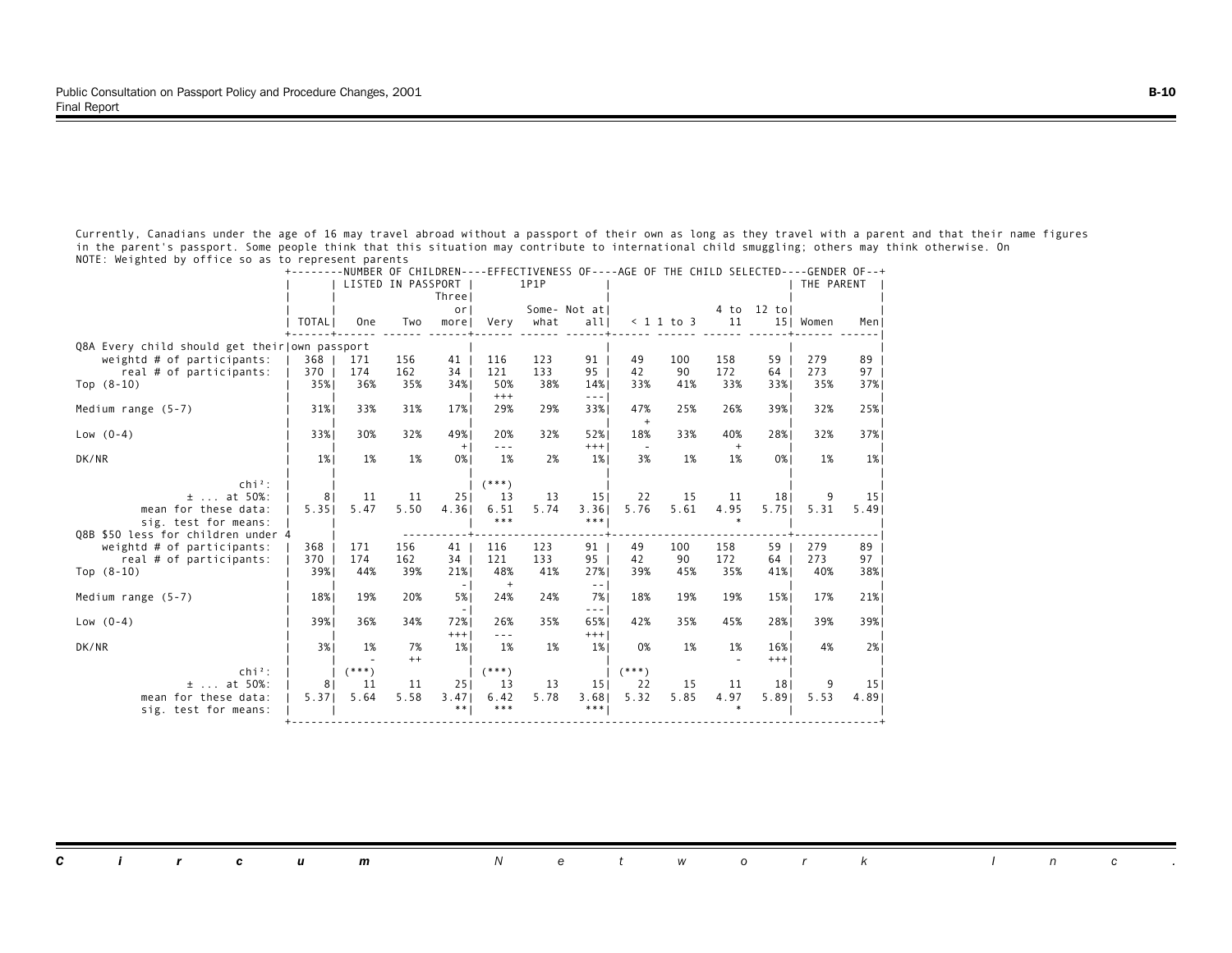Currently, Canadians under the age of 16 may travel abroad without a passport of their own as long as they travel with a parent and that their name figures in the parent's passport. Some people think that this situation may contribute to international child smuggling; others may think otherwise. On NOTE: Weighted by office so as to represent parents

|                                               |                |                                 | LISTED IN PASSPORT              |              |                 | 1P1P | NUMBER OF CHILDREN----LEFECTIVENESS OF----AGE OF THE CHILD SELECTED----GENDER OF |                |               |            |                 | THE PARENT    |                 |
|-----------------------------------------------|----------------|---------------------------------|---------------------------------|--------------|-----------------|------|----------------------------------------------------------------------------------|----------------|---------------|------------|-----------------|---------------|-----------------|
|                                               |                |                                 |                                 | Threel<br>or |                 |      | Some- Not atl                                                                    |                |               | 4 to       | $12$ to         |               |                 |
|                                               | TOTAL          | <b>One</b>                      | Two                             | more         | Very            | what | alll                                                                             |                | $< 1$ 1 to 3  | 11         |                 | 15  Women     | Men J           |
| Q8C Free replacement for children less than 1 |                |                                 |                                 |              |                 |      |                                                                                  |                |               |            |                 |               |                 |
| weightd $#$ of participants:                  | 368            | 171                             | 156                             | 41           | 116             | 123  | 91                                                                               | 49             | 100           | 158        | 59              | 279           | 89              |
| real # of participants:                       | 370            | 174                             | 162                             | 34           | 121             | 133  | 95                                                                               | 42             | 90            | 172        | 64              | 273           | 97              |
| Top $(8-10)$                                  | 69%            | 78%<br>$^{+++}$                 | 63%<br>$\overline{\phantom{a}}$ | 55%          | 81%<br>$^{++}$  | 73%  | 60%<br>$\sim$ $-$                                                                | 82%            | 73%           | 65%        | 63%             | 71%           | 63%             |
| Medium range $(5-7)$                          | 10%            | 6%                              | 13%                             | 14%          | 7%              | 11%  | 12%                                                                              | 3%             | 8%            | 13%        | 7%              | 10%           | 9%              |
| Low $(0-4)$                                   | 17%            | $\overline{\phantom{a}}$<br>15% | 17%                             | 30%          | 10%             | 14%  | 26%                                                                              | 15%            | 17%           | $+$<br>19% | 15%             | 15%           | 26%             |
|                                               |                |                                 |                                 | $+$          |                 |      | $+++$                                                                            |                |               |            |                 | $\sim$ $\sim$ | $++$            |
| DK/NR                                         | 4%             | 1%                              | 7%<br>$^{++}$                   | 1%           | 1%              | 2%   | 1%                                                                               | 0%             | 2%            | 2%         | 16%<br>$+++$    | 5%            | 2%              |
| $chi^2$ :                                     |                | $(***)$                         |                                 |              | $(*)$           |      |                                                                                  | $(***)$        |               |            |                 |               |                 |
| at 50%:<br>$\pm$                              | 8              | 11                              | 11                              | 251          | 13              | 13   | 15 <sub>1</sub>                                                                  | 22             | 15            | 11         | 18 <sub>1</sub> | 9             | 15 <sub>1</sub> |
| mean for these data:<br>sig. test for means:  | 7.67           | 8.25<br>$***$                   | 7.27                            | 6.651        | 8.62<br>$***$   | 7.94 | 6.63<br>***                                                                      | 8.13           | 7.97          | 7.31       | 7.68            | 7.95<br>$***$ | 6.81<br>$***$   |
| Q8D \$25 less for children 4 to 11            |                |                                 |                                 |              |                 |      |                                                                                  |                |               |            |                 |               |                 |
| weightd $#$ of participants:                  | 368            | 171                             | 156                             | 41           | 116             | 123  | 91                                                                               | 49             | 100           | 158        | 59              | 279           | 89              |
| real # of participants:                       | 370            | 174                             | 162                             | 34           | 121             | 133  | 95                                                                               | 42             | 90            | 172        | 64              | 273           | 97              |
| Top $(8-10)$                                  | 43%            | 48%                             | 40%                             | 38%          | 64%<br>$^{+++}$ | 42%  | 24%<br>$\sim$ $\sim$ $\sim$                                                      | 38%            | 54%<br>$^{+}$ | 40%        | 41%             | 45%           | 38%             |
| Medium range $(5-7)$                          | 24%            | 26%                             | 23%                             | 19%          | 20%             | 32%  | 26%                                                                              | 41%            | 19%           | 26%        | 15%             | 23%           | 27%             |
| Low $(0-4)$                                   | 29%            | 25%                             | 30%                             | 41%          | 15%             | 24%  | 49%                                                                              | $^{++}$<br>22% | 25%           | 33%        | 28%             | 28%           | 32%             |
|                                               |                |                                 |                                 |              | $- - -$         |      | $+++$                                                                            |                |               |            |                 |               |                 |
| DK/NR                                         | 4%             | 2%                              | 7%                              | $1\%$        | 1%              | 2%   | $1\%$                                                                            | 0%             | 2%            | 1%         | 17%             | 4%            | 2%1             |
| $Chi2$ :                                      |                |                                 | $+$                             |              | $(***)$         |      |                                                                                  | $(***)$        |               |            | $^{+++}$        |               |                 |
| $\pm$ at 50%:                                 | 8 <sup>1</sup> | 11                              | 11                              | 251          | 13              | 13   | 15 <sub>1</sub>                                                                  | 22             | 15            | 11         | 181             | 9             | 15 <sub>1</sub> |
| mean for these data:                          | 6.03           | 6.39                            | 5.82                            | 5.29         | 7.50            | 6.11 | 4.201                                                                            | 6.31           | 6.76          | 5.48       | 5.991           | 6.20          | 5.51            |
| sig. test for means:                          |                |                                 |                                 |              | ***             |      | $* * *  $                                                                        |                |               |            |                 |               |                 |

+--------NUMBER OF CHILDREN----EFFECTIVENESS OF----AGE OF THE CHILD SELECTED----GENDER OF--+

| <b>Circum</b> Network Inc. |
|----------------------------|
|----------------------------|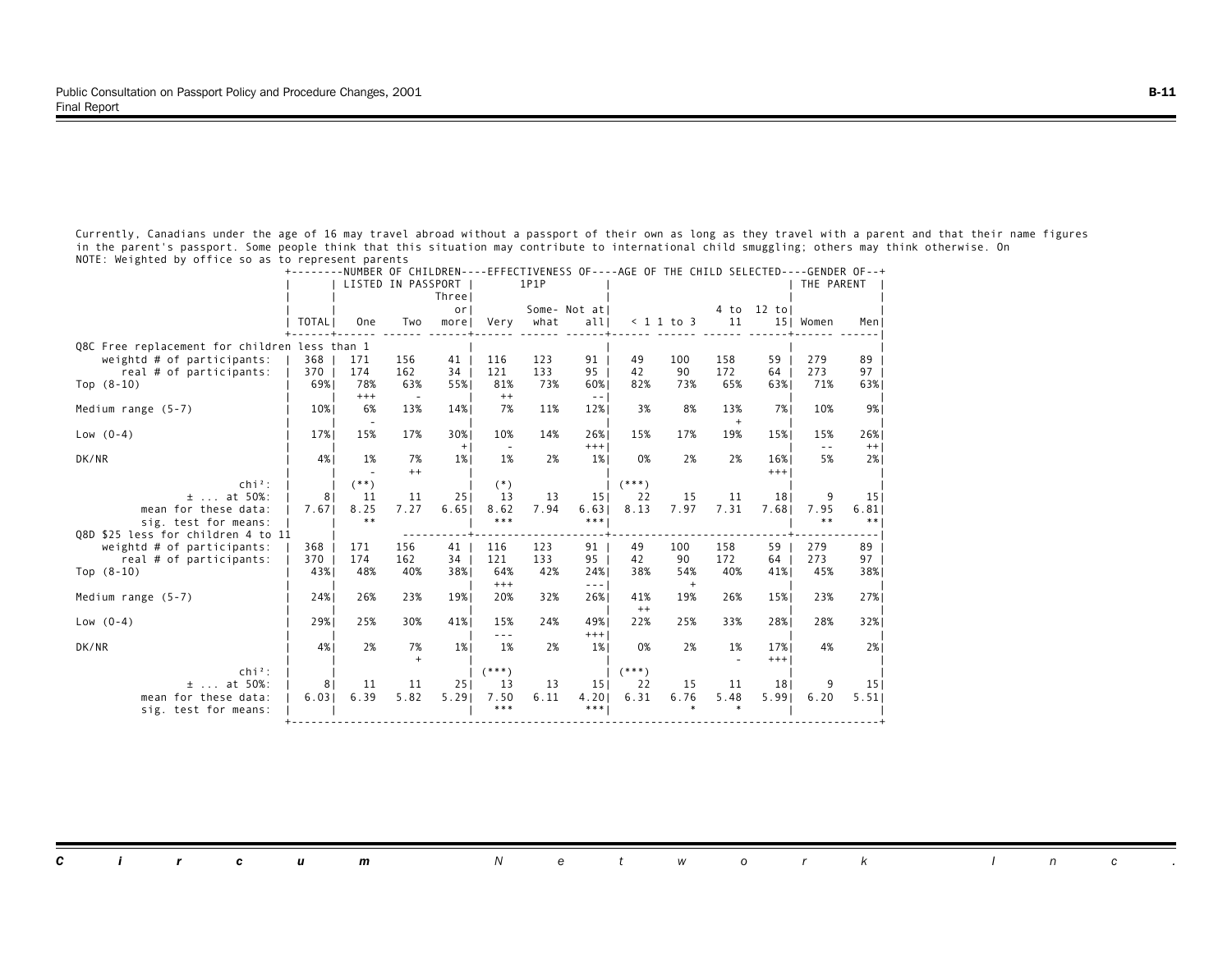Currently, Canadians under the age of 16 may travel abroad without a passport of their own as long as they travel with a parent and that their name figures in the parent's passport. Some people think that this situation may contribute to international child smuggling; others may think otherwise. On NOTE: Weighted by office so as to represent parents

|                                  |       |                    |      | NUMBER OF CHILDREN- |       |      |                 |       |              |      | EFFECTIVENESS OF----AGE OF THE CHILD SELECTED----GENDER OF--+ |            |                 |
|----------------------------------|-------|--------------------|------|---------------------|-------|------|-----------------|-------|--------------|------|---------------------------------------------------------------|------------|-----------------|
|                                  |       | LISTED IN PASSPORT |      |                     |       | 1P1P |                 |       |              |      |                                                               | THE PARENT |                 |
|                                  |       |                    |      | Threel              |       |      |                 |       |              |      |                                                               |            |                 |
|                                  |       |                    |      | <sub>or</sub>       |       |      | Some- Not atl   |       |              | 4 to | 12 tol                                                        |            |                 |
|                                  | TOTAL | <b>One</b>         | Two  | morel               | Very  | what | all             |       | $< 1$ 1 to 3 | 11   | 15 <sub>1</sub>                                               | Women      | Men             |
| Q8E Full price between 12 and 15 |       |                    |      |                     |       |      |                 |       |              |      |                                                               |            |                 |
| weightd # of participants:       | 368   | 171                | 156  | 41                  | 116   | 123  | 91              | 49    | 100          | 158  | 59                                                            | 279        | 89              |
| real # of participants:          | 370   | 174                | 162  | 34                  | 121   | 133  | 95              | 42    | 90           | 172  | 64                                                            | 273        | 97              |
| Top $(8-10)$                     | 17%   | 15%                | 20%  | 17%                 | 25%   | 17%  | 13%             | 18%   | 23%          | 14%  | 15%                                                           | 15%        | 23%             |
|                                  |       |                    |      |                     |       |      |                 |       |              |      |                                                               |            |                 |
| Medium range $(5-7)$             | 19%   | 20%                | 20%  | 10%                 | 27%   | 22%  | 11%             | 28%   | 19%          | 18%  | 16%                                                           | 19%        | 20%             |
|                                  |       |                    |      |                     |       |      | $- -$           |       |              |      |                                                               |            |                 |
| $Low (0-4)$                      | 60%   | 63%                | 53%  | 69%                 | 47%   | 60%  | 75%             | 54%   | 56%          | 66%  | 53%1                                                          | 61%        | 55%             |
|                                  |       |                    |      |                     | ---   |      | $+++$           |       |              |      |                                                               |            |                 |
| DK/NR                            | 4%    | 1%                 | 7%   | 4%                  | 1%    | 1%   | $1\%$           | 0%    | 2%           | 2%   | 16%                                                           | 5%         | 2%              |
|                                  |       |                    |      |                     |       |      |                 |       |              |      | $^{+++}$                                                      |            |                 |
| $\ch{i}^2$ :                     |       |                    |      |                     | (**)  |      |                 | (***) |              |      |                                                               |            |                 |
| $±$ at 50%:                      | 8     | 11                 | 11   | 251                 | 13    | 13   | 15 <sub>1</sub> | 22    | 15           | 11   | 18 <sub>1</sub>                                               |            | 15 <sub>1</sub> |
| mean for these data:             | 3.371 | 3.24               | 3.65 | 2.901               | 4.35  | 3.47 | 2.261           | 3.72  | 3.85         | 2.98 | 3.401                                                         | 3.20       | 3.89            |
| sig. test for means:             |       |                    |      |                     | $***$ |      | $***$           |       |              |      |                                                               |            |                 |
|                                  |       |                    |      |                     |       |      |                 |       |              |      |                                                               |            |                 |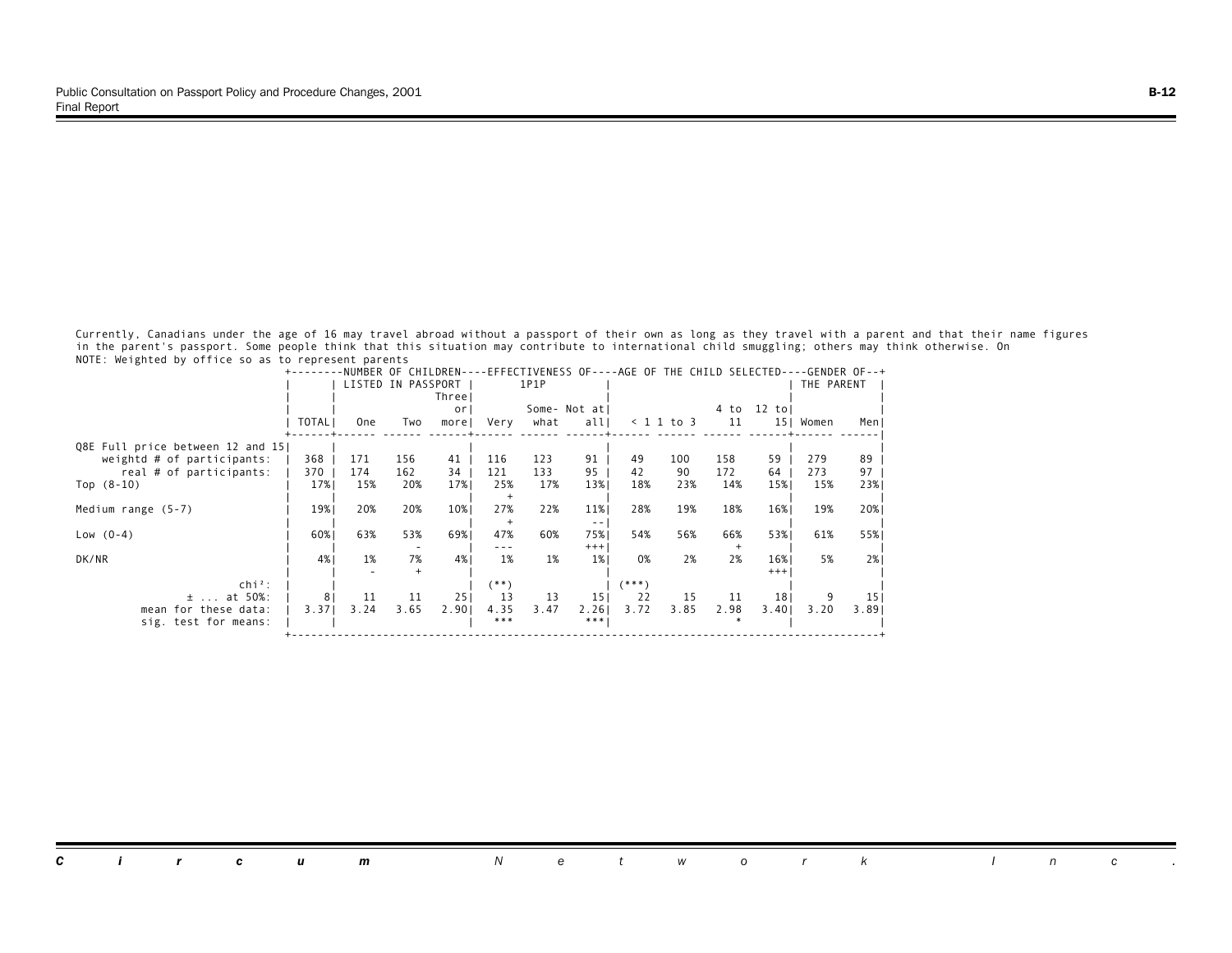In your view, how effective would it be to demand that children possess their own passport in order to curtail international child smuggling? Would it be very effective, somewhat effective or not at all effective?

|                              |                |                    |     | NUMBER OF CHILDREN- |          |                                                                                                                                                                                                                                                                                                                                                                                              |                 |         |            |      | -EFFECTIVENESS OF----AGE OF THE CHILD SELECTED----GENDER OF--+ |            |      |
|------------------------------|----------------|--------------------|-----|---------------------|----------|----------------------------------------------------------------------------------------------------------------------------------------------------------------------------------------------------------------------------------------------------------------------------------------------------------------------------------------------------------------------------------------------|-----------------|---------|------------|------|----------------------------------------------------------------|------------|------|
|                              |                | LISTED IN PASSPORT |     |                     |          | 1P1P                                                                                                                                                                                                                                                                                                                                                                                         |                 |         |            |      |                                                                | THE PARENT |      |
|                              |                |                    |     | Three               |          |                                                                                                                                                                                                                                                                                                                                                                                              |                 |         |            |      |                                                                |            |      |
|                              |                |                    |     | or                  |          |                                                                                                                                                                                                                                                                                                                                                                                              | Some- Not atl   |         |            | 4 to | $12$ to                                                        |            |      |
|                              | <b>TOTAL</b>   | 0ne                | Two | morel               | Very     | what                                                                                                                                                                                                                                                                                                                                                                                         | alll            |         | < 1 1 to 3 |      | 11<br>15 <sub>1</sub>                                          | Women      | Men  |
|                              |                |                    |     |                     |          |                                                                                                                                                                                                                                                                                                                                                                                              |                 |         |            |      |                                                                |            |      |
| Q9                           |                |                    |     |                     |          |                                                                                                                                                                                                                                                                                                                                                                                              |                 |         |            |      |                                                                |            |      |
| weightd $#$ of participants: | 368            | 171                | 156 | 41                  | 116      | 123                                                                                                                                                                                                                                                                                                                                                                                          | 91              | 49      | 100        | 158  | 59                                                             | 279        | 89   |
| real # of participants:      | 370            | 174                | 162 | 34                  | 121      | 133                                                                                                                                                                                                                                                                                                                                                                                          | 95              | 42      | 90         | 172  | 64                                                             | 273        | 97   |
| Very effective               | 32%            | 33%                | 30% | 30%                 | 100%     | 0%                                                                                                                                                                                                                                                                                                                                                                                           | 0%              | 29%     | 30%        | 31%  | 36%1                                                           | 29%        | 39%1 |
|                              |                |                    |     |                     | $^{+++}$ | $\frac{1}{2} \frac{1}{2} \frac{1}{2} \frac{1}{2} \frac{1}{2} \frac{1}{2} \frac{1}{2} \frac{1}{2} \frac{1}{2} \frac{1}{2} \frac{1}{2} \frac{1}{2} \frac{1}{2} \frac{1}{2} \frac{1}{2} \frac{1}{2} \frac{1}{2} \frac{1}{2} \frac{1}{2} \frac{1}{2} \frac{1}{2} \frac{1}{2} \frac{1}{2} \frac{1}{2} \frac{1}{2} \frac{1}{2} \frac{1}{2} \frac{1}{2} \frac{1}{2} \frac{1}{2} \frac{1}{2} \frac{$ | $- - -$         |         |            |      |                                                                |            |      |
| Somewhat effective           | 33%            | 34%                | 35% | 24%                 | 0%       | 100%                                                                                                                                                                                                                                                                                                                                                                                         | 0%              | 24%     | 38%        | 37%  | 26%                                                            | 33%        | 34%  |
|                              |                |                    |     |                     | ---      | $+++$                                                                                                                                                                                                                                                                                                                                                                                        | $- - -$         |         |            |      |                                                                |            |      |
| Not at all effective         | 25%            | 25%                | 24% | 27%                 | 0%       | 0%                                                                                                                                                                                                                                                                                                                                                                                           | 100%            | 45%     | 24%        | 22%  | 17%                                                            | 26%        | 21%  |
|                              |                |                    |     |                     | $- - -$  | $- - -$                                                                                                                                                                                                                                                                                                                                                                                      | $+++$           | $^{++}$ |            |      |                                                                |            |      |
| DK/NR                        | 10%            | 8%                 | 10% | 19%                 | 0%       | 0%                                                                                                                                                                                                                                                                                                                                                                                           | 0%              | 2%      | 8%         | 10%  | 21%                                                            | 12%        | 6%   |
|                              |                |                    |     |                     |          |                                                                                                                                                                                                                                                                                                                                                                                              |                 |         |            |      | $^{++}$                                                        |            |      |
| $\ch{i}^2$ :                 |                |                    |     |                     | ***      |                                                                                                                                                                                                                                                                                                                                                                                              |                 | $**$    |            |      |                                                                |            |      |
| at 50%:<br>$\pm$             | 8 <sub>1</sub> | 11                 | 11  | 251                 | 13       | 13                                                                                                                                                                                                                                                                                                                                                                                           | 15 <sub>1</sub> | 22      | 15         |      | 11<br>18 <sub>1</sub>                                          | 9          | 15 I |
|                              |                |                    |     |                     |          |                                                                                                                                                                                                                                                                                                                                                                                              |                 |         |            |      |                                                                |            |      |

NOTE: Weighted by office so as to represent parents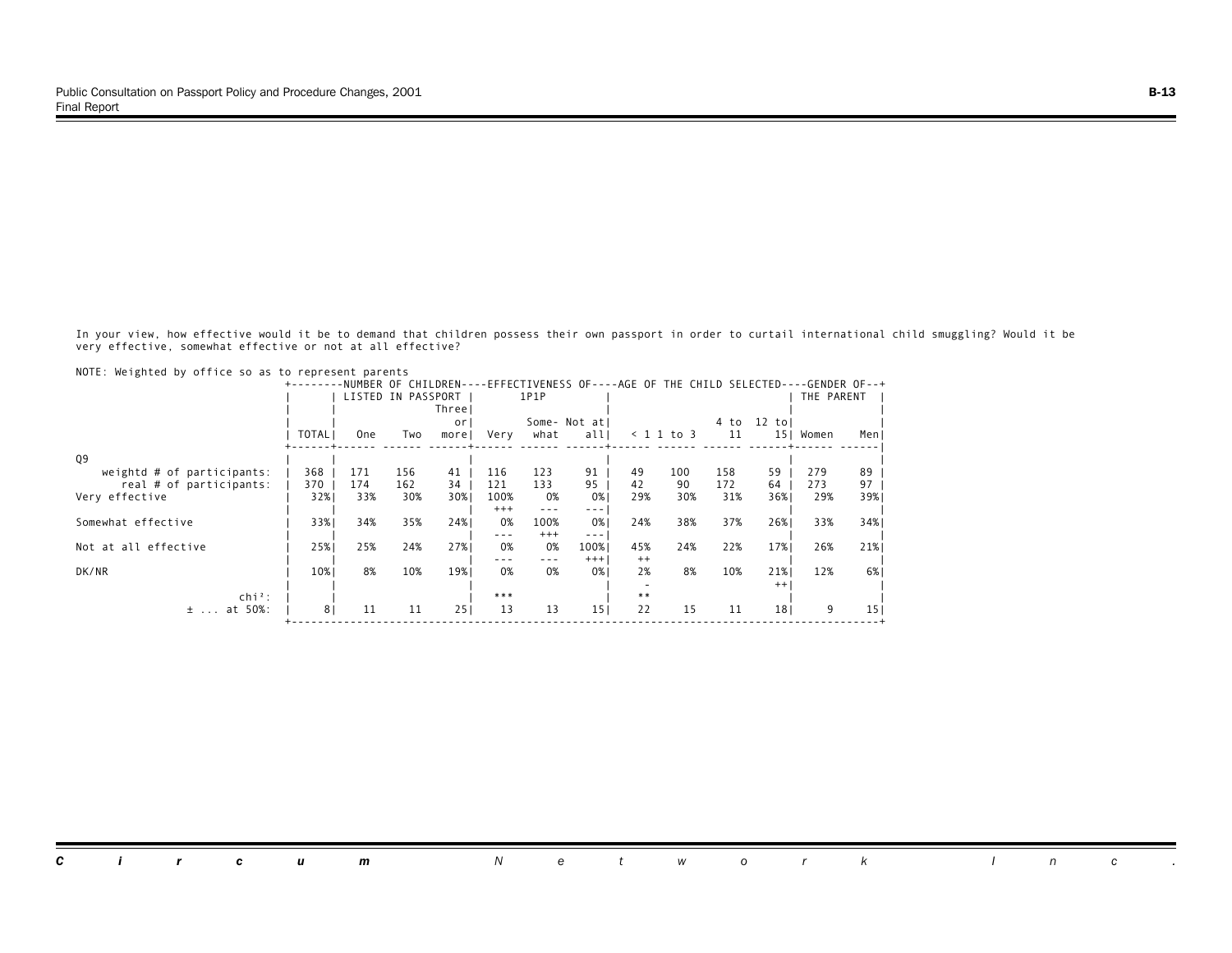In which of the following age categories did your child belong when he or she was listed in your passport?

|                              |                |            |                    | NUMBER OF CHILDREN--     |      |      |                 |          |              |          | -EFFECTIVENESS OF----AGE OF THE CHILD SELECTED----GENDER OF--+                                                                                                                                                                                                                                                                                                                               |            |                 |
|------------------------------|----------------|------------|--------------------|--------------------------|------|------|-----------------|----------|--------------|----------|----------------------------------------------------------------------------------------------------------------------------------------------------------------------------------------------------------------------------------------------------------------------------------------------------------------------------------------------------------------------------------------------|------------|-----------------|
|                              |                |            | LISTED IN PASSPORT |                          |      | 1P1P |                 |          |              |          |                                                                                                                                                                                                                                                                                                                                                                                              | THE PARENT |                 |
|                              |                |            |                    | Threel                   |      |      |                 |          |              |          |                                                                                                                                                                                                                                                                                                                                                                                              |            |                 |
|                              |                |            |                    | <sub>or</sub>            |      |      | Some- Not atl   |          |              | 4 to     | 12 tol                                                                                                                                                                                                                                                                                                                                                                                       |            |                 |
|                              | TOTAL          | <b>One</b> | Two                | morel                    | Very | what | alll            |          | $< 1$ 1 to 3 | 11       | 15 <sub>1</sub>                                                                                                                                                                                                                                                                                                                                                                              | Women      | Men             |
| <b>Q10</b>                   |                |            |                    |                          |      |      |                 |          |              |          |                                                                                                                                                                                                                                                                                                                                                                                              |            |                 |
| weightd $#$ of participants: | 368            | 171        | 156                | 41                       | 116  | 123  | 91              | 49       | 100          | 158      | 59                                                                                                                                                                                                                                                                                                                                                                                           | 279        | 89              |
| real # of participants:      | 370            | 174        | 162                | 34                       | 121  | 133  | 95              | 42       | 90           | 172      | 64                                                                                                                                                                                                                                                                                                                                                                                           | 273        | 97              |
| Less than 1 year old         | 13%            | 20%        | 9%                 | $1\%$                    | 13%  | 10%  | 24%             | 100%     | 0%           | 0%       | 0%                                                                                                                                                                                                                                                                                                                                                                                           | 15%        | 9%              |
|                              |                | $^{+++}$   |                    | $\overline{\phantom{0}}$ |      |      | $^{++}$         | $^{+++}$ |              |          | $- - - -$                                                                                                                                                                                                                                                                                                                                                                                    |            |                 |
| 1 to 3 years old             | 27%            | 29%        | 25%                | 28%                      | 26%  | 30%  | 26%             | 0%       | 100%         | 0%       | 0%                                                                                                                                                                                                                                                                                                                                                                                           | 26%        | 30%             |
|                              |                |            |                    |                          |      |      |                 | $- - -$  | $^{+++}$     | $- - -$  | $\frac{1}{2} \frac{1}{2} \frac{1}{2} \frac{1}{2} \frac{1}{2} \frac{1}{2} \frac{1}{2} \frac{1}{2} \frac{1}{2} \frac{1}{2} \frac{1}{2} \frac{1}{2} \frac{1}{2} \frac{1}{2} \frac{1}{2} \frac{1}{2} \frac{1}{2} \frac{1}{2} \frac{1}{2} \frac{1}{2} \frac{1}{2} \frac{1}{2} \frac{1}{2} \frac{1}{2} \frac{1}{2} \frac{1}{2} \frac{1}{2} \frac{1}{2} \frac{1}{2} \frac{1}{2} \frac{1}{2} \frac{$ |            |                 |
| 4 to 11 years old            | 43%            | 37%        | 44%                | 62%                      | 42%  | 47%  | 38%             | 0%       | 0%           | 100%     | 0%                                                                                                                                                                                                                                                                                                                                                                                           | 44%        | 39%             |
|                              |                |            |                    |                          |      |      |                 |          |              | $^{+++}$ | $\frac{1}{2} \frac{1}{2} \frac{1}{2} \frac{1}{2} \frac{1}{2} \frac{1}{2} \frac{1}{2} \frac{1}{2} \frac{1}{2} \frac{1}{2} \frac{1}{2} \frac{1}{2} \frac{1}{2} \frac{1}{2} \frac{1}{2} \frac{1}{2} \frac{1}{2} \frac{1}{2} \frac{1}{2} \frac{1}{2} \frac{1}{2} \frac{1}{2} \frac{1}{2} \frac{1}{2} \frac{1}{2} \frac{1}{2} \frac{1}{2} \frac{1}{2} \frac{1}{2} \frac{1}{2} \frac{1}{2} \frac{$ |            |                 |
| 12 to 15 years old           | 16%            | 13%        | 21%                | 7%1                      | 18%  | 13%  | 11%             | 0%       | 0%           | 0%       | 100%                                                                                                                                                                                                                                                                                                                                                                                         | 15%        | 20%             |
|                              |                |            | $\overline{+}$     |                          |      |      |                 |          |              | $- - -$  | $+++$                                                                                                                                                                                                                                                                                                                                                                                        |            |                 |
| DK/NR                        | 0%             | 0%         | 0%                 | 3%                       | 1%   | 0%   | 0%1             | 0%       | 0%           | 0%       | 0%1                                                                                                                                                                                                                                                                                                                                                                                          | 0%         | 2%              |
|                              |                |            |                    |                          |      |      |                 |          |              |          |                                                                                                                                                                                                                                                                                                                                                                                              |            | $^{+}$          |
| $\mathsf{chi}^2$ :           |                | (***)      |                    |                          |      |      |                 | $***$    |              |          |                                                                                                                                                                                                                                                                                                                                                                                              |            |                 |
| at 50%:<br>$\pm$             | 8 <sub>1</sub> | 11         | 11                 | 251                      | 13   | 13   | 15 <sub>1</sub> | 22       | 15           | 11       | 18 <sub>1</sub>                                                                                                                                                                                                                                                                                                                                                                              | 9          | 15 <sub>1</sub> |
|                              |                |            |                    |                          |      |      |                 |          |              |          |                                                                                                                                                                                                                                                                                                                                                                                              |            |                 |

NOTE: Weighted by office so as to represent parents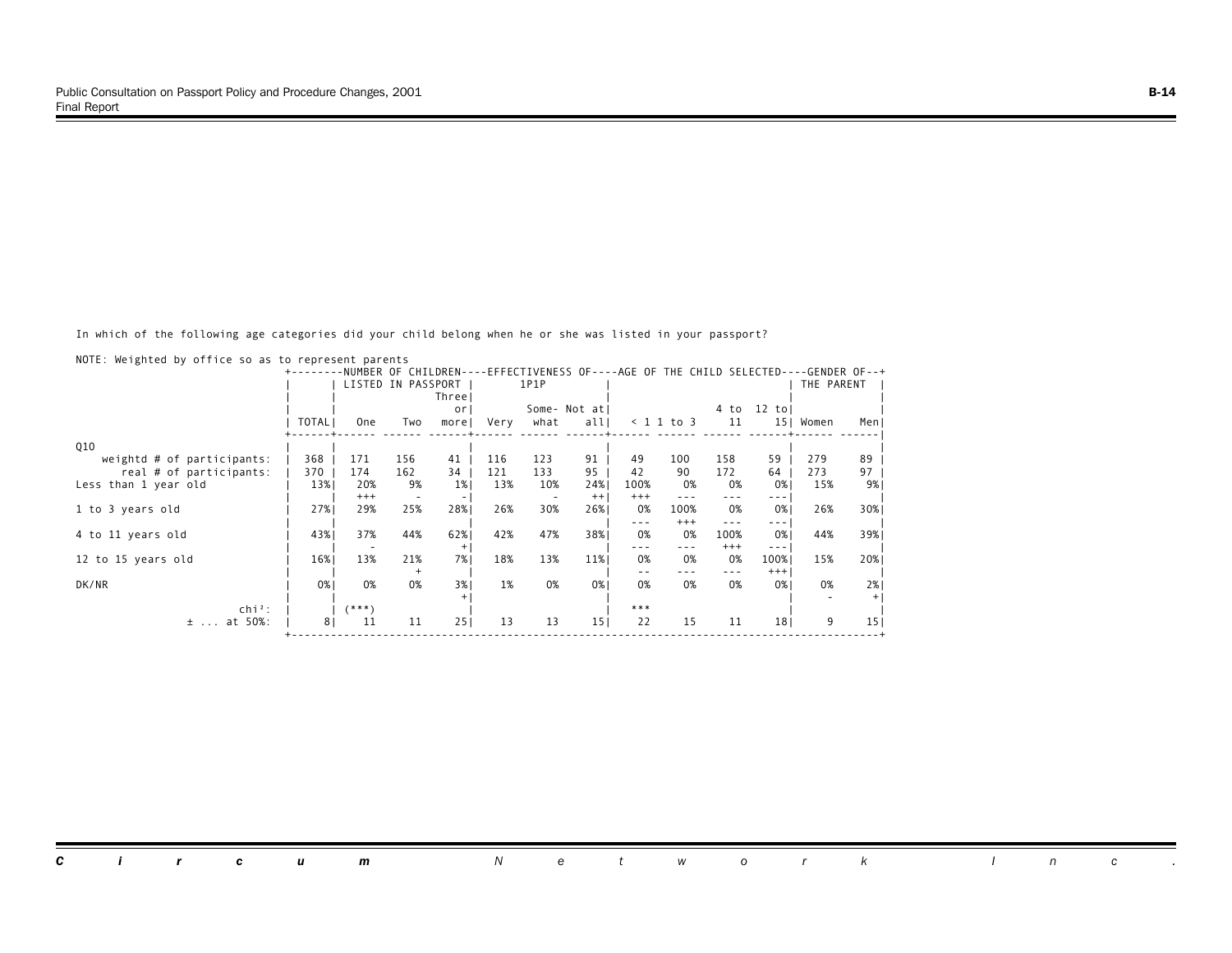Considering that you may keep your child listed in your passport for 5 years, woud it be likely or unlikely that, in order to benefit from new characteristics against fraud before the end of these 5 years, you request a separate passport for your child if it cost:

| NUTE: Weighted by Ottice so as to represent parents |                |                |                          |        |          |      |                 |        |                    |                                                                                      |                 |            |       |
|-----------------------------------------------------|----------------|----------------|--------------------------|--------|----------|------|-----------------|--------|--------------------|--------------------------------------------------------------------------------------|-----------------|------------|-------|
|                                                     |                |                |                          |        |          |      |                 |        |                    | -NUMBER OF CHILDREN----EFFECTIVENESS OF----AGE OF THE CHILD SELECTED----GENDER OF--+ |                 |            |       |
|                                                     |                |                | LISTED IN PASSPORT       |        |          | 1P1P |                 |        |                    |                                                                                      |                 | THE PARENT |       |
|                                                     |                |                |                          | Threel |          |      |                 |        |                    |                                                                                      |                 |            |       |
|                                                     |                |                |                          | or     |          |      | Some- Not atl   |        |                    | 4 to                                                                                 | 12<br>tol       |            |       |
|                                                     | TOTAL          | 0ne            | Two                      | morel  | Very     | what | all             |        | $\langle$ 1 1 to 3 | 11                                                                                   | 15 <sub>1</sub> | Women      | Men J |
|                                                     |                |                |                          |        |          |      |                 |        |                    |                                                                                      |                 |            |       |
| Q11                                                 |                |                |                          |        |          |      |                 |        |                    |                                                                                      |                 |            |       |
| weightd $#$ of participants:                        | 366            | 171            | 155                      | 40     | 115      | 123  | 91              | 49     | 100                | 158                                                                                  | 59              | 279        | 88    |
| real # of participants:                             | 368            | 174            | 161                      | 33     | 120      | 133  | 95              | 42     | 90                 | 172                                                                                  | 64              | 273        | 95    |
| Likely                                              | 45%            | 52%            | 39%                      | 42%    | 69%      | 44%  | 18%             | 33%    | 51%                | 45%                                                                                  | 48%             | 42%        | 54%   |
|                                                     |                | $\overline{+}$ | $\overline{\phantom{0}}$ |        | $^{+++}$ |      | $- - -$         |        |                    |                                                                                      |                 |            | $+$   |
| Unlikely                                            | 49%            | 45%            | 54%                      | 49%    | 28%      | 55%  | 80%             | 65%    | 44%                | 54%                                                                                  | 34%             | 52%        | 42%   |
|                                                     |                |                |                          |        | $- - -$  |      | $^{+++}$        | $^{+}$ |                    |                                                                                      | $ -$            |            |       |
| DK/NR                                               | 5%             | 3%             | 7%                       | 10%    | 3%       | 0%   | 2%              | 3%     | 6%                 | 1%                                                                                   | 18%             | 6%         | 4%    |
|                                                     |                |                |                          |        |          |      |                 |        |                    |                                                                                      | $+++$           |            |       |
| $chi^2$ :                                           |                | (*)            |                          |        | $(***)$  |      |                 | (***)  |                    |                                                                                      |                 |            |       |
| at 50%:<br>$\pm$                                    | 8 <sub>1</sub> | 11             | 11                       | 251    | 13       | 13   | 15 <sub>1</sub> | 22     | 15                 | 11                                                                                   | 18 <sub>1</sub> | 9          | 15    |
|                                                     |                |                |                          |        |          |      |                 |        |                    |                                                                                      |                 |            |       |

 $NOTF: Waitahtad by offica so as to$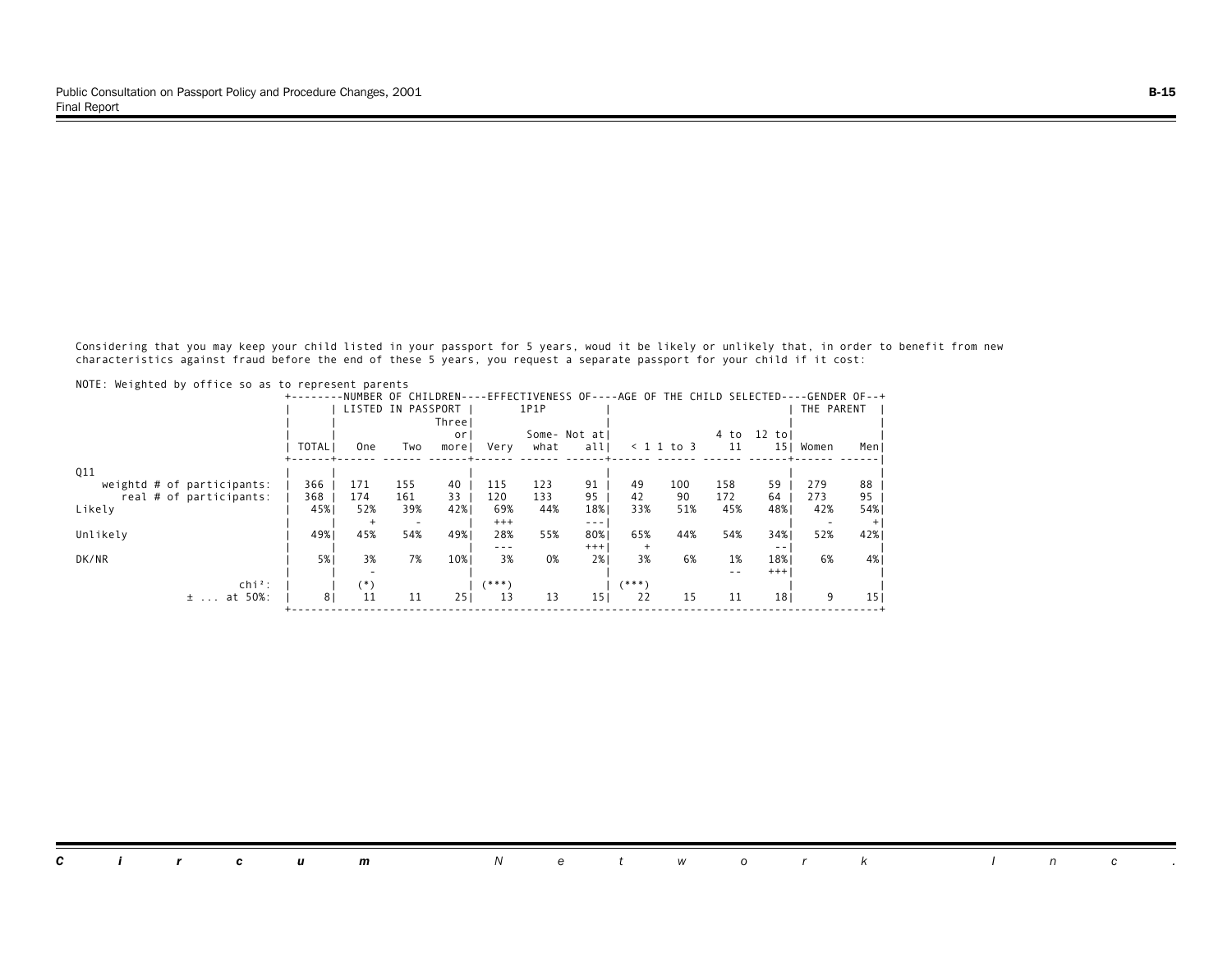Would you say that this would simply be a possibility or that it would be almost certain? (BASE: Likely to request a separate passport before the end of the validity period)

|                            |                 |       |                    |        |         |      | -NUMBER OF CHILDREN----EFFECTIVENESS OF----AGE OF THE CHILD SELECTED----GENDER OF--+ |     |                    |         |                 |            |       |
|----------------------------|-----------------|-------|--------------------|--------|---------|------|--------------------------------------------------------------------------------------|-----|--------------------|---------|-----------------|------------|-------|
|                            |                 |       | LISTED IN PASSPORT |        |         | 1P1P |                                                                                      |     |                    |         |                 | THE PARENT |       |
|                            |                 |       |                    | Three! |         |      |                                                                                      |     |                    |         |                 |            |       |
|                            |                 |       |                    | or     |         |      | Some- Not atl                                                                        |     |                    | 4 to    | 12<br>tol       |            |       |
|                            | <b>TOTAL</b>    | 0ne   | Two                | morel  | Very    | what | all                                                                                  |     | $\langle$ 1 1 to 3 | 11      | 15 <sub>1</sub> | Women      | Men J |
| Q12                        |                 |       |                    |        |         |      |                                                                                      |     |                    |         |                 |            |       |
| weightd # of participants: | 166             | 89    | 60                 | 17     | 79      | 55   | 17                                                                                   | 16  | 51                 | 70      | 28              | 118        | 48    |
| real # of participants:    | 154             | 85    | 60                 | 9      | 80      | 52   | 16                                                                                   | 17  | 41                 | 66      | 30              | 109        | 45    |
| A possibility              | 44%             | 45%   | 35%                | 68%    | 38%     | 53%  | 14%                                                                                  | 32% | 35%                | 56%     | 37%             | 46%        | 39%   |
|                            |                 |       |                    |        |         |      |                                                                                      |     |                    | $^{++}$ |                 |            |       |
| Almost certain             | 54%             | 52%   | 65%                | 26%    | 62%     | 41%  | 86%                                                                                  | 68% | 64%                | 41%     | 61%             | 52%        | 59%1  |
|                            |                 |       |                    |        |         | $ -$ |                                                                                      |     |                    | $ -$    |                 |            |       |
| DK/NR                      | 2%1             | 3%    | 0%                 | 7% I   | 0%      | 6%   | 0%                                                                                   | 0%  | 1%                 | 3%      | 2%1             | 2%         | 2%    |
|                            |                 |       |                    |        |         |      |                                                                                      |     |                    |         |                 |            |       |
| $\ch{i}^2$ :               |                 | $(*)$ |                    |        | $(***)$ |      |                                                                                      |     |                    |         |                 |            |       |
| at 50%:<br>$\pm$           | 12 <sub>1</sub> | 16    | 19                 | 491    | 16      | 20   | 361                                                                                  | 35  | 23                 | 18      | 27'             | 14         | 221   |

*Circum Network Inc .*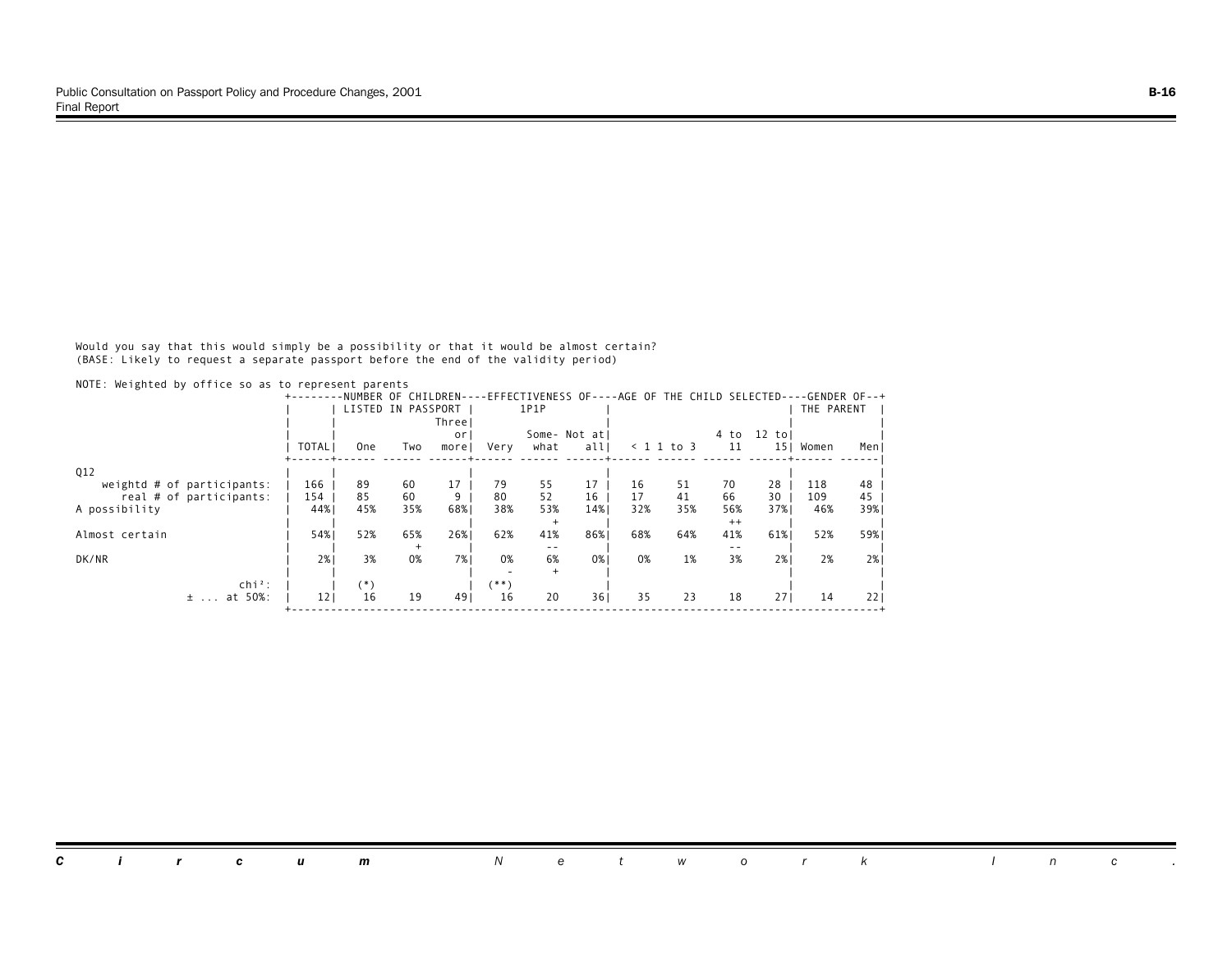#### Interview language

| NOTE: Weighted by office so as to represent parents   |              |            |                    |          |            |            | -NUMBER OF CHILDREN----EFFECTIVENESS OF----AGE OF THE CHILD SELECTED----GENDER OF--+ |          |              |            |                 |            |                 |
|-------------------------------------------------------|--------------|------------|--------------------|----------|------------|------------|--------------------------------------------------------------------------------------|----------|--------------|------------|-----------------|------------|-----------------|
|                                                       |              |            | LISTED IN PASSPORT | Three    |            | 1P1P       |                                                                                      |          |              |            |                 | THE PARENT |                 |
|                                                       |              |            |                    | or       |            |            | Some- Not atl                                                                        |          |              | 4 to       | $12$ tol        |            |                 |
|                                                       | <b>TOTAL</b> | 0ne        | Two                | morel    | Very       | what       | allI                                                                                 |          | $< 1$ 1 to 3 | 11         | 15 <sub>1</sub> | Women      | Men             |
| Q13                                                   |              |            |                    |          |            |            |                                                                                      |          |              |            |                 |            |                 |
| weightd # of participants:<br>real # of participants: | 368<br>425   | 171<br>174 | 156<br>162         | 41<br>34 | 116<br>121 | 123<br>135 | 91<br>95                                                                             | 49<br>42 | 100<br>90    | 158<br>173 | 59<br>65        | 279<br>305 | 89<br>120       |
| French                                                | 21%          | 24%        | 16%                | 31%      | 29%        | 18%        | 18%                                                                                  | 14%      | 30%          | 17%        | 22%             | 20%        | 24%             |
| English                                               | 79%1         | 76%        | 84%                | 69%      | 71%        | 82%        | 82%                                                                                  | 86%      | 70%          | 83%        | 78%             | 80%        | 76%             |
| $chi^2$ :                                             |              |            |                    |          |            |            |                                                                                      |          |              |            |                 |            |                 |
| at 50%:<br>$\pm$                                      |              | 11         | 11                 | 251      | 13         | 13         | 15 <sub>1</sub>                                                                      | 22       | 15           | 11         | 18 <sub>1</sub> | 8          | 13 <sub>1</sub> |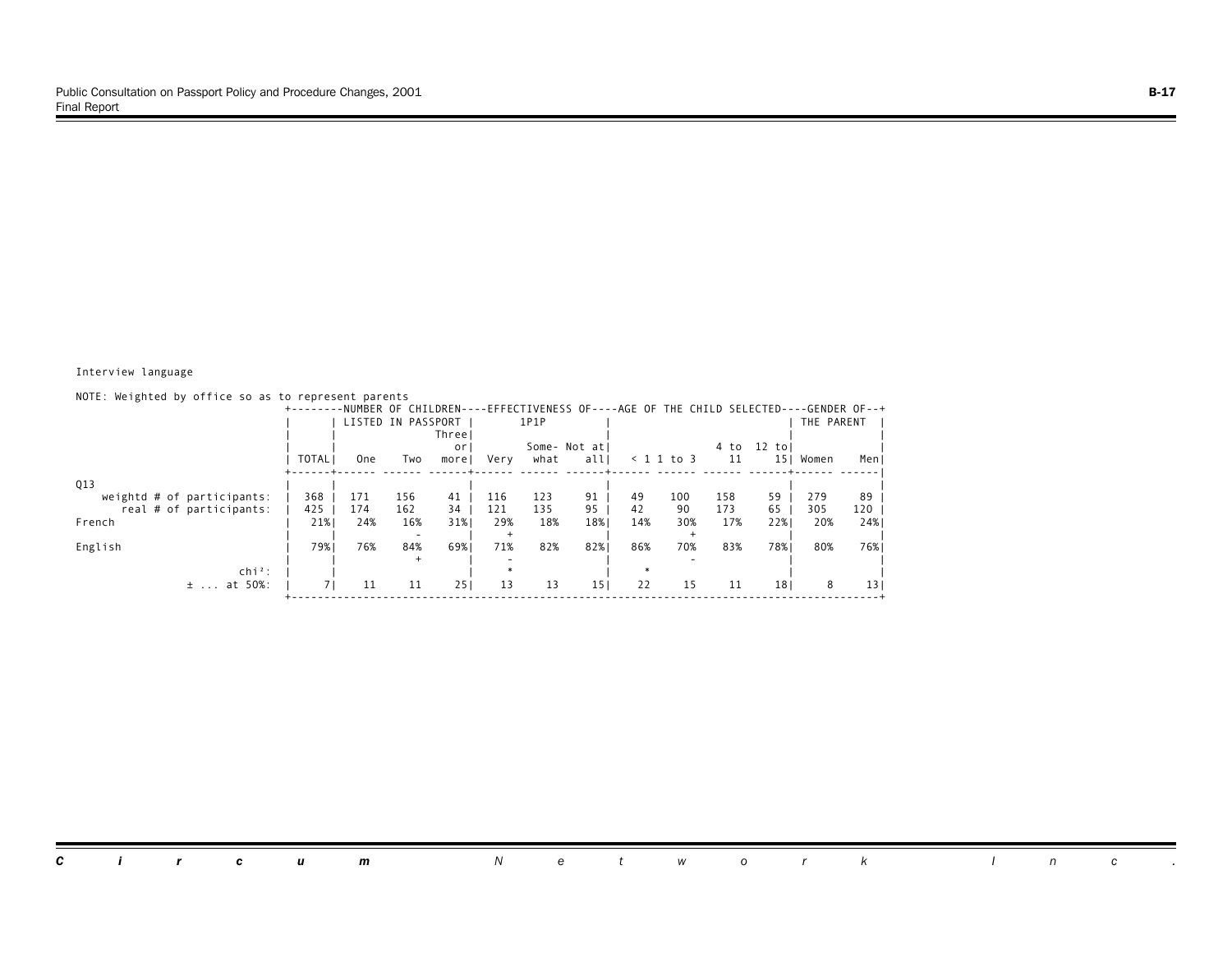#### Gender

| NOTE: Weighted by office so as to represent parents |              |                 |                    |        |      |      |                 |     |                    |                                                                                      |                 |            |                                                                                                                                                                                                                                                                                                                                                                                              |
|-----------------------------------------------------|--------------|-----------------|--------------------|--------|------|------|-----------------|-----|--------------------|--------------------------------------------------------------------------------------|-----------------|------------|----------------------------------------------------------------------------------------------------------------------------------------------------------------------------------------------------------------------------------------------------------------------------------------------------------------------------------------------------------------------------------------------|
|                                                     |              |                 |                    |        |      |      |                 |     |                    | -NUMBER OF CHILDREN----EFFECTIVENESS OF----AGE OF THE CHILD SELECTED----GENDER OF--+ |                 |            |                                                                                                                                                                                                                                                                                                                                                                                              |
|                                                     |              |                 | LISTED IN PASSPORT |        |      | 1P1P |                 |     |                    |                                                                                      |                 | THE PARENT |                                                                                                                                                                                                                                                                                                                                                                                              |
|                                                     |              |                 |                    | Three' |      |      |                 |     |                    |                                                                                      |                 |            |                                                                                                                                                                                                                                                                                                                                                                                              |
|                                                     |              |                 |                    | or     |      |      | Some- Not at    |     |                    | 4 to                                                                                 | $12$ to         |            |                                                                                                                                                                                                                                                                                                                                                                                              |
|                                                     | <b>TOTAL</b> | 0 <sub>ne</sub> | Two                | morel  | Very | what | all             |     | $\langle$ 1 1 to 3 | 11                                                                                   | 15 <sub>1</sub> | Women      | Menl                                                                                                                                                                                                                                                                                                                                                                                         |
| Q14                                                 |              |                 |                    |        |      |      |                 |     |                    |                                                                                      |                 |            |                                                                                                                                                                                                                                                                                                                                                                                              |
| weightd $#$ of participants:                        | 368          | 171             | 156                | 41     | 116  | 123  | 91              | 49  | 100                | 158                                                                                  | 59              | 279        | 89                                                                                                                                                                                                                                                                                                                                                                                           |
| real # of participants:                             | 425          | 174             | 162                | 34     | 121  | 135  | 95              | 42  | 90                 | 173                                                                                  | 65              | 305        | 120                                                                                                                                                                                                                                                                                                                                                                                          |
| Female                                              | 76%          | 75%             | 73%                | 87%    | 70%  | 75%  | 80%             | 83% | 73%                | 78%                                                                                  | 70%             | 100%       | 0%                                                                                                                                                                                                                                                                                                                                                                                           |
|                                                     |              |                 |                    |        |      |      |                 |     |                    |                                                                                      |                 | $^{+++}$   | $\frac{1}{2} \frac{1}{2} \frac{1}{2} \frac{1}{2} \frac{1}{2} \frac{1}{2} \frac{1}{2} \frac{1}{2} \frac{1}{2} \frac{1}{2} \frac{1}{2} \frac{1}{2} \frac{1}{2} \frac{1}{2} \frac{1}{2} \frac{1}{2} \frac{1}{2} \frac{1}{2} \frac{1}{2} \frac{1}{2} \frac{1}{2} \frac{1}{2} \frac{1}{2} \frac{1}{2} \frac{1}{2} \frac{1}{2} \frac{1}{2} \frac{1}{2} \frac{1}{2} \frac{1}{2} \frac{1}{2} \frac{$ |
| Male                                                | 24%          | 25%             | 27%                | 13%    | 30%  | 25%  | 20%             | 17% | 27%                | 22%                                                                                  | 30%             | 0%         | 100%                                                                                                                                                                                                                                                                                                                                                                                         |
|                                                     |              |                 |                    |        |      |      |                 |     |                    |                                                                                      |                 | $- - -$    | $+++$                                                                                                                                                                                                                                                                                                                                                                                        |
| $chi^2$ :                                           |              |                 |                    |        |      |      |                 |     |                    |                                                                                      |                 | ***        |                                                                                                                                                                                                                                                                                                                                                                                              |
| $±$ at 50%:                                         | 71           | 11              | 11                 | 251    | 13   | 13   | 15 <sub>1</sub> | 22  | 15                 | 11                                                                                   | 18 <sub>1</sub> | 8          | 13 <sub>1</sub>                                                                                                                                                                                                                                                                                                                                                                              |

#### *Circum Network Inc .*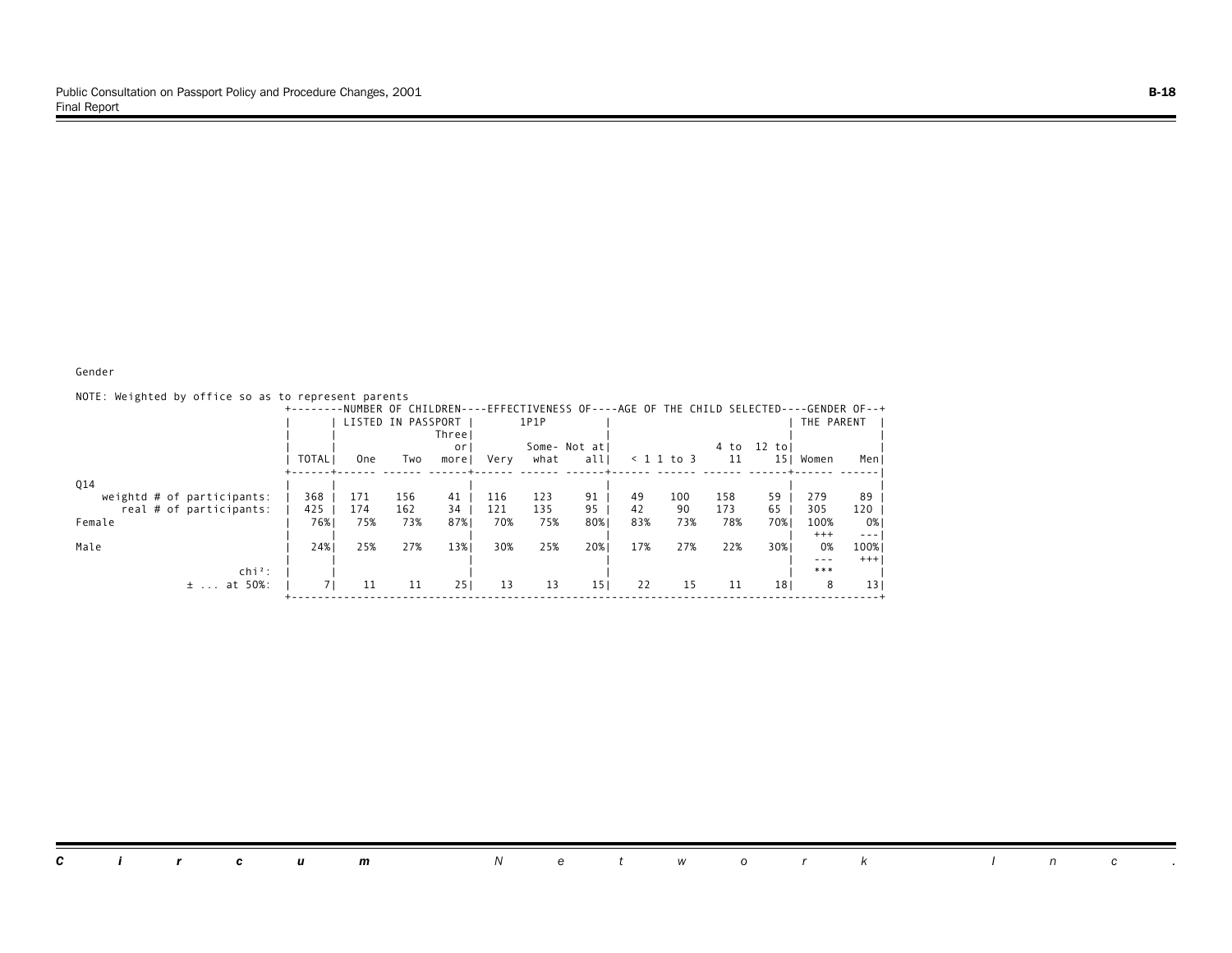Simulation of the behaviour at the time of passport application

|  |  |  |  |  |  |  |  |  | NOTE: Weighted by office so as to represent children |  |
|--|--|--|--|--|--|--|--|--|------------------------------------------------------|--|
|--|--|--|--|--|--|--|--|--|------------------------------------------------------|--|

| 1P1P<br>LISTED IN PASSPORT<br>THE PARENT<br>Threel<br>12 tol<br>Some- Not atl<br>4 to<br>0r<br>TOTAL I<br>11<br><b>One</b><br>what<br>all<br>$< 1$ 1 to 3<br>15  Women<br>Very<br>Men J<br>Two<br>morel<br>SIM1<br>368<br>77<br>113<br>120<br>91<br>99<br>59<br>85<br>103<br>188<br>39<br>168<br>282<br>weightd $#$ of participants:<br>34<br>132<br>94<br>42<br>89<br>97<br>368<br>172<br>162<br>121<br>172<br>271<br>real # of participants:<br>63<br>Needed the document<br>45%<br>54%<br>37%<br>34%<br>44%<br>54%<br>39%<br>48%<br>46%<br>47%<br>41%<br>44%<br>46%<br>$\ddot{}$<br>13%<br>9%<br>11%<br>0%<br>12%<br>7%<br>9%1<br>9%<br>14%<br>9%<br>5%<br>30%<br>10%<br>Likely to apply and would pay<br>as per fee schedule<br>$^{+++}$<br>8%<br>9%<br>9%<br>11%<br>7%<br>11%<br>8%<br>9%  <br>20%<br>4%<br>1%<br>15%<br>10%<br>Likely to apply but would pay<br>less than fee schedule<br>$^{+++}$<br>٠<br>28%<br>40%<br>28%<br>32%<br>28%<br>19%<br>27%<br>39%<br>24%<br>9%<br>28%<br>25%<br>39%<br>Unlikely to apply<br>$^{++}$<br>$^{+}$<br>- -<br>$ -$<br>1%<br>0%<br>1%<br>0%<br>1%<br>Other<br>1%<br>0%<br>0%<br>1%<br>1%<br>1%<br>1%<br>1%<br>7% I<br>4%<br>6%<br>13%<br>8%<br>DK/NR<br>6%<br>2%<br>12%<br>6%<br>13%<br>6%<br>3%<br>0%<br>$^{++}$<br>$++$ |              |         | NUMBER OF CHILDREN- |         |  |          | -EFFECTIVENESS OF----AGE OF THE CHILD SELECTED-- | $-$ -GENDER OF--+ |  |
|------------------------------------------------------------------------------------------------------------------------------------------------------------------------------------------------------------------------------------------------------------------------------------------------------------------------------------------------------------------------------------------------------------------------------------------------------------------------------------------------------------------------------------------------------------------------------------------------------------------------------------------------------------------------------------------------------------------------------------------------------------------------------------------------------------------------------------------------------------------------------------------------------------------------------------------------------------------------------------------------------------------------------------------------------------------------------------------------------------------------------------------------------------------------------------------------------------------------------------------------------------------------|--------------|---------|---------------------|---------|--|----------|--------------------------------------------------|-------------------|--|
|                                                                                                                                                                                                                                                                                                                                                                                                                                                                                                                                                                                                                                                                                                                                                                                                                                                                                                                                                                                                                                                                                                                                                                                                                                                                        |              |         |                     |         |  |          |                                                  |                   |  |
|                                                                                                                                                                                                                                                                                                                                                                                                                                                                                                                                                                                                                                                                                                                                                                                                                                                                                                                                                                                                                                                                                                                                                                                                                                                                        |              |         |                     |         |  |          |                                                  |                   |  |
|                                                                                                                                                                                                                                                                                                                                                                                                                                                                                                                                                                                                                                                                                                                                                                                                                                                                                                                                                                                                                                                                                                                                                                                                                                                                        |              |         |                     |         |  |          |                                                  |                   |  |
|                                                                                                                                                                                                                                                                                                                                                                                                                                                                                                                                                                                                                                                                                                                                                                                                                                                                                                                                                                                                                                                                                                                                                                                                                                                                        |              |         |                     |         |  |          |                                                  |                   |  |
|                                                                                                                                                                                                                                                                                                                                                                                                                                                                                                                                                                                                                                                                                                                                                                                                                                                                                                                                                                                                                                                                                                                                                                                                                                                                        |              |         |                     |         |  |          |                                                  |                   |  |
|                                                                                                                                                                                                                                                                                                                                                                                                                                                                                                                                                                                                                                                                                                                                                                                                                                                                                                                                                                                                                                                                                                                                                                                                                                                                        |              |         |                     |         |  |          |                                                  |                   |  |
|                                                                                                                                                                                                                                                                                                                                                                                                                                                                                                                                                                                                                                                                                                                                                                                                                                                                                                                                                                                                                                                                                                                                                                                                                                                                        |              |         |                     |         |  |          |                                                  |                   |  |
|                                                                                                                                                                                                                                                                                                                                                                                                                                                                                                                                                                                                                                                                                                                                                                                                                                                                                                                                                                                                                                                                                                                                                                                                                                                                        |              |         |                     |         |  |          |                                                  |                   |  |
|                                                                                                                                                                                                                                                                                                                                                                                                                                                                                                                                                                                                                                                                                                                                                                                                                                                                                                                                                                                                                                                                                                                                                                                                                                                                        |              |         |                     |         |  |          |                                                  |                   |  |
|                                                                                                                                                                                                                                                                                                                                                                                                                                                                                                                                                                                                                                                                                                                                                                                                                                                                                                                                                                                                                                                                                                                                                                                                                                                                        |              |         |                     |         |  |          |                                                  |                   |  |
|                                                                                                                                                                                                                                                                                                                                                                                                                                                                                                                                                                                                                                                                                                                                                                                                                                                                                                                                                                                                                                                                                                                                                                                                                                                                        |              |         |                     |         |  |          |                                                  |                   |  |
|                                                                                                                                                                                                                                                                                                                                                                                                                                                                                                                                                                                                                                                                                                                                                                                                                                                                                                                                                                                                                                                                                                                                                                                                                                                                        |              |         |                     |         |  |          |                                                  |                   |  |
|                                                                                                                                                                                                                                                                                                                                                                                                                                                                                                                                                                                                                                                                                                                                                                                                                                                                                                                                                                                                                                                                                                                                                                                                                                                                        |              |         |                     |         |  |          |                                                  |                   |  |
|                                                                                                                                                                                                                                                                                                                                                                                                                                                                                                                                                                                                                                                                                                                                                                                                                                                                                                                                                                                                                                                                                                                                                                                                                                                                        |              |         |                     |         |  |          |                                                  |                   |  |
|                                                                                                                                                                                                                                                                                                                                                                                                                                                                                                                                                                                                                                                                                                                                                                                                                                                                                                                                                                                                                                                                                                                                                                                                                                                                        |              |         |                     |         |  |          |                                                  |                   |  |
|                                                                                                                                                                                                                                                                                                                                                                                                                                                                                                                                                                                                                                                                                                                                                                                                                                                                                                                                                                                                                                                                                                                                                                                                                                                                        |              |         |                     |         |  |          |                                                  |                   |  |
|                                                                                                                                                                                                                                                                                                                                                                                                                                                                                                                                                                                                                                                                                                                                                                                                                                                                                                                                                                                                                                                                                                                                                                                                                                                                        |              |         |                     |         |  |          |                                                  |                   |  |
|                                                                                                                                                                                                                                                                                                                                                                                                                                                                                                                                                                                                                                                                                                                                                                                                                                                                                                                                                                                                                                                                                                                                                                                                                                                                        |              |         |                     |         |  |          |                                                  |                   |  |
|                                                                                                                                                                                                                                                                                                                                                                                                                                                                                                                                                                                                                                                                                                                                                                                                                                                                                                                                                                                                                                                                                                                                                                                                                                                                        |              |         |                     |         |  |          |                                                  |                   |  |
|                                                                                                                                                                                                                                                                                                                                                                                                                                                                                                                                                                                                                                                                                                                                                                                                                                                                                                                                                                                                                                                                                                                                                                                                                                                                        | $\ch{i}^2$ : | $(***)$ |                     | $(***)$ |  | $(***")$ |                                                  |                   |  |
| at 50%:<br>8 <sub>1</sub><br>12<br>12<br>9<br>12<br>271<br>14<br>24<br>17<br>201<br>14<br>16 <sub>1</sub><br>16 <sub>1</sub><br>$\pm$                                                                                                                                                                                                                                                                                                                                                                                                                                                                                                                                                                                                                                                                                                                                                                                                                                                                                                                                                                                                                                                                                                                                  |              |         |                     |         |  |          |                                                  |                   |  |
|                                                                                                                                                                                                                                                                                                                                                                                                                                                                                                                                                                                                                                                                                                                                                                                                                                                                                                                                                                                                                                                                                                                                                                                                                                                                        |              |         |                     |         |  |          |                                                  |                   |  |